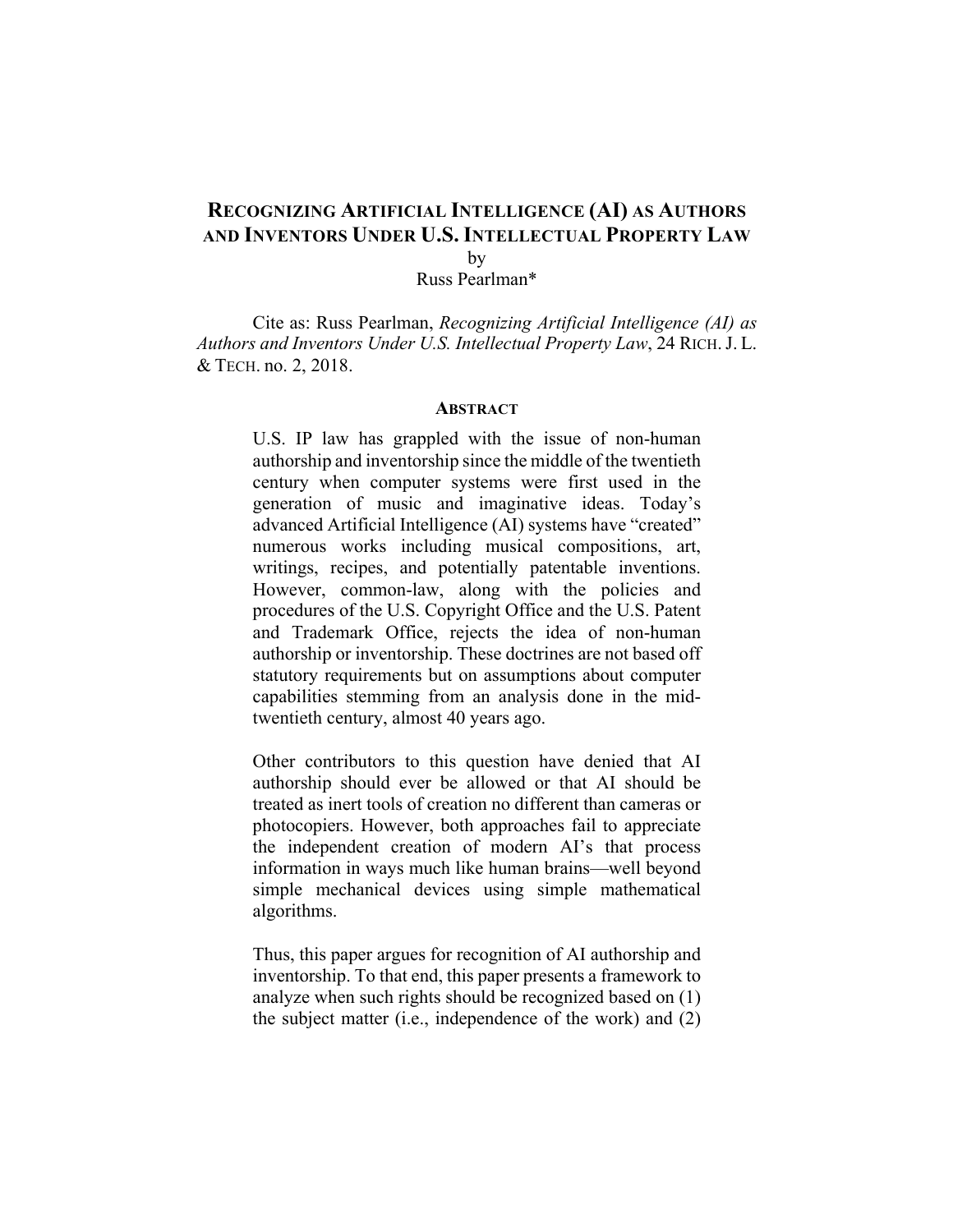Richmond Journal of Law & Technology Volume XXIV, Issue 2

the causation (i.e., independence of the AI). In addition, the framework introduces an IP rights assignment regime like "work-for-hire" and "employed-to-invent" based on the nexus between the AI and the natural persons programming and/or using it. This approach avoids the complication of naming an AI as a legal or natural person under the law.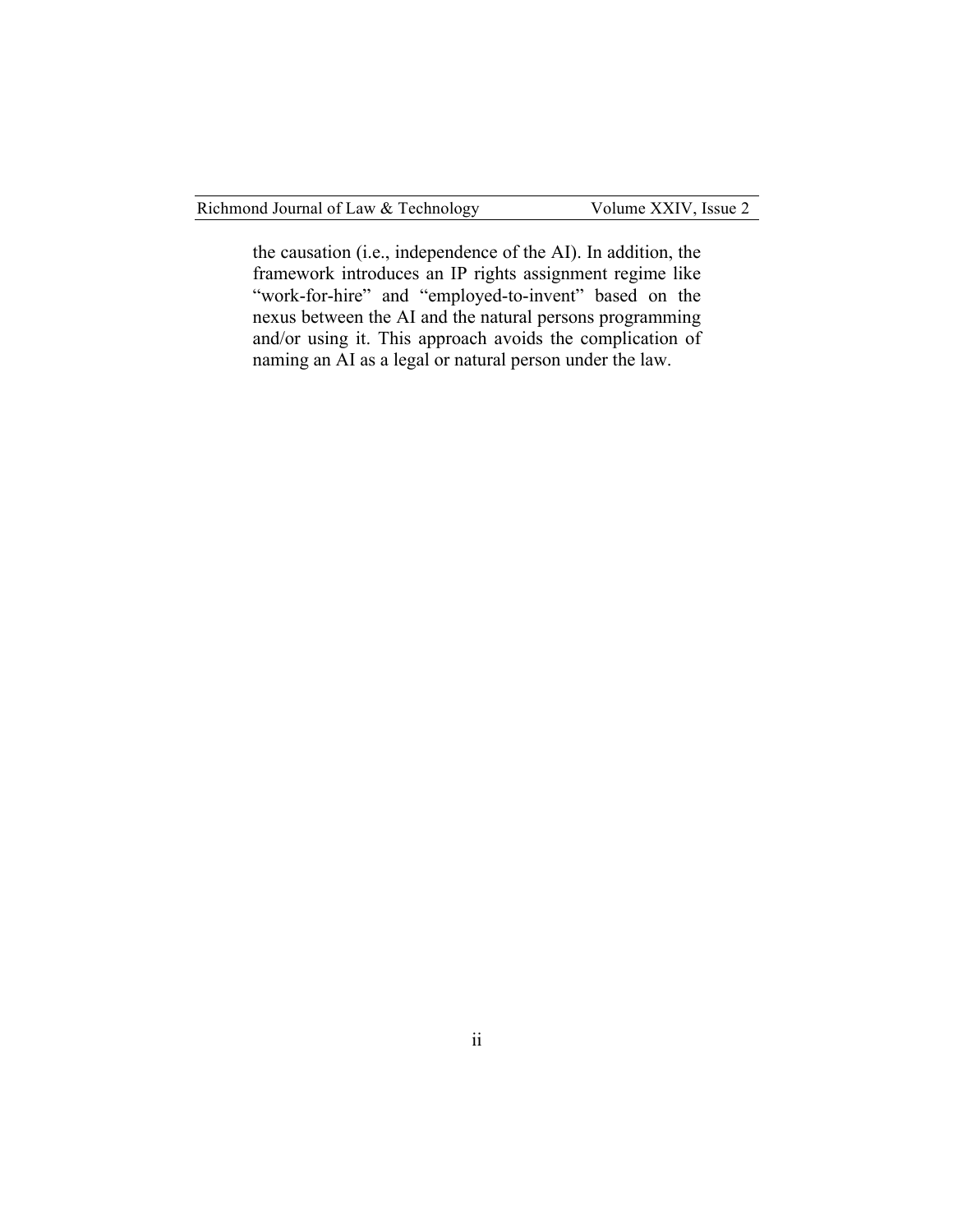| Richmond Journal of Law & Technology |  |  |  |  |  |
|--------------------------------------|--|--|--|--|--|
|--------------------------------------|--|--|--|--|--|

# **TABLE OF CONTENTS**

| II. BY MIMICKING HUMAN MENTAL PROCESSES, TODAY'S AI SYSTEMS ARE<br>SMART AND CREATIVE - A PREVIEW OF MORE ADVANCES TO COME 4<br>A. AI Systems Have Already Demonstrated Intelligence, Creativity, and |  |
|-------------------------------------------------------------------------------------------------------------------------------------------------------------------------------------------------------|--|
| III. UNITED STATES IP LAW FAILS TO RECOGNIZE NON-HUMAN CREATORS                                                                                                                                       |  |
| A. United States Copyright Law does not Recognize Non-Human<br>Authors<br>B. United States Patent Law Does Not Recognize Non-Human                                                                    |  |
| C. United States Law Does Not Recognize Legal Personhood for AI                                                                                                                                       |  |
| IV. RECOGNITION FOR AI OWNERS REQUIRES A NEW LEGAL TEST 23<br>A. The Law Must Recognize and Incentivize the Use of AI  23                                                                             |  |
|                                                                                                                                                                                                       |  |
|                                                                                                                                                                                                       |  |
|                                                                                                                                                                                                       |  |
|                                                                                                                                                                                                       |  |
|                                                                                                                                                                                                       |  |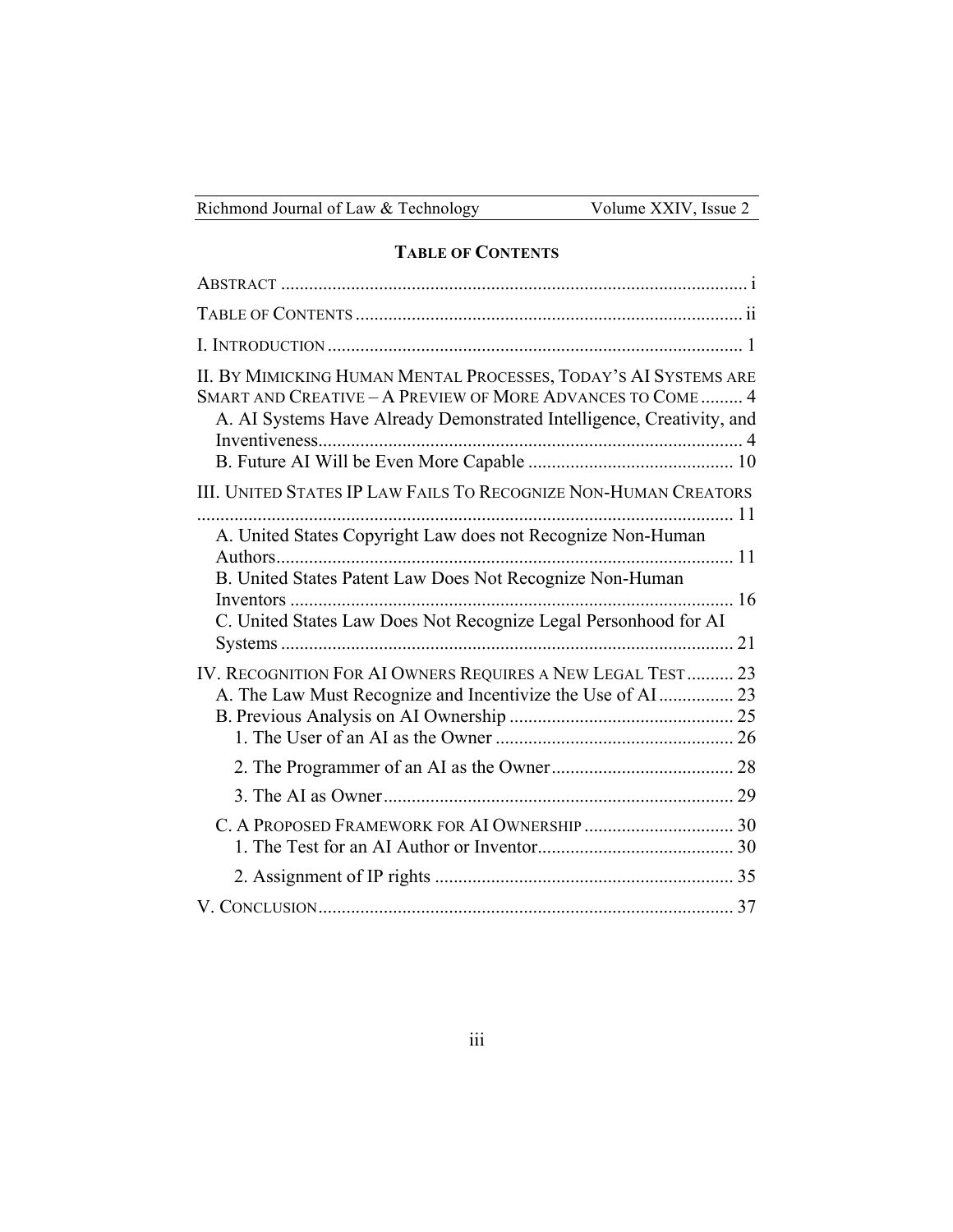| Richmond Journal of Law & Technology |  |
|--------------------------------------|--|
|--------------------------------------|--|

 $\overline{a}$ 

#### Volume XXIV, Issue 2

#### **I. INTRODUCTION**

[1] Artificial Intelligence (AI) is a booming field, yet the current United States intellectual property (IP) legal system may serve as a disincentive for future investments. Last year alone, over 550 startups using AI as a core part of their products raised \$5 billion in funding, and over 60% of all such funding went to American companies.<sup>1</sup> Yet courts, like the United States Copyright Office (Copyright Office) and the United States Patent and Trademark Office (USPTO), do not recognize non-human authors or inventors, creating a potentially gray area when AI is used to aid in the generation of creative works and inventions.<sup>2</sup> A core assumption in today's law is that it is uniquely *human* ingenuity and creativity that is an essential element for copyrights and inventions.<sup>3</sup> Yet, today's AI systems often exhibit expression and independent creativity that we might otherwise

<sup>\*</sup> Russ Pearlman is Executive Vice President at Headstorm LLC, a technology consulting firm, and a part-time student at the Dedman School of Law at Southern Methodist University, expected graduation in May of 2018. He has an M.S. Computer Science in Artificial Intelligence, a B.S. Computer Science, and an A.B. Neurobiology with a minor in Psychology, all from Washington University in St. Louis.

<sup>1</sup> *See The 2016 AI Recap: Startups See Record High in Deals and Funding*, CB INSIGHTS, Jan. 19, 2017, https://www.cbinsights.com/blog/artificial-intelligence-startup-funding/, https://perma.cc/JD5H-YBXH (last visited Mar. 14, 2017).

<sup>2</sup> *See* Jonathan Siderits, *The Case for Copyrighting Monkey Selfies*, 84 U. CIN. L. REV. 327, 331, 336–37 (2016).

<sup>3</sup> *See* Christina Rhee, *Urantia Foundation v. Maaherra*, 13 BERKELEY TECH. L.J. 69, 75– 76 (1998); *see also* David Nimmer, 11 NIMMER ON COPYRIGHT § 808.7(C) (2017) ("Human Authorship A motion picture must contain creative human authorship. A motion picture created by a non-human author, created by a purely mechanical process, or generated solely by preexisting software is not copyrightable.").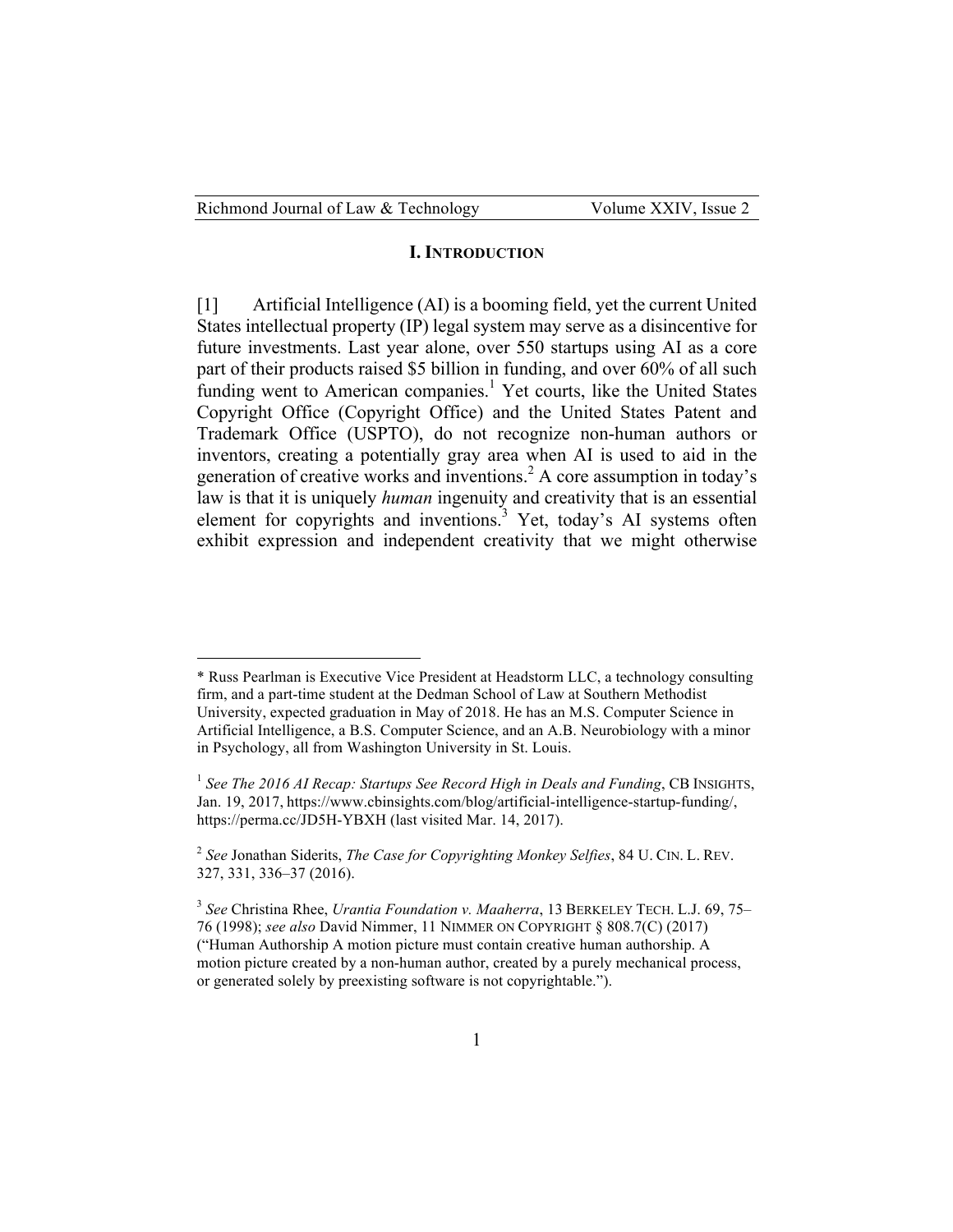attribute to humans.<sup>4</sup> Such systems further the public interest, which is one of the core purposes of IP law.<sup>5</sup>

[2] For example, when challenged with the need to expand both the quantity and quality of its news articles, the Associated Press (AP) turned to an unlikely source: a ghost writer in the form of an AI program.<sup>6</sup> Working with Automated Insights, the AP now generates millions of articles, all written by  $AI.^{7}$ . The AP has thus been able to serve the public by developing a broader set of news stories than it would otherwise be able to afford.<sup>8</sup> But, the use of AI in writing these stories brings up a question of ownership: does this ghost writer deserve the status of "author" or is it merely an inert tool of creation, nothing more than a fancy analog of a word processor?

[3] This paper will begin with a review of the current state of AI, then turn to an examination of the legal treatment of non-human authors and

<sup>6</sup> *See* Ross Miller, *AP's 'robot journalists' are writing their own stories now*, THE VERGE, (Jan. 29, 2015, 11:55 AM), https://www.theverge.com/2015/1/29/7939067/apjournalism-automation-robots-financial-reporting, https://perma.cc/6EPA-78J9 (last visited Mar. 22, 2018).

<sup>7</sup> Telephone Interview with Jim Kennedy, Senior Vice President, Strategy and Enterprise Development, Associated Press (Mar. 17, 2017); *see also Associated Press: The Associated Press Uses Wordsmith to transform raw earnings data inti thousands of publishable stories, including hundreds more quarterly earnings stories than previous manual efforts*, AUTOMATED INSIGHTS, (Feb. 12, 2018, 2:42 PM), https://automatedinsights.com/case-studies/associated-press, https://perma.cc/48WD-ZPBA (last visited Feb. 12, 2018, 2:42 PM).

 <sup>4</sup> *See* Scott Barry Kaufman, *The Philosophy of Creativity*, SCI. AM., May 12, 2014, https://blogs.scientificamerican.com/beautiful-minds/the-philosophy-of-creativity/, https://perma.cc/9AS2-DLJG (last visited Feb. 13, 2018).

<sup>5</sup> *See What Is Intellectual Property?*, WORLD INTELL. PROP. ORG., http://www.wipo.int/edocs/pubdocs/en/intproperty/450/wipo\_pub\_450.pdf, https://perma.cc/VWH3-W2XB (last visited Feb. 13, 2018).

<sup>8</sup> *See* AUTOMATED INSIGHTS*, supra* note 7.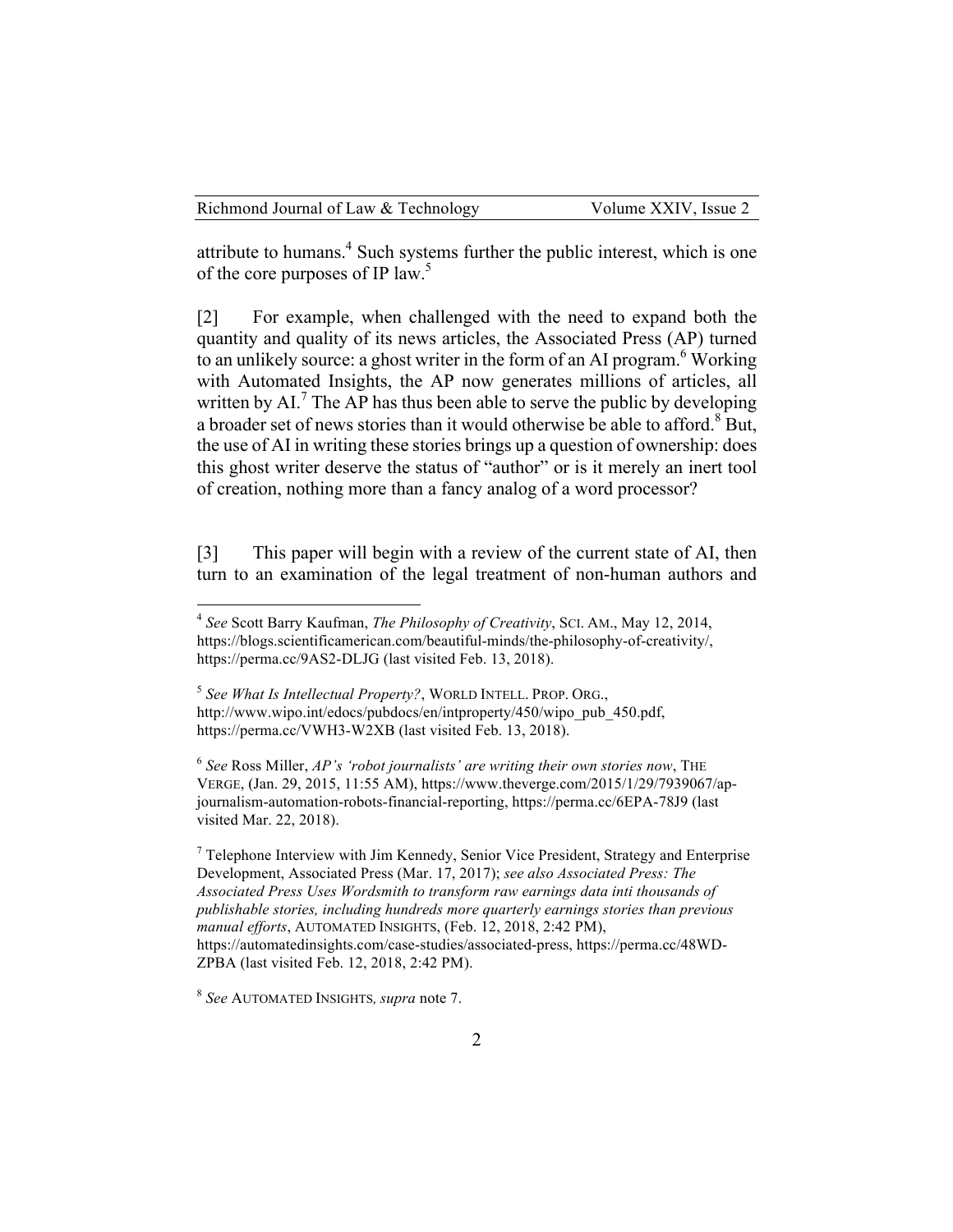inventors in U.S. intellectual property law, and finally, propose a change in the law to accommodate the designation of AI as authors and inventors. AI has advanced to the point where it can independently beat humans at the most complex games, compose works of art, and even generate potentially patentable inventions.<sup>9</sup> Nevertheless, the law axiomatically denies that any non-human may apply for a copyright based on cases going all the way back to the 1800's, whereby courts and the law have grappled with fundamental questions of what it means to be creative and inventive.<sup>10</sup> To that end, the law must change to recognize the reality of the advances of AI and shed the prejudices and postulations of the past.

[4] Thus, to be consistent with the purpose of intellectual property law—to serve the public interest in the advancement of arts and sciences— United States law must recognize AI authorship and inventorship. This paper proposes a framework whereby AI may be granted ownership rights along with a necessary rights assignment scheme. The first step of the

<sup>10</sup> *See* U.S. COPYRIGHT OFFICE, COMPENDIUM OF U.S. COPYRIGHT OFFICE PRACTICES §§ 306, 313.2 (3d ed. rev. 2017) (citing *Trade-Mark Cases*, 100 U.S. 82, 94 (1879) and *Burrow-Giles Lithographic Co. v. Sarony*, 111 U.S. 53, 58 (1884)).

 <sup>9</sup> *See* Geoff Brumfiel, *Forget Chess. A.I. Masters Wickedly Complex, Chinese Game of 'Go'*, NPR, (Jan. 27, 2016, 1:10 PM), https://www.npr.org/sections/thetwoway/2016/01/27/464566551/forget-chess-ai-masters-wickedly-complex-chinese-game-ofgo, https://perma.cc/Y7T5-9RAG (last visited Mar. 22, 2018); *see also* Jason Lohr, *Artificial intelligence drives new thinking on patent rights*, HOGAN LOVELLS: LIMEGREEN IP NEWS (July 15, 2016), https://www.limegreenipnews.com/2016/07/artificialintelligence-drives-new-thinking-on-patent-rights/, https://perma.cc/Z3QK-MRA3 (last visited Feb. 13, 2018 1:33 PM); *see also A New AI Can Write Music as Well as a Human Composer*, FUTURISM, https://futurism.com/a-new-ai-can-write-music-as-well-as-ahuman-composer/, https://perma.cc/QFA6-B4XK (last visited Feb. 12, 2018, 3:29 PM). *But see* Michael Andor Brodeur, *Can art be created by algorithms?*, BOSTON GLOBE, Aug. 4, 2017, https://www.bostonglobe.com/arts/2017/08/03/can-art-createdalgorithms/2MGWapvSfJVJOl8Sq1OIPO/story.html (contemplating the value and "artness" of a work created without effort and contemplation), https://perma.cc/EZS7-X6DT (last visited Mar. 22, 2018); *and* David Pogue, *Is Art Created by AI Really Art?*, SCI. AM., Feb. 2018, https://www.scientificamerican.com/article/is-art-created-by-ai-reallyart/, https://perma.cc/P3L9-3GJL (last visited Mar. 22, 2018).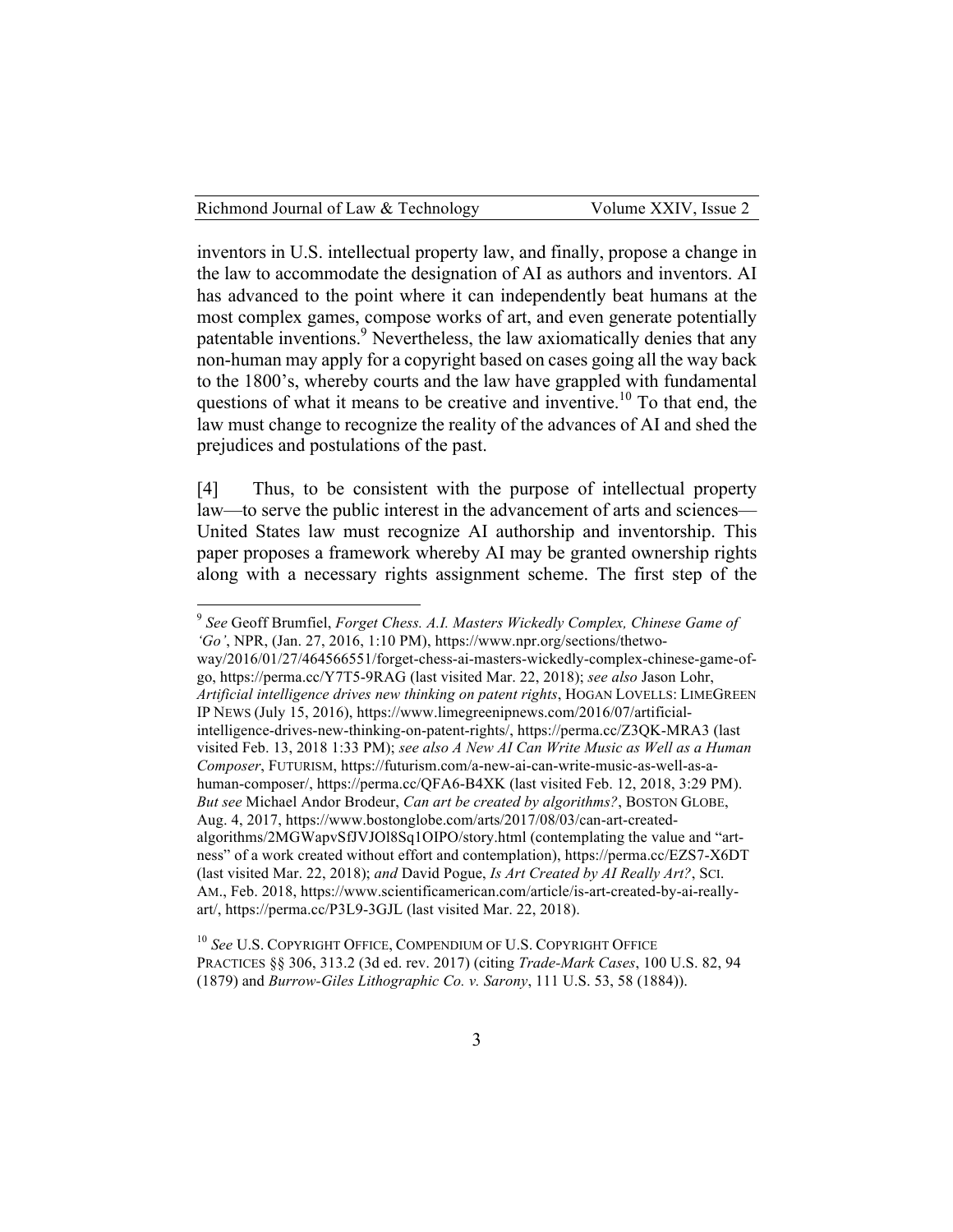| Richmond Journal of Law & Technology | Volume XXIV, Issue 2 |
|--------------------------------------|----------------------|
|--------------------------------------|----------------------|

framework contains two essential prongs in answering if an AI is sufficiently creative to gain recognition as an author or inventor: (1) the *subject matter* of the AI's output and (2) the AI's *causation* in development of the work or invention. The *subject matter* prong dives into the question of originality, while the *causation* prong dives into the question of independent creativity. Since similar rules have been applied by courts to determine both copyright and patent eligibility, adopting such a framework could rely on existing case law.<sup>11</sup> Additionally, for AI works that pass the test, the law must be revised to support assignment of those IP rights to natural or legal persons, drawing from the work-for-hire and employed-toinvent assignment mechanisms that exist today.

## **II. BY MIMICKING HUMAN MENTAL PROCESSES, TODAY'S AI SYSTEMS ARE SMART AND CREATIVE – A PREVIEW OF MORE ADVANCES TO COME**

# **A. AI Systems Have Already Demonstrated Intelligence, Creativity, and Inventiveness**

[5] AI itself is a branch of computer science that attempts to replicate human intelligence in computer systems.<sup>12</sup> The central goals of AI include reasoning, knowledge, planning, learning, natural language processing (e.g., understanding and speaking languages), perception, and the ability to move and manipulate objects.<sup>13</sup> While some question the ability of machines to ever attain the same intelligence of human beings, AI has made substantial steps in awareness, memory, learning, anticipation, and experience; hallmark characteristics demarking consciousness.<sup>14</sup>

 <sup>11</sup> *See* 17 U.S.C. §§ 102–04 (2018); *see also* 35 U.S.C. § 101 (2018).

<sup>12</sup> *See* STUART J. RUSSELL & PETER NORVIG, ARTIFICIAL INTELLIGENCE: A MODERN APPROACH 2–3, 14 (3d ed. 2010).

<sup>13</sup> *See id.* at 2–3.

<sup>14</sup> *See* Cade Metz, *What the AI Behind AlphaGo Can Teach Us About Being Human*, WIRED, May 19, 2016, https://www.wired.com/2016/05/google-alpha-go-ai/ (describing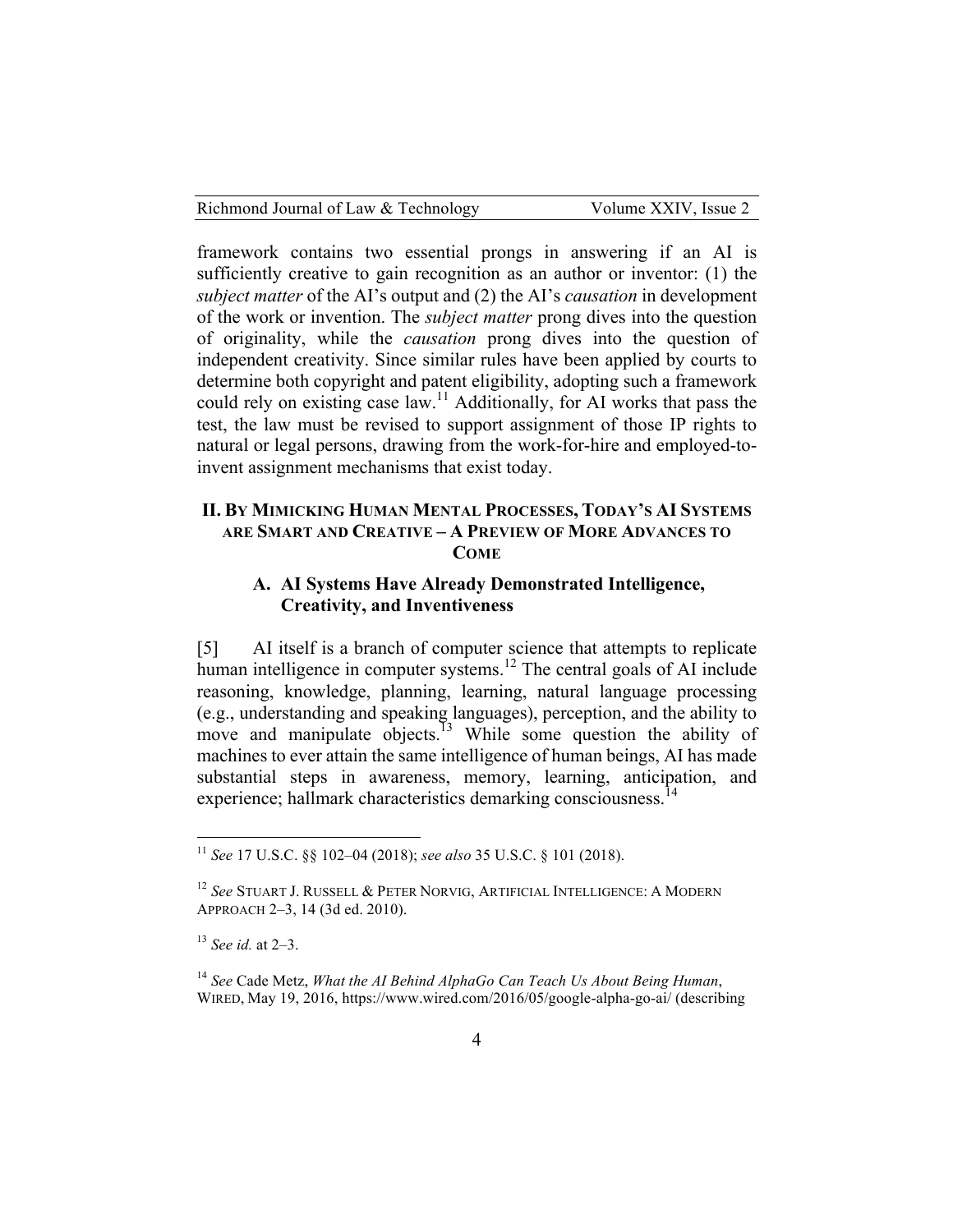$\overline{a}$ 

[6] No matter the philosophical arguments, it's quite possible that AI could soon develop a cure for certain types of cancer or write the next great American novel. Today, AI is being used in major research hospitals, in the entertainment industry, and across the publishing world.<sup>15</sup> But the real history of AI starts with the fight against Nazi Germany.

[7] In May of 1940, during the height of World War II, the electronic computer designed and built by Alan Turing successfully cracked encrypted messages that had been sent by the Nazi command to its naval fleet.<sup>16</sup> While

<sup>15</sup> *See* Michael Brenner, *Machine Learning and AI in the Media Industry*, DIGITALIST MAG., Dec. 18, 2017, http://www.digitalistmag.com/customerexperience/2017/12/18/machine-learning-ai-in-media-industry-05639773, https://perma.cc/BLD5-LVGE (last visited Mar. 25, 2018); *see also* Arlene Weintraub, *Hospitals Utilize Artificial Intelligence to Treat Patients*, U.S. NEWS & WORLD REP. (Oct. 31, 2017, 11:00 AM), https://www.usnews.com/news/healthcare-oftomorrow/articles/2017-10-31/hospitals-utilize-artificial-intelligence-to-treat-patients, https://perma.cc/E4FK-XKDS (last visited Mar. 25, 2019); *and* Holly Lynn Payne, *Why Book Publishing Seeks Artificial Intelligence*, HUFFINGTON POST (June 19, 2017, 10:51 PM), https://www.huffingtonpost.com/entry/why-book-publishing-seeks-artificialintelligence us 59482841e4b0961faacbe5d6, https://perma.cc/L5XK-7A8M (last visited Mar. 25, 2018).

<sup>16</sup> *See* Ralph Erskine, *Allied Breaking of Naval Enigma*, https://uboat.net/technical/enigma\_breaking.htm, https://perma.cc/3BS9-CAXS (last visited Mar. 4, 2018).

the understanding and intuition the AI algorithm AlphaGo displayed in beating world champion Go player Lee Sedol), https://perma.cc/USQ7-YPY7 (last visited Mar. 25, 2018); *see also* Clive Thompson, *What is I.B.M.'s Watson?*, N.Y. TIMES MAG., June 16, 2010, http://www.nytimes.com/2010/06/20/magazine/20Computer-t.html (discussing the "natural language" AI algorithm Watson and its preparations to debut as a competitor on Jeopardy), https://perma.cc/W5AU-U978 (last visited Mar. 25, 2018). *See generally* BERNARD J. BAARS, A COGNITIVE THEORY OF CONSCIOUSNESS (1988) (suggesting the criteria for consciousness are definition and context setting, adaptation and learning, editing, flagging and debugging, recruiting and control, prioritizing and access-control, decision-making or executive function, analogy-forming function, metacognitive and self-monitoring function, and auto-programming and self-maintenance).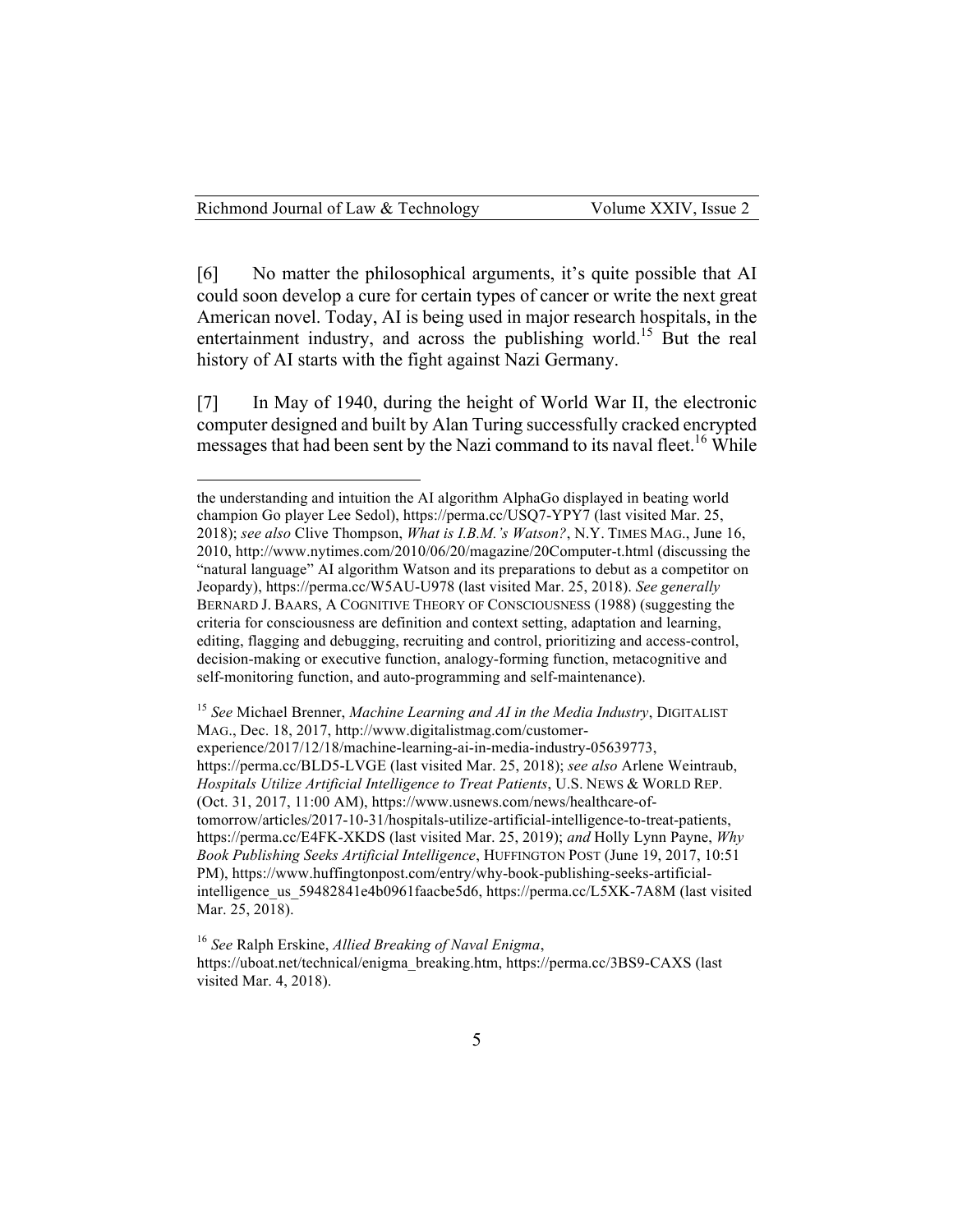the idea of an independent calculating device had been around since Charles Babbage created a mechanical difference engine, $17$  the advent of electronic, digital computing devices in the 1940's spurred the beginning of the "information age," whereby computer systems were utilized to not only aid in fighting wars, but to greatly expand the industrial revolution and propel technological societies to new heights.<sup>18</sup> Along with automation of tedious calculations, computer systems have been developed for even more advanced behaviors, from data analysis to business process automation.<sup>19</sup>

[8] As Alan Turing had predicted in 1945, AI has further enabled these systems to expand well beyond simple mathematical tasks, impressing many world champion mental game players.<sup>20</sup> Alan Turing's prophecy was that we might have a computer that could learn beyond its original instructions: "[i]t would be like a pupil who had learnt much from his master, but had added much more by his own work. When this happens, I feel that one is obliged to regard the machine as showing intelligence.<sup>"21</sup> Fast forward fifty years, and we have seen machines displaying much of what Turing described. In 1997, Gary Kasparov, world chess champion, lost

<sup>19</sup> *See* KENNETH BALDAUF & RALPH STAIR, SUCCEEDING WITH TECHNOLOGY: COMPUTER SYSTEM CONCEPTS FOR REAL LIFE 23 (4th ed. 2010).

<sup>20</sup> *See* A.M. Turing, *Computing Machinery and Intelligence*, 59 MIND Q. REV. 236, 433 (1950) (discussing the concept of machines thinking and the imitation game).

<sup>21</sup> Gil Press, *Alan Turing Predicts Machine Learning and The Impact of AI on Jobs*, FORBES (Feb. 19, 2017, 1:44 PM),

 <sup>17</sup> *See The Babbage Engine*, COMPUTER HIST. MUSEUM,

http://www.computerhistory.org/babbage/, https://perma.cc/W6ZS-S5Y8 (last visited Feb. 28, 2018).

<sup>18</sup> *See* Larry Murray, *14 Key Points in Computer Development Since 1940,* WIKIBON BLOG, Sept. 18, 2009, http://wikibon.org/blog/timeline-of-computer-development/, https://perma.cc/U4MH-ZAJP (last visited Mar. 25, 2018).

https://www.forbes.com/sites/gilpress/2017/02/19/alan-turing-predicts-machine-learningand-the-impact-of-artificial-intelligence-on-jobs/#72bcc06d1c2b, https://perma.cc/KFF5- 9HL7 (last visited Mar. 27, 2018).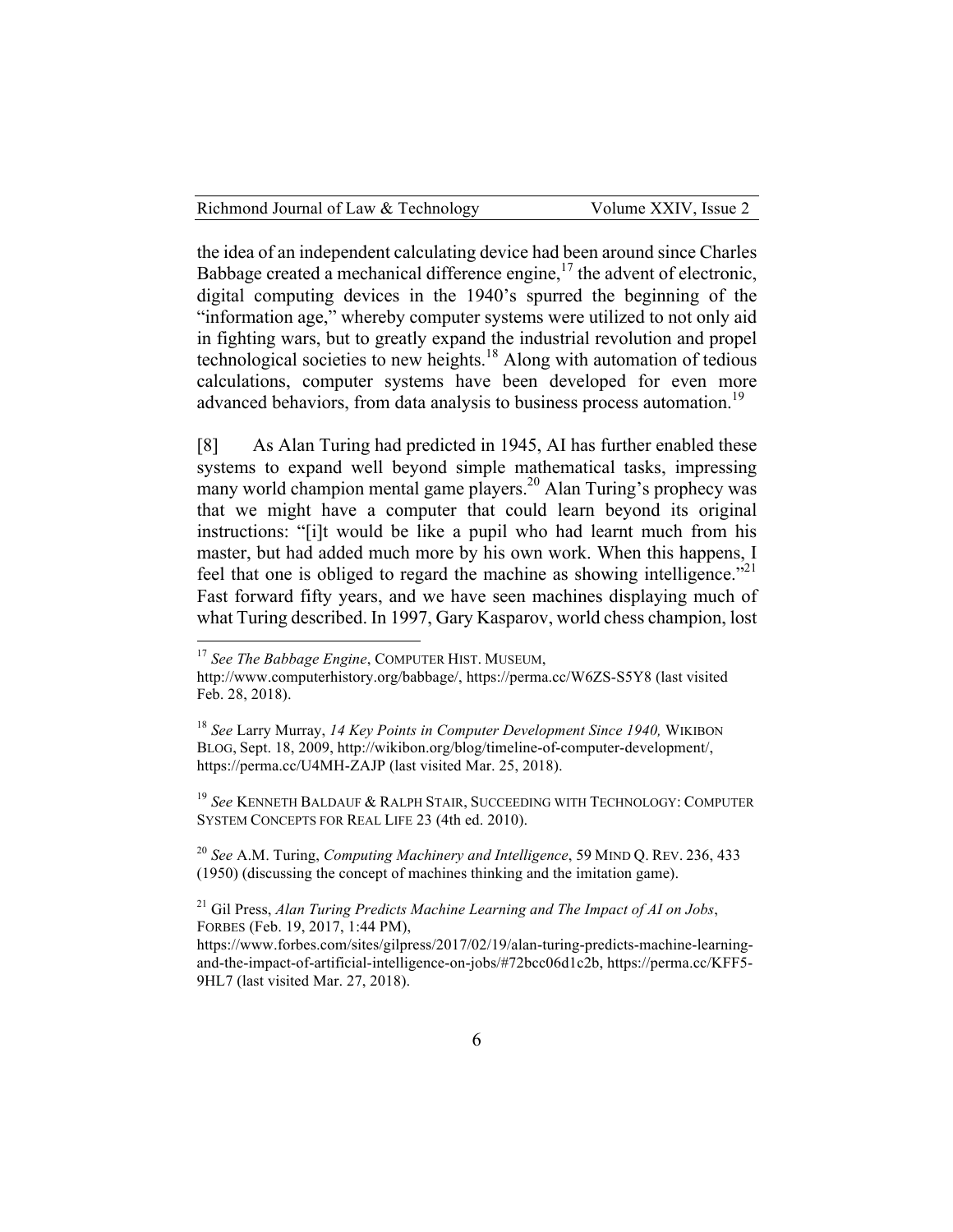| Richmond Journal of Law & Technology |  |  |  |  |  |  |  |  |
|--------------------------------------|--|--|--|--|--|--|--|--|
|--------------------------------------|--|--|--|--|--|--|--|--|

a match to IBM's Deep Blue computer, remarking that he could "smell" a new form of intelligence across the table; and in 2016, Lee Sedol, one of the best players of the Chinese game Go, was beaten 4-1 by Google's AlphaGo program.22 Watching the match, three-time European Go champion Fan Hui called AlphaGo's moves "so beautiful."<sup>23</sup> Both games are incredibly difficult to master, and the greatest players in the world rely on strategy, creativity, and intuition to beat their opponents.<sup>24</sup> However, both games rely on a set of logical rules that make playing them appear to be in the "wheelhouse" for computational systems.<sup>25</sup> Yet, in 2011, IBM's Watson took on a more challenging human game, Jeopardy!, which requires the seemingly insurmountable tasks of understanding written language, deducing precise answers to clever and humorous clues, retrieving answers quickly, and answering out loud in the form of a question.<sup>26</sup> Ultimately, Watson defeated two of the greatest Jeopardy! champions of all time, including Ken Jennings, who was convinced that Watson's artificial brain worked essentially the same way as his own. $27$ 

 <sup>22</sup> Toby Walsh, *First chess, then Jeopardy, Then Go. Now Poker too has fallen to AI*, THE STRAITS TIMES (Feb. 1, 2017, 5:00 AM), http://www.straitstimes.com/opinion/firstchess-then-jeopardy-then-go-now-poker-too-has-fallen-to-ai, https://perma.cc/BC2K-5ECT (last visited Mar. 27, 2018).

<sup>23</sup> Metz, *supra* note 15.

<sup>24</sup> *See id*.

<sup>25</sup> *See id*.; *see also* Walsh *supra* note 23.

*<sup>26</sup> See* Thompson, *supra* note 15.

<sup>27</sup> *See* Ken Jennings, *My Puny Human Brain*, SLATE (Aug. 16, 2011, 11:04 PM) http://www.slate.com/articles/arts/culturebox/2011/02/my\_puny\_human\_brain.html, https://perma.cc/R9BF-YT3E (last visited Mar. 14, 2017).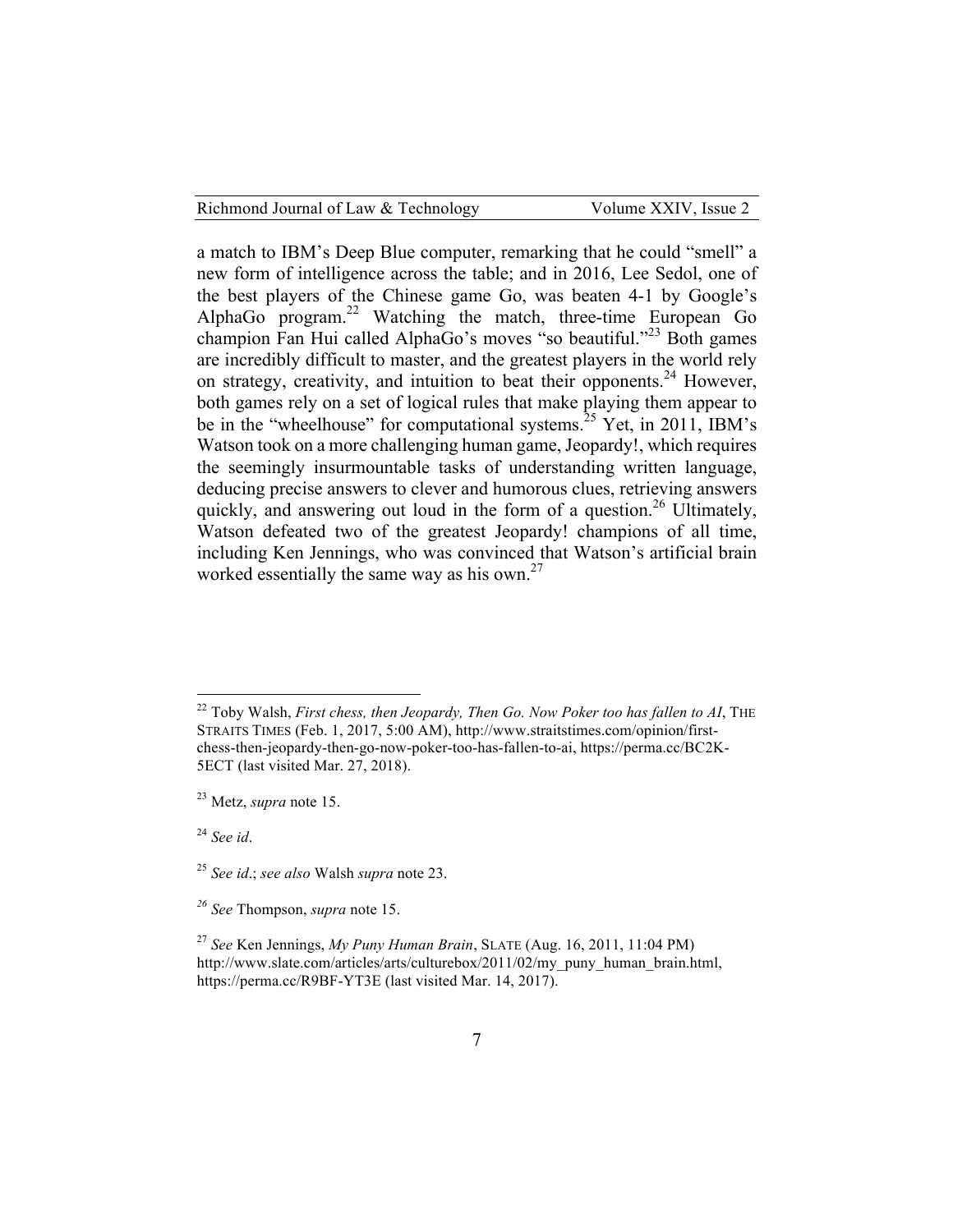|  | Richmond Journal of Law & Technology |  | Volume XXIV, Issue 2 |  |
|--|--------------------------------------|--|----------------------|--|
|--|--------------------------------------|--|----------------------|--|

[9] While defeating world champions at chess, Go, and Jeopardy! is impressive, AI is also being used to create sophisticated works of  $art.^{28}$  As early as 1956, Martin Klein and Douglas Bolitho programmed a computer to compose various songs (as many as 4,000 each hour) including one they tried (but failed) to register with the Copyright Office called *Push Button Bertha*. <sup>29</sup> Fast forward to today, projects like Google Magenta use a simulated "human brain" of neural networks to compose music without the aid of specific algorithms or human input,<sup>30</sup> and IBM's Watson was used to edit a movie trailer by analyzing a completed film for thematic highlights and splicing them together to foreshadow the longer story.<sup>31</sup>

[10] On the invention side, computers have been used to develop ideas and potentially patentable inventions throughout the last twenty years.<sup>32</sup> For example, computer scientist Stephen Thaler used his own neural networks to develop a "Creativity Machine" which he credits with being the inventor of the subject matter to his 1998 patent, "Neural Network Based Prototyping System and Method." <sup>33</sup> Further, the Creativity Machine has formulated

<sup>30</sup> *See* McFarland, *supra* note 29.

<sup>31</sup> *See* John R. Smith, *IBM Research Takes Watson to Hollywood with the First "Cognitive Movie Trailer"*, Aug. 31, 2016, https://www.ibm.com/blogs/think/2016/08/cognitive-movie-trailer/, https://perma.cc/B92N-JZ5V (last visited Mar. 27, 2018).

<sup>32</sup> *See* Ryan Abbott, *I Think, Therefore I Invent: Creative Computers and the Future of Patent Law*, 57 B.C.L. REV. 1079, 1079–82 (2016).

<sup>33</sup> *Id*. at 1083–85.

 <sup>28</sup> *See* Matt McFarland*, Google's Computers Are Creating Songs. Making Music May Never Be the Same*, WASH. POST (June 6, 2016),

https://www.washingtonpost.com/news/innovations/wp/2016/06/06/googles-computersare-creating-songs-making-music-may-never-be-the-same/?utm\_term=.55226125405c, https://perma.cc/4389-VN6N (last visited Mar. 27, 2018).

<sup>29</sup> *See* Annemarie Bridy, *The Evolution of Authorship: Work Made by Code*, 39 COLUM. L. J. & ARTS 395 (2016).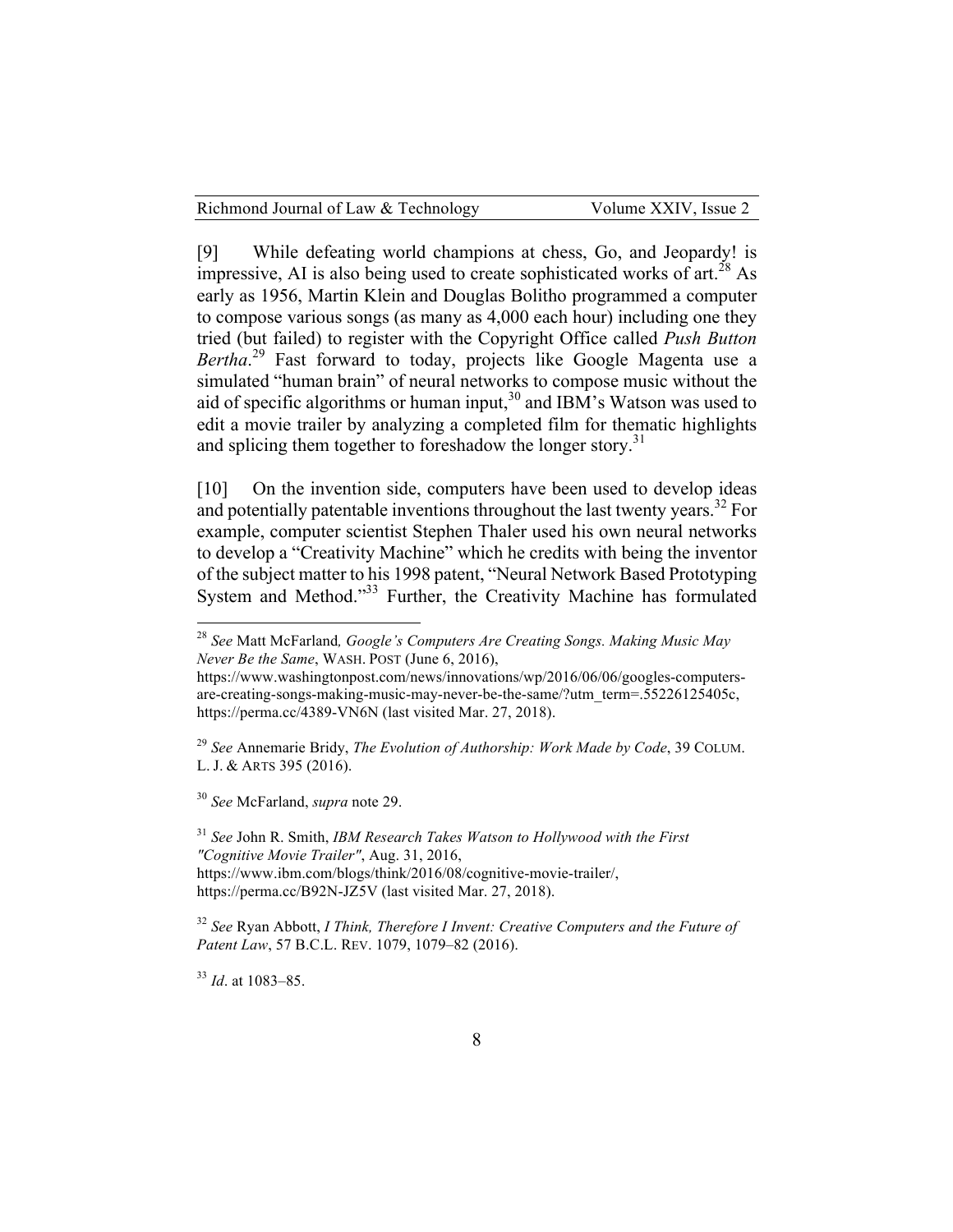chemical formulas for new ultra-hard materials which could easily be enhanced to include known methods of making composites so that it can be reduced to practice without substantial assistance from any person – meeting the general obligations of patentable compounds.<sup>34</sup> Other examples include computer systems using genetic algorithms (an approach to solving problems by mimicking evolutionary genetic concepts) to independently recreate several previously patented inventions.<sup>35</sup> Finally, IBM's Watson has been enhanced to support what IBM calls "computational creativity" by utilizing deductive reasoning combined with access to massive amounts of information.<sup>36</sup> As one example, IBM developed new techniques for Watson and provided it with vast data related to nutrition, flavor compounds, the molecular structure of foods, and tens of thousands of recipes.<sup>37</sup> In response, Watson evaluated a staggeringly large number of potential food combinations and generated various recipes using different food ingredients, many of which have been surprising to human chefs.<sup>38</sup> It is likely that Watson has discovered several potentially patentable recipes, as the combination of ingredients might create a new composition of matter, or the steps involved in creating food may be considered a sufficiently inventive process.<sup>39</sup>

<sup>37</sup> Abbott, *supra* note 33, at 1090.

<sup>38</sup> *See id.* at 1091.

 <sup>34</sup> *See* Ralph D. Clifford*, Intellectual Property In the Era of the Creative Computer Program: Will the True Creator Please Stand Up?*, 71 TUL. L. REV. 1675, 1695 (1997).

<sup>35</sup> *See* Ryan Abbott*, Hal the Inventor: Big Data and Its Use by Artificial Intelligence*, *in* BIG DATA IS NOT A MONOLITH 193 (Cassidy R. Sugimoto et al., eds., 2016).

<sup>36</sup> *See Computational Creativity*, IBM, http://www.research.ibm.com/cognitivecomputing/computational-creativity.shtml#fbid=IWY0\_ThKwWv, https://perma.cc/P7EZ-R8G8 (last visited Feb. 15, 2018).

<sup>39</sup> *See id*. (noting that recipe patents are still obtained; *see e.g.*, U.S. Patent No. 8,354,134 (filed Dec. 22, 2005)).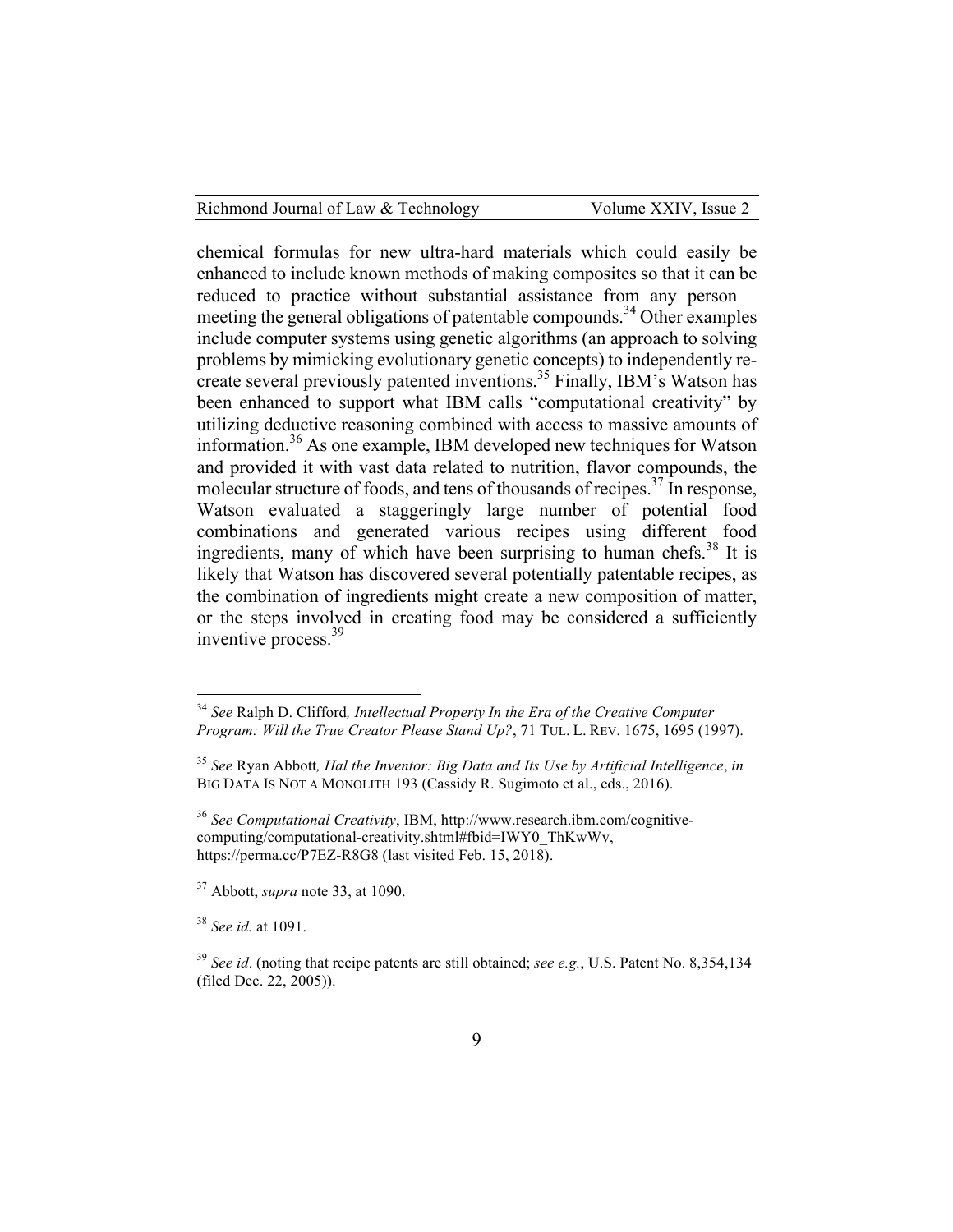| Richmond Journal of Law & Technology | Volume XXIV, Issue 2 |
|--------------------------------------|----------------------|
|--------------------------------------|----------------------|

#### **B. Future AI Will be Even More Capable**

[11] Today's advances in AI are impressive, yet they represent just the elementary capabilities of forthcoming AI systems. Generally, there are three types of AI systems: weak AI, strong AI, and superintelligence.<sup>40</sup> Weak AI systems, represented by IBM's Deep Blue chess champion or Thaler's Creativity Machine, have relatively narrow uses such as playing a game or developing solutions for narrow questions, respectively.<sup>41</sup> On the other hand, strong AI represents intelligence that is generalized and more like human mental capabilities, such as reasoning and problem solving.<sup>42</sup> These types of systems could, in theory, replace human beings in the workforce and could be capable of the same level of invention and creativity as any individual person.<sup>43</sup> Finally, there is superintelligence, a form of artificial intelligence that "radically outperforms the best human minds in every field, including scientific creativity, general wisdom, and social skills."<sup>44</sup>

[12] While superintelligence may be many decades or more away, weak AI and strong AI systems exist in some form today. Weak AI is playing (and winning) many complex human games; providing major advances in human productivity; creating numerous artworks (including music, poetry, visual designs, and videos); and supporting industrial systems for security,

<sup>42</sup> *See id*.

<sup>43</sup> *See id*.

<sup>44</sup> *Id*.

 <sup>40</sup> *See* Sean Illing, *Why Not All Forms of Artificial Intelligence Are Equally Scary*, VOX (Mar. 8, 2017, 9:40 AM). https://www.vox.com/science-and-

health/2017/3/8/14830108/artificial-intelligence-science-technology-robots-singularitybostrom, https://perma.cc/M2P8-BF6G (last visited Mar. 27, 2018).

<sup>41</sup> *See id*.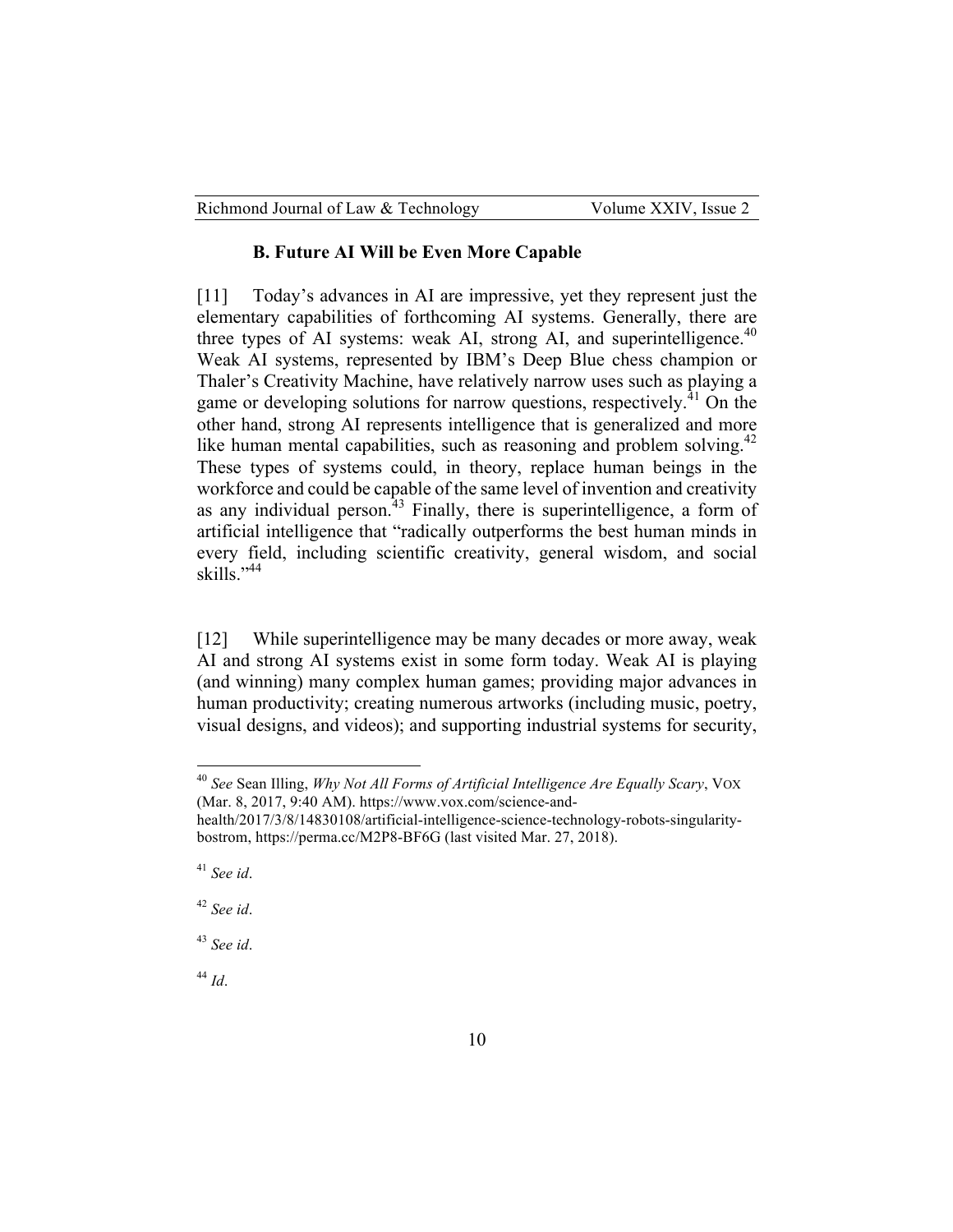| Richmond Journal of Law & Technology | Volume XXIV, Issue 2 |
|--------------------------------------|----------------------|
|--------------------------------------|----------------------|

stability, and reliability.<sup>45</sup> Strong AI, on the other hand, is still in its infancy, but many predict that 2017 was the "tipping point" for AI as technology giants – including Microsoft, Google, Amazon, IBM, and Intel – had established AI as a guiding future for their company (or at least crafted new offerings to democratize AI).<sup>46</sup> For example, Google, the company behind AlphaGo, has developed the DeepMind AI which "learns" and acquires skills as it tackles a range of different tasks – modeled on the same concepts of how the human brain works.<sup>47</sup> Additionally, IBM's Watson, with its approach to deductive reasoning and generalized usage across industrial fields, is IBM's attempt to build a strong AI system.<sup>48</sup> Clearly, advances in AI will continue with such great investments so long as the appropriate incentives are there.

### **III. UNITED STATES IP LAW FAILS TO RECOGNIZE NON-HUMAN CREATORS**

## **A. United States Copyright Law does not Recognize Non-Human Authors**

<sup>46</sup> *See* Sharon Gaudin, *After a big 2016, next year may be A.I. tipping point*, COMPUTERWORLD (Dec. 27, 2016, 3:00 AM), https://www.computerworld.com/article/3151397/artificial-intelligence/after-a-big-2016 next-year-may-be-ai-tipping-point.html, https://perma.cc/JF4H-N29L (last visited Mar. 27, 2018).

<sup>47</sup> *See* Ian Sample, *Google's DeepMind Makes AI Program that Can Learn Like a Human*, THE GUARDIAN, Mar. 14, 2017, https://www.theguardian.com/global/2017/mar/14/googles-deepmind-makes-ai-program-

that-can-learn-like-a-human, https://perma.cc/7AMS-F5NP (last visited Mar. 27, 2018).

<sup>48</sup> *See* Margaret Rouse, *IBM Watson Supercomputer*, TECH TARGET, http://whatis.techtarget.com/definition/IBM-Watson-supercomputer, https://perma.cc/WZH9-U9L8 (last visited Feb. 23, 2018).

 <sup>45</sup> *See generally* Illing, *supra* note 41.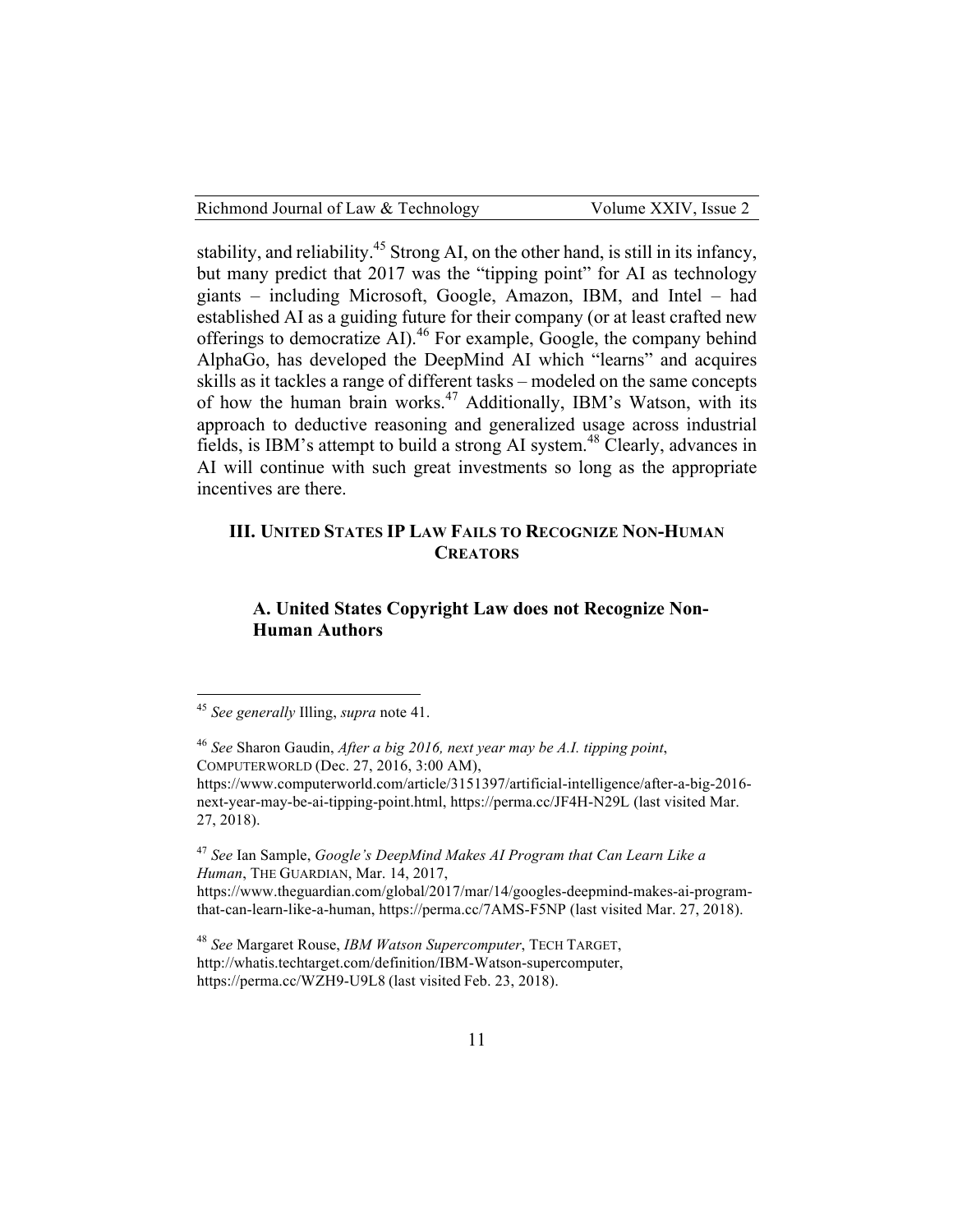| Richmond Journal of Law & Technology | Volume XXIV, Issue 2 |
|--------------------------------------|----------------------|
|--------------------------------------|----------------------|

[13] Axiomatically, the Copyright Office does not allow for non-human authors, no matter how smart an AI may be.<sup>49</sup> The Copyright Act of 1976 (and previous Copyright Acts of 1790 and 1909) provides that a copyright ownership "vest initially in the author or authors of the work,"<sup>50</sup> remaining quiet on the definition of "author" in § 101, which contains all other definitions under the Act.<sup>51</sup> Nevertheless, back in 1956 when Klein and Bolitho attempted to register the computer-generated song *Push Button Bertha*, the Copyright Office rejected them out-of-hand, instructing them that no one had ever registered music written by a machine before.<sup>52</sup> By 1973, this was fortified into the practices of the Copyright Office, such that copyrightable works must owe their origin to a "human agent."<sup>53</sup> This remains the practice of the Copyright Office today.<sup>54</sup>

[14] Though the Copyright Office did not have direct statutory backing for their policy, the federal courts have taken seemingly consistent views in interpreting the law.<sup>55</sup> In *Community for Creative Non-Violence v. Reid*, the Supreme Court defined the author as the party who creates a work, clarifying that it must be a "…*person* who translates an idea into a fixed, tangible expression…"56 In *Uranti Foundation v. Maaherra*, the Ninth

<sup>51</sup> *See* 17 U.S.C.S. § 101.

<sup>52</sup> *See* Bridy, *supra* note 30, at 395.

<sup>53</sup> *See* U.S. COPYRIGHT OFFICE*,* COMPENDIUM OF U.S. COPYRIGHT OFFICE PRACTICES § 2.8.3 (1st ed. 1973) (stating works are not copyrightable if they do not "owe their origin to a human agent.").

<sup>54</sup> *See* U.S. COPYRIGHT OFFICE, *supra* note 11.

<sup>55</sup> *See* Copyright and the Public Domain § 2.17.

<sup>56</sup> Cmty. for Creative Non-Violence v. Reid, 490 U.S. 730, 737 (1989) (emphasis added) (citing 17 U.S.C. § 102).

 <sup>49</sup> *See* U.S. COPYRIGHT OFFICE, *supra* note 11.

 $50$  17 U.S.C.S. § 201(a).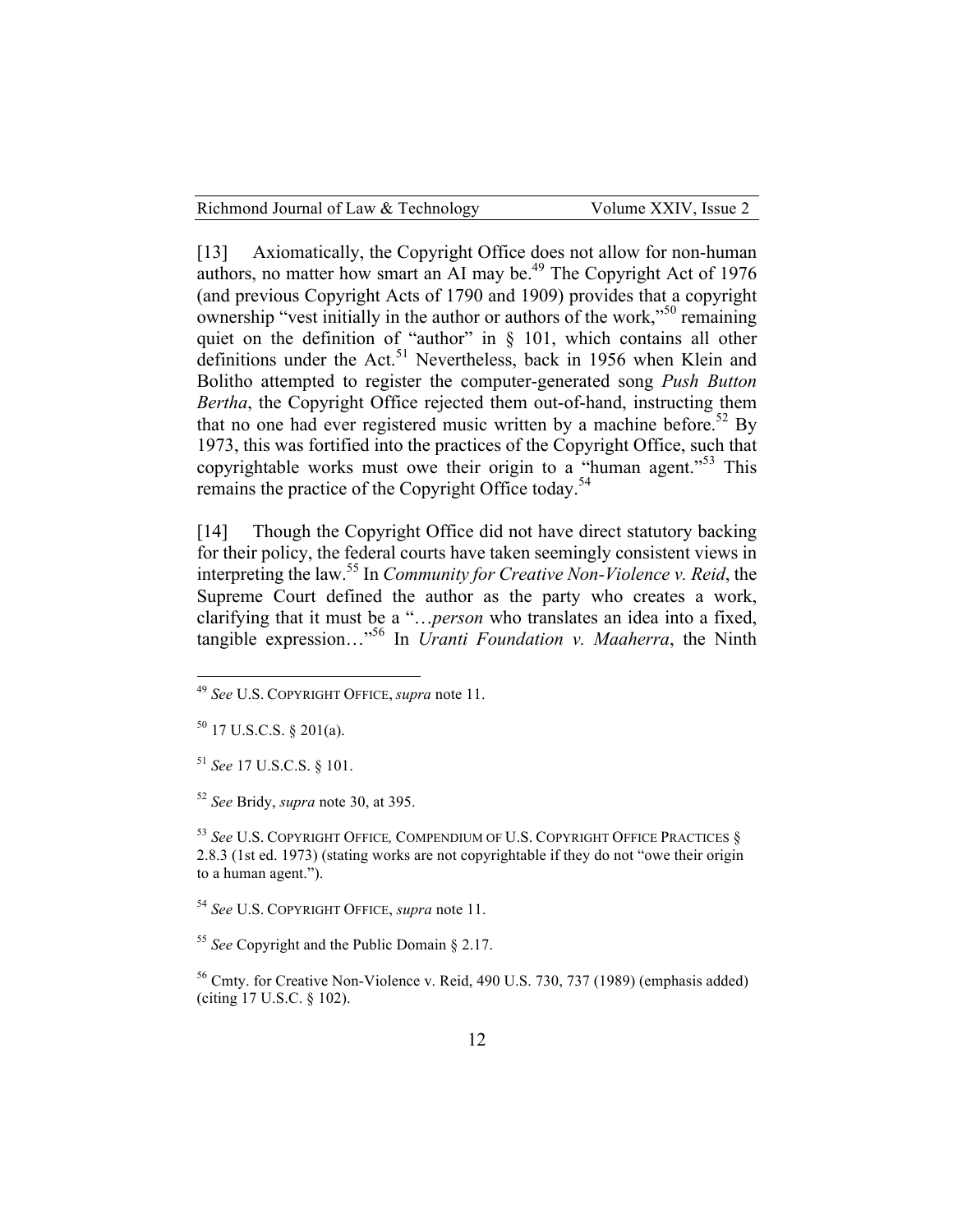Circuit demarcated authorship by the "first *human* beings who compiled, selected, coordinated, and arranged  $[the work]$ . Finally, in *Aalmuhammed v. Lee*, the Ninth Circuit made clear "an author … will likely be a *person*."58

[15] While no explicit reason has been given for this consistent expectation that authors be human, it appears that courts put a heavy weight on the idea of inspiration – presuming it to be uniquely human.<sup>59</sup> In *Burrow-Giles Lithographic Co. v. Sarony*, the court defined the author as "… he to whom anything owes its origin; originator; maker; one who completes a work of science or literature."<sup>60</sup> Additionally, in *Bleistein v. Donaldson Lithographing Co.*, the court held that the author's unique personality and reaction to nature is the essence of a copyrightable work.<sup>61</sup> Modern copyright law draws from the Supreme Court case of *Feist Publications, Inc. v. Rural Telephone Service Co., Inc.* that requires a copyrightable work to possess "… some creative spark."<sup>62</sup> Additionally, as Justice O'Connor penned, "the *sine qua non* of copyright is originality… [which] must be original to the author.<sup>563</sup> Thus, the aspects of originality and creativity are critical to the question of authorship, and if we define such aptitudes as exclusively human, then AI can never be an author.<sup>64</sup>

<sup>63</sup> *Id*.

 $\overline{a}$ 

 $57$  Urantia Foundation v. Maaherra, 114 F.3d 955, 958 (9th Cir. 1997) (emphasis added).

 $58$  Aalmuhammed v. Lee, 202 F.3d 1227, 1234 (9th Cir. 2000) (emphasis added).

<sup>59</sup> *See* Annemarie Bridy*, Coding Creativity: Copyright and the Artificially Intelligent Author*, 2012 STAN. TECH. L. REV. 5, 5 (2012).

<sup>60</sup> *Burrow-Giles Lithographic Co. v. Sarony*, 111 U.S. 53, 58 (1884).

<sup>61</sup> *See Bleistein v. Donaldson Lithographing Co.,* 188 U.S. 239, 250 (1903).

<sup>62</sup> *Feist Publications, Inc. v. Rural Telephone Service Co., Inc.*, 499 U.S. 340, 345 (1991).

<sup>64</sup> *See* Bridy, *Coding Creativity*, *supra* note 60, at 9.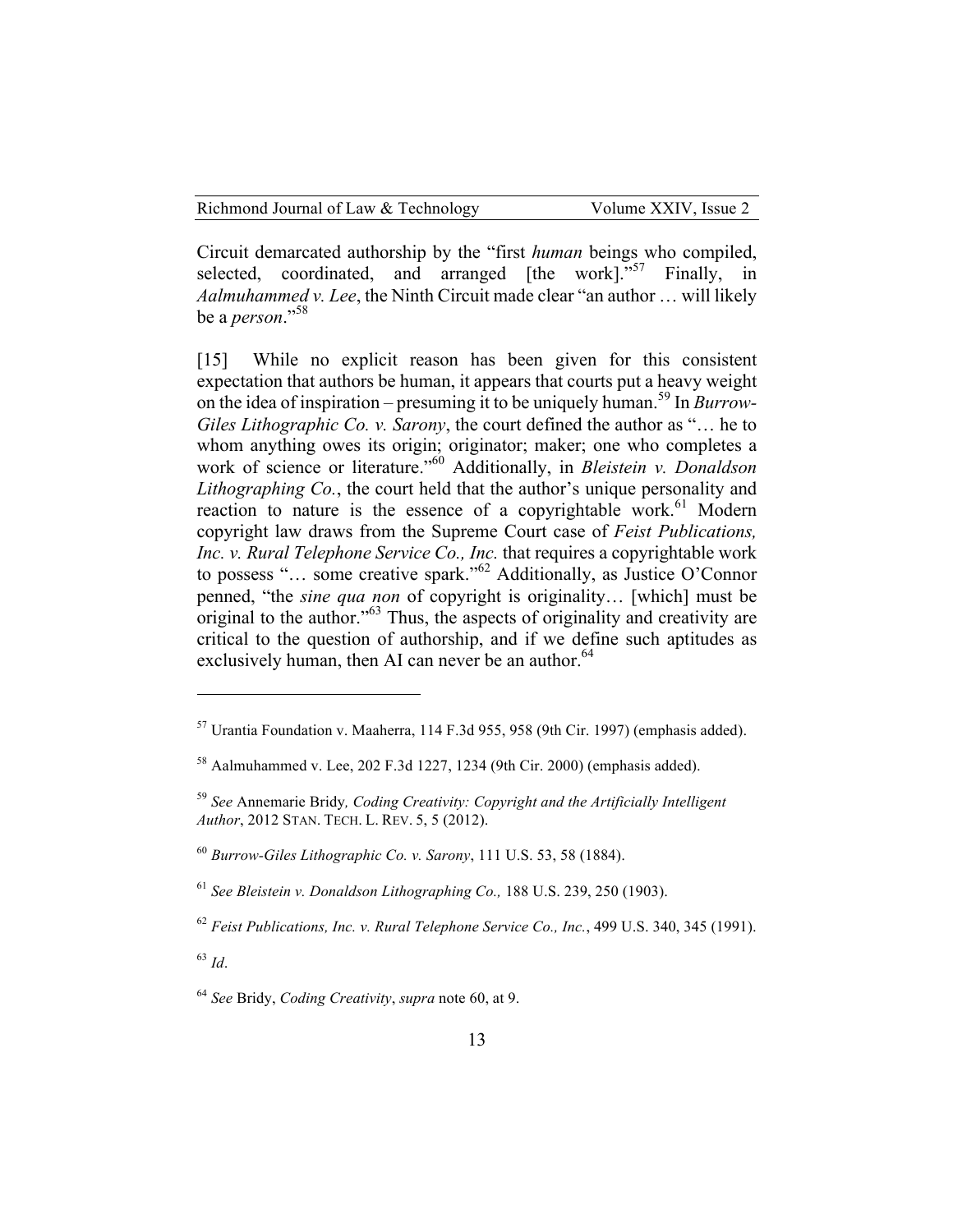[16] As early as 1965, the Copyright Office was confronted with issues related to questions of computer authorship, but such problems were ultimately dismissed out-of-hand.<sup>65</sup> That year, several people attempted to register works at least partially authored by computers.<sup>66</sup> To address the problem, Congress created the National Commission on New Technological Uses of Copyrighted Works (CONTU) to study the impact of new technologies on copyright law, including the creation of works by computer systems.67 CONTU's final report, published in 1978, matter-offactly concluded that it would be impossible for works to be created independently by computers as: (1) computers are nothing more than passive tools of creation; (2) the development of AI is too hypothetical to raise concerns; and (3) there is no reasonable basis to believe that a computer contributes the necessary "authorship to a work produced through its use.<sup>568</sup> These conclusions seem to be based on the same reasoning that the courts applied generally to copyright: the "inventive spark" required for copyright was fundamentally missing from computer systems, and such capabilities are unique to humans.<sup>69</sup>

[17] While not directly involving AI systems, the case of *Naruto v. Slater* (the "Monkey selfie" case) is instructive in understanding how courts today examine the question of whether non-human authors can apply for copyright protection.<sup>70</sup> Photographer David J. Slater was in Indonesia to

 $\overline{a}$ 

<sup>65</sup> *See id*. at 22.

<sup>66</sup> *See id*.

<sup>67</sup> *See id*.

<sup>68</sup> Bridy, *Coding Creativity*, *supra* note 60, at 22–23.

<sup>69</sup> *See id*. at 24.

<sup>70</sup> *See* Naruto v. Slater, 2016 U.S. Dist. LEXIS 11041, at \*10 (N.D. Cal. Jan. 28, 2016).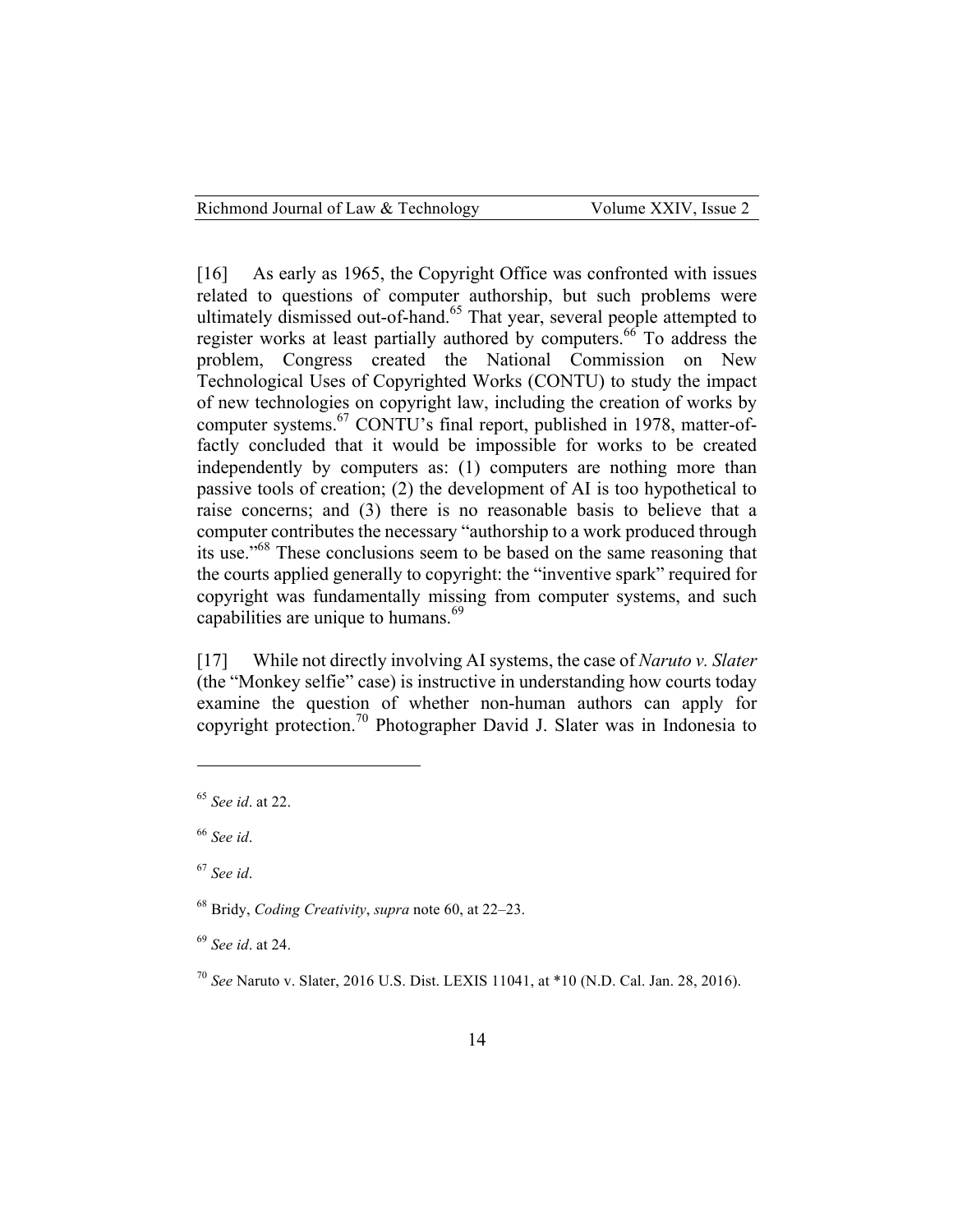|  | Richmond Journal of Law & Technology |  |  |
|--|--------------------------------------|--|--|
|--|--------------------------------------|--|--|

take pictures of wildlife, when a 6-year-old male macaque named Naruto picked up his camera and "took" several images of himself.<sup>71</sup> The People for the Ethical Treatment of Animals sued to obtain authorship status for Naruto; however, the court relied on Copyright Office guidelines and the case law cited above, to rule that Naruto could not be an author: any such argument "should be made to Congress and the President, not to [a judge]."<sup>72</sup> The case was dismissed with the court's ruling that the "Act d[id] not confer standing upon animals like Naruto."73

[18] The conclusion to be drawn is that the Copyright Office and courts demand creativity—*human* creativity. Under current United States copyright law, if a human creates a work, it may be copyrightable.<sup>74</sup> If a computer creates a work, it is not copyrightable. The paradoxical question is thus whether two identical works, one created by a human and the other created independently by an AI, would be treated differently. The answer appears to be clear: yes. Applying the context, the history, and the legal analysis of the Monkey Selfie case, autonomously created AI works would be rejected by the Copyright Office, just as it rejected *Push Button Bertha* back in 1956. There appears to be a deliberate indifference to the realities of AI in 1956 versus AI in 2018.

[19] Though the law requires a human to obtain a copyright, non-natural persons may hold the copyright via the doctrine known as work-for-hire.<sup>75</sup> Generally, when an employee acts within the scope of their employment,

 <sup>71</sup> *See id*. at \*1, \*3.

<sup>72</sup> *Id*. at \*10.

 $^{73}$  *Id.* at \*2.

<sup>74</sup> *See* U.S. COPYRIGHT OFFICE, *supra* note 11.

<sup>75</sup> *See* Matthew R. Harris, *Copyright, Computer Software, and Work Made for Hire*, 89 MICH. L. REV. 661, 662 (1990) (discussing the creation of the work for hire doctrine).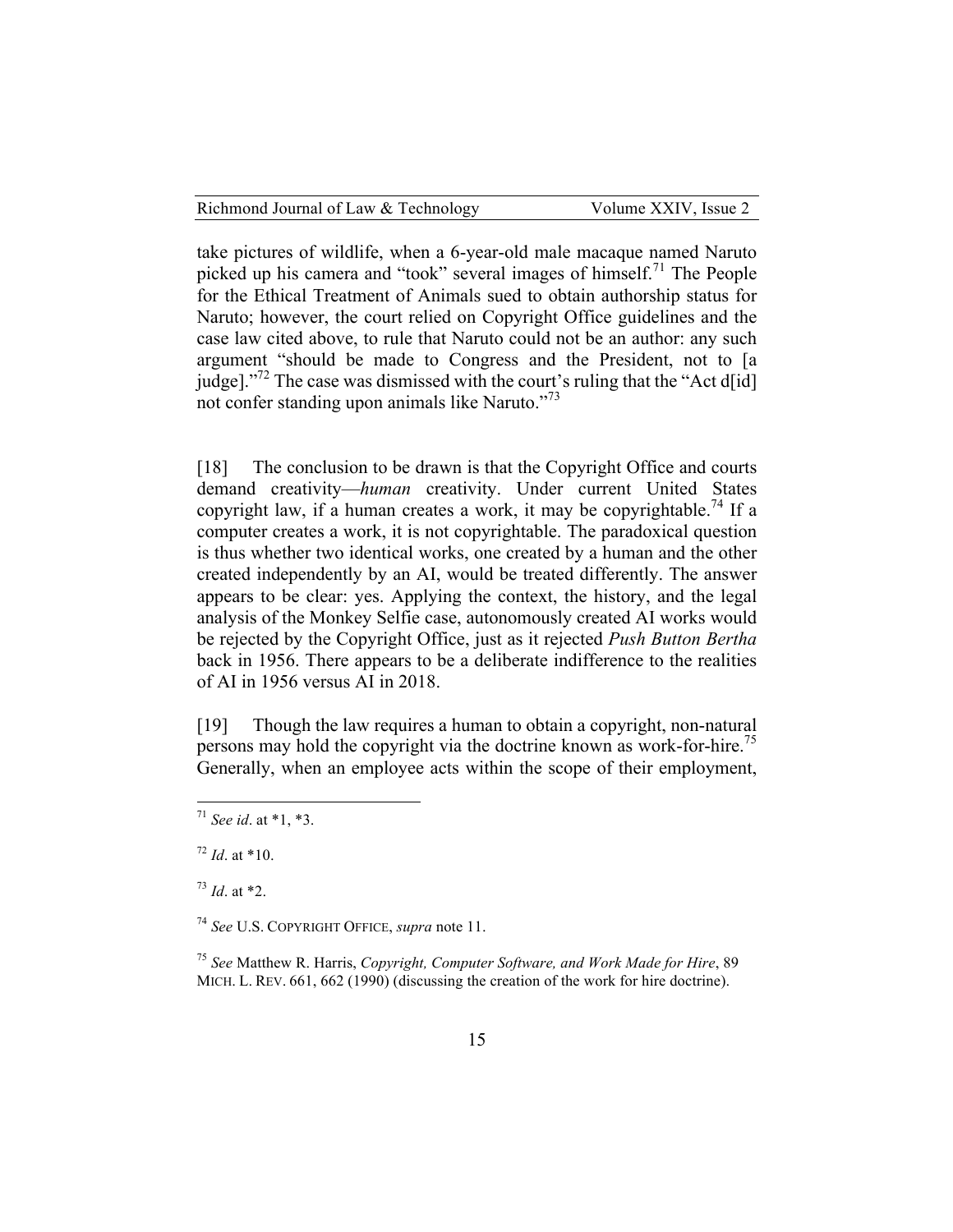| Richmond Journal of Law & Technology | Volume XXIV, Issue 2 |
|--------------------------------------|----------------------|
|--------------------------------------|----------------------|

the hiring party is granted ownership of the copyright.<sup>76</sup> This can be an individual or a legal person, such as an employer.77 Common examples of work-for-hire include: "[a] software program created by a staff programmer within the scope of his duties . . . , [a] newspaper article written by staff journalists . . . , musical arrangement[s] written . . . by a salaried arranger, [or] [a] sound recording created by staff engineers of a record company."<sup>78</sup> In all such cases, the copyright ownership is passed via work that is prepared by an employee within the scope of their employment, or a work specially ordered or commissioned for use where the parties explicitly agree via a signed, written instrument.<sup>79</sup>

### **B. United States Patent Law does not Recognize Non-Human Inventors**

[20] Like U.S. copyright law, U.S. patent law does not specifically define the term "inventor,"<sup>80</sup> but prominently suggests that human development is required.<sup>81</sup> The America Invents Act (AIA) defines the subject matter of patents as "any new [or] useful process, machine, manufacture, or composition of matter, or any new and useful improvement thereof, may obtain a patent therefor[e], subject to the conditions and requirements of

 <sup>76</sup> *See id*.

<sup>77</sup> *See* U.S. COPYRIGHT OFFICE, CIRCULAR 9: WORKS MADE FOR HIRE 1 (2012), https://www.copyright.gov/circs/circ09.pdf, https://perma.cc/2EPV-XNUG (last visited Mar. 27, 2018).

<sup>78</sup> *Id*. at 2 (listing "work-for-hire" examples).

<sup>79</sup> *See id*. at 1 (defining "work made for hire").

<sup>80</sup> *See* U.S. CONST. art. I, § 8, cl. 8 (referencing term "inventor").

<sup>81</sup> *See* 35 U.S.C.S § 112(a) (2018) (describing required actions of inventor); *see also* 17 U.S.C.S. § 112(a)(A) (2018) (describing required actions by a legal organization for protecting copyrighted material).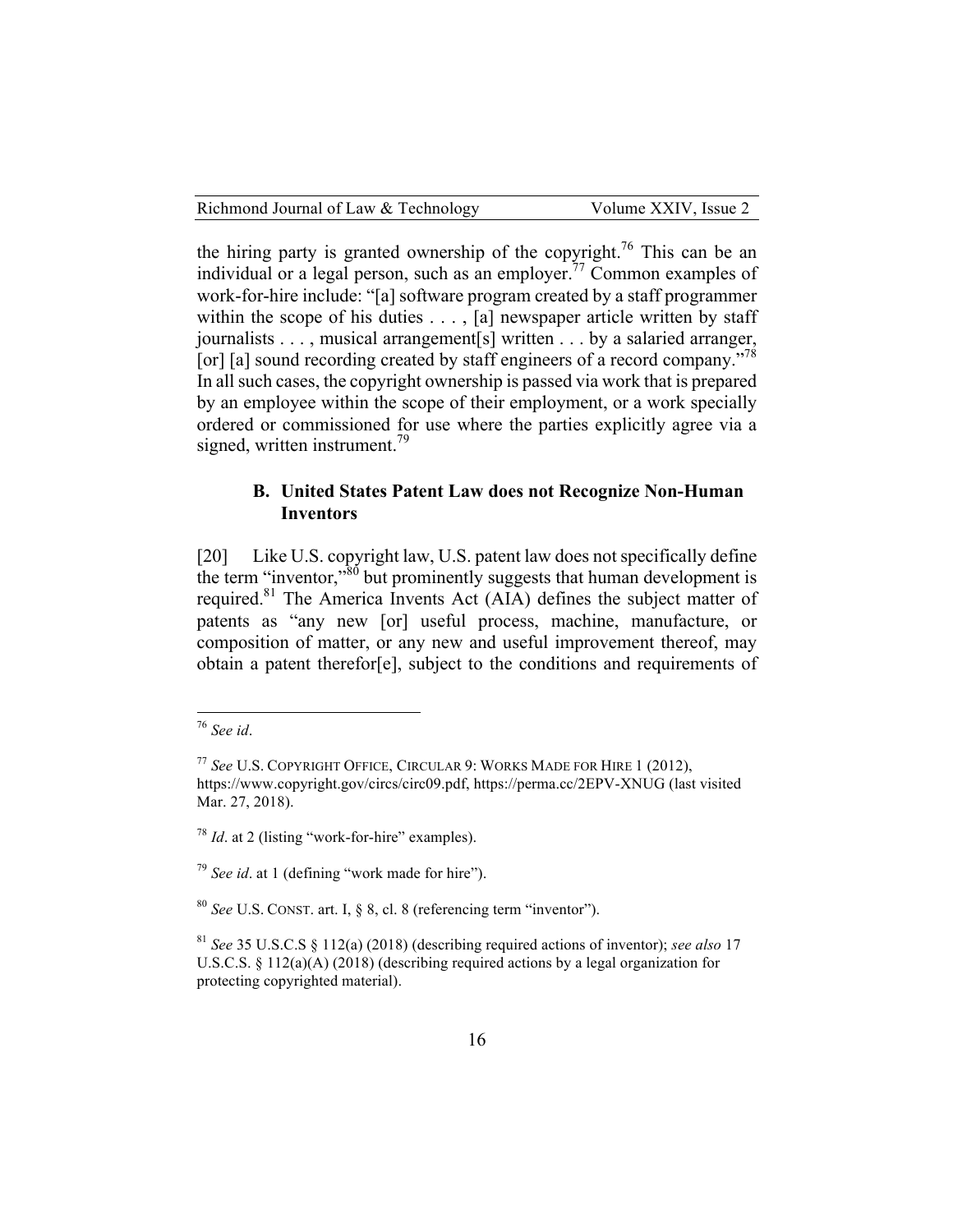| Richmond Journal of Law & Technology | Volume XXIV, Issue 2 |
|--------------------------------------|----------------------|
|--------------------------------------|----------------------|

this title."<sup>82</sup> During passage of the 1952 Patent Act, which originated this language, testimony before Congress famously declared that such subject matter is made up of "anything under the sun that is made by *man*."<sup>83</sup> Though such testimony hardly creates a limitation, it provides insight into how the drafters thought of inventors: as human beings. This is further reinforced by rules promulgated by the USPTO's Commissioner of Patents, requiring inventors to provide information such as their family name and place of residence when applying for a patent.<sup>84</sup> The USPTO's Manual of Patent Examining Procedure also provides that "[t]he threshold question in determining inventorship is who conceived the invention. Unless a *person* contributes to the conception of the invention, he is not an inventor.<sup>85</sup>

[21] Unlike copyright law, patent law specifically requires individuals to be named as inventors.<sup>86</sup> Consequently, legal entities such as a corporation cannot be named as an inventor. $87$  As the Federal Circuit made clear, "only natural persons may be 'inventors.'"<sup>88</sup> However, inventors may treat their patents like personal property that may be assigned to another entity,

<sup>83</sup> Clifford, *supra* note 35, at 1696–97 (emphasis added).

<sup>84</sup> *See* 37 C.F.R. § 1.41(a), (d) (2016).

<sup>85</sup> 2016-2100 MANUAL PAT. EXAMINING PROC. [MPEP] § 2137.01 (2014) (emphasis added).

<sup>86</sup> *See* 17 U.S.C.S. § 101 (2018) (mentioning legal entities being the authors of a work); 35 U.S.C.S. § 100(f) (2018) (stating that "[t]he term 'inventor' means the individual or, if a joint invention, the individuals collectively who invented or discovered the subject matter of the invention.").

<sup>87</sup> *See* 35 U.S.C.S. § 100(f) (2018).

<sup>88</sup> Beech Aircraft Corp. v. EDO Corp*.*, 990 F.2d 1237, 1248 (Fed. Cir. 1993) (referring to 35 U.S.C. § 115-118).

 $82$  35 U.S.C.S. § 101 (2018).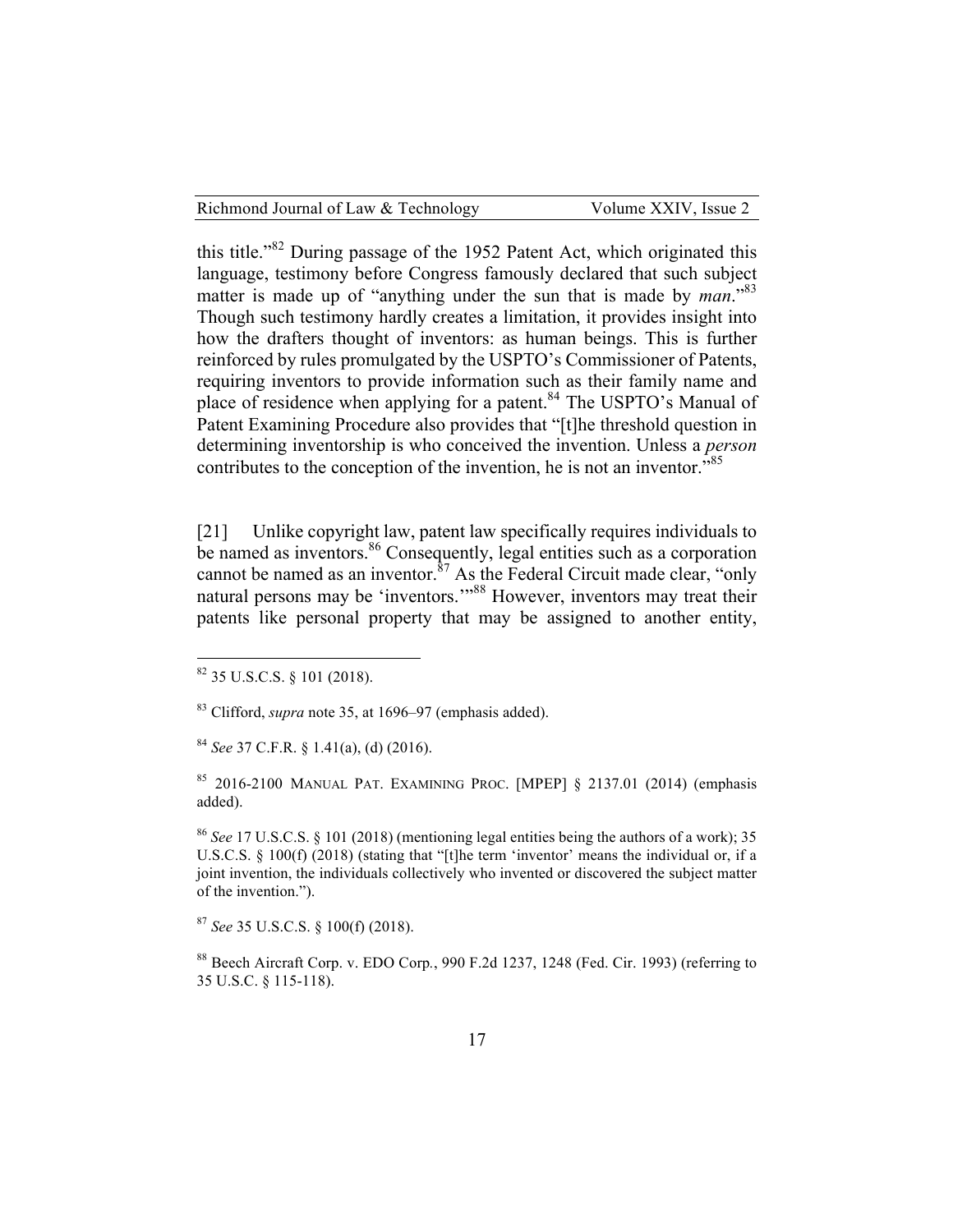including non-natural persons, such as corporations.<sup>89</sup> In fact, employees in IP-intensive industries usually agree, via employment agreements, to assign patents developed during their work to their employer.<sup> $\overline{90}$ </sup> While AI systems would not qualify as natural persons, it is important to note that patent law requires all inventors to be named on a patent or it may be held invalid or unenforceable. $91$  Though an error in such patent may be corrected via a filing, it does not avoid potential invalidation.<sup>92</sup>

[22] Like the "creative spark" required of authors in copyright law, patent law requires "non-obvious" discoveries or "inventive concepts" by its inventors.<sup>93</sup> To survive a challenge against obviousness, courts consider four "factual issues: (1) the scope and content of any prior art, (2) the differences between prior art and the claims [of the invention], (3) the level of ordinary skill of [practitioners] in the art, and (4) [the] relevant secondary considerations" such as commercial success, surprise by other experts, etc.<sup>94</sup> Thus, an inventor must make a substantial leap forward beyond thenexisting alternatives to achieve patentable inventions.<sup>95</sup> This has been

<sup>90</sup> *See id*.

<sup>93</sup> *See* Intellectual Ventures I, LLC v. Symantec Corp., 838 F.3d 1307, 1315, 1324 (Fed. Cir. 2016).

<sup>94</sup> Princeton Biochemicals, Inc. v. Beckman Coulter, Inc., 411 F.3d 1332, 1336 (Fed Cir. 2005).

<sup>95</sup> *See generally* Townsend v. Smith, 17 C.C.P.A. 647, 651 (C.C.P.A. 1929) (discussing the process of the conception of an invention).

 <sup>89</sup> *See* Abbott, *supra* note 33, at 1092 n.101 ("About ninety-three percent of patents are assigned to organizations (rather than individuals).").

<sup>91</sup> *See id.* at 1080; *see also* Advanced Magnetic Closures, Inc. v. Rome Fastener Corp., 607 F.3d 817, 828 (Fed. Cir. 2010) ("[W]hen named inventors deliberately conceal a true inventor's involvement, the applicants have committed inequitable conduct and the patent is unenforceable even as to an innocent co-inventor.").

<sup>92</sup> *See, e.g.*, Beco Dairy Automation, Inc. v. Glob. Tech Sys., Inc., 104 F. Supp. 3d 1023, 1036 (E.D. Cal. 2015).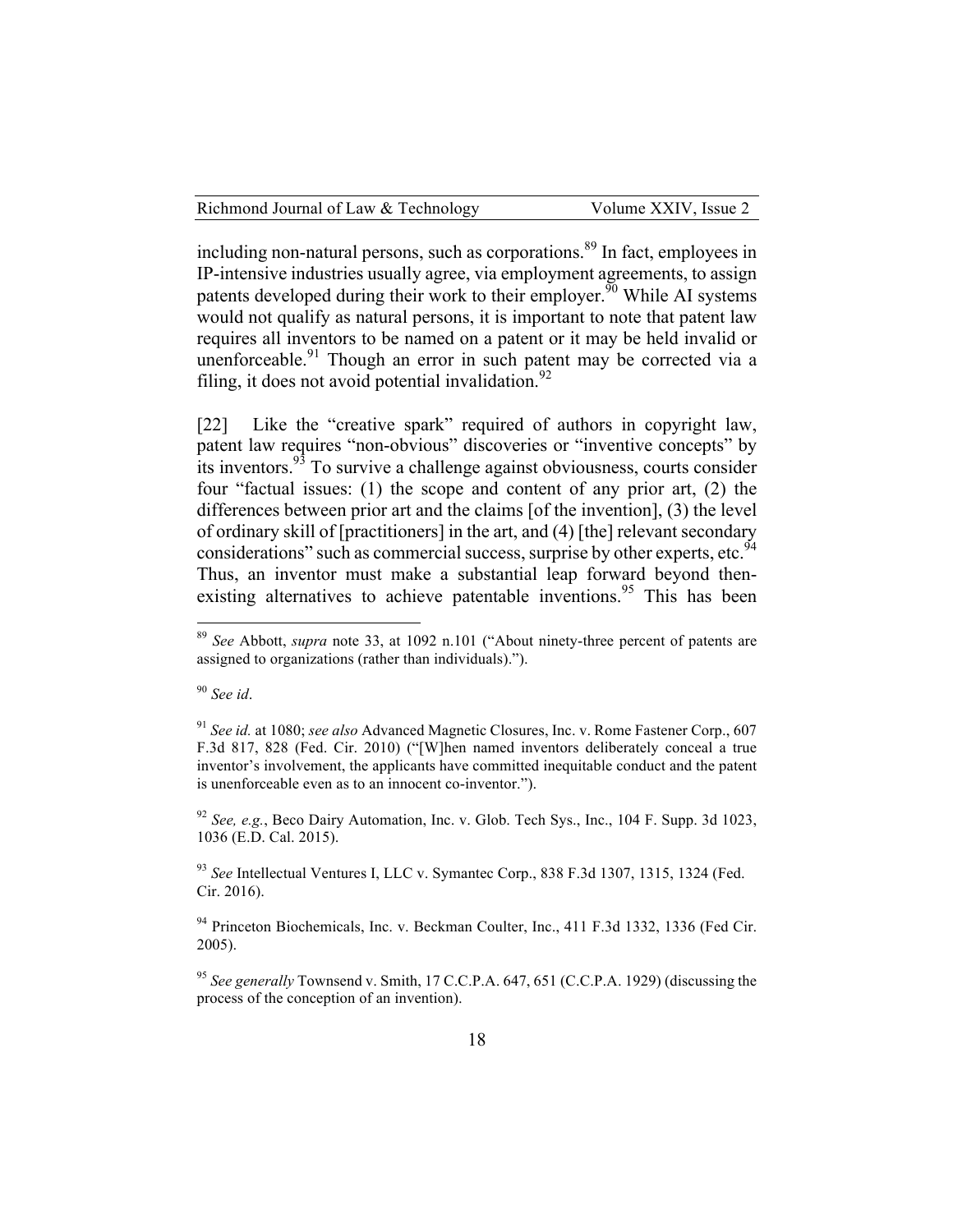described as the "mental part of the inventive act."<sup>96</sup> Additionally, though the AIA's language regarding the subject matter for patents is quite broad, the Supreme Court has made clear that there are exceptions such as "laws of nature, natural phenomena, and abstract ideas," that cannot be patented.<sup>97</sup> In such cases, the Court demands that inventors demonstrate some type of "inventive concept" beyond ineligible patent subjects.<sup>98</sup>

[23] Though the law openly requires a natural person inventing via a mental process, the USPTO may have already granted several patents with non-human inventors, albeit not explicitly and not necessarily with their knowledge.<sup>99</sup> As previously mentioned, the Creativity Machine and subsequent Invention Machine were used to develop ideas that were ultimately patented.<sup>100</sup> Additionally, as cited earlier, IBM Watson may have developed several patentable food products and/or recipes.<sup>101</sup> A specific example is provided by Dr. John Koza, who is a pioneer in the space of generic algorithms.<sup>102</sup> Dr. Koza was granted a patent entitled "Apparatus for Improved General-Purpose PID and non-PID Controllers," which used his Invention Machine to generate and evaluate improvements to a known controller system without the aid of a "database of expert knowledge[,] and without knowledge about existing controllers."<sup>103</sup> The prosecution history

 $\overline{a}$ 

<sup>96</sup> *Id*.

 $^{97}$  Mayo Collaborative Serv. v. Prometheus Labs., Inc., 566 U.S. 66, 70 (2012).

<sup>98</sup> *See* Alice Corp. Party Ltd. v. CLS Bank Int'l, 134 S. Ct. 2347, 2355 (2014).

<sup>99</sup> *See* Abbott, *supra* note 33, at 1099.

<sup>100</sup> *See id*. at 1086–87.

<sup>101</sup> *See id*. at 1090–91.

<sup>102</sup> *See id*. at 1086–88.

<sup>103</sup> *Id*. at 1087.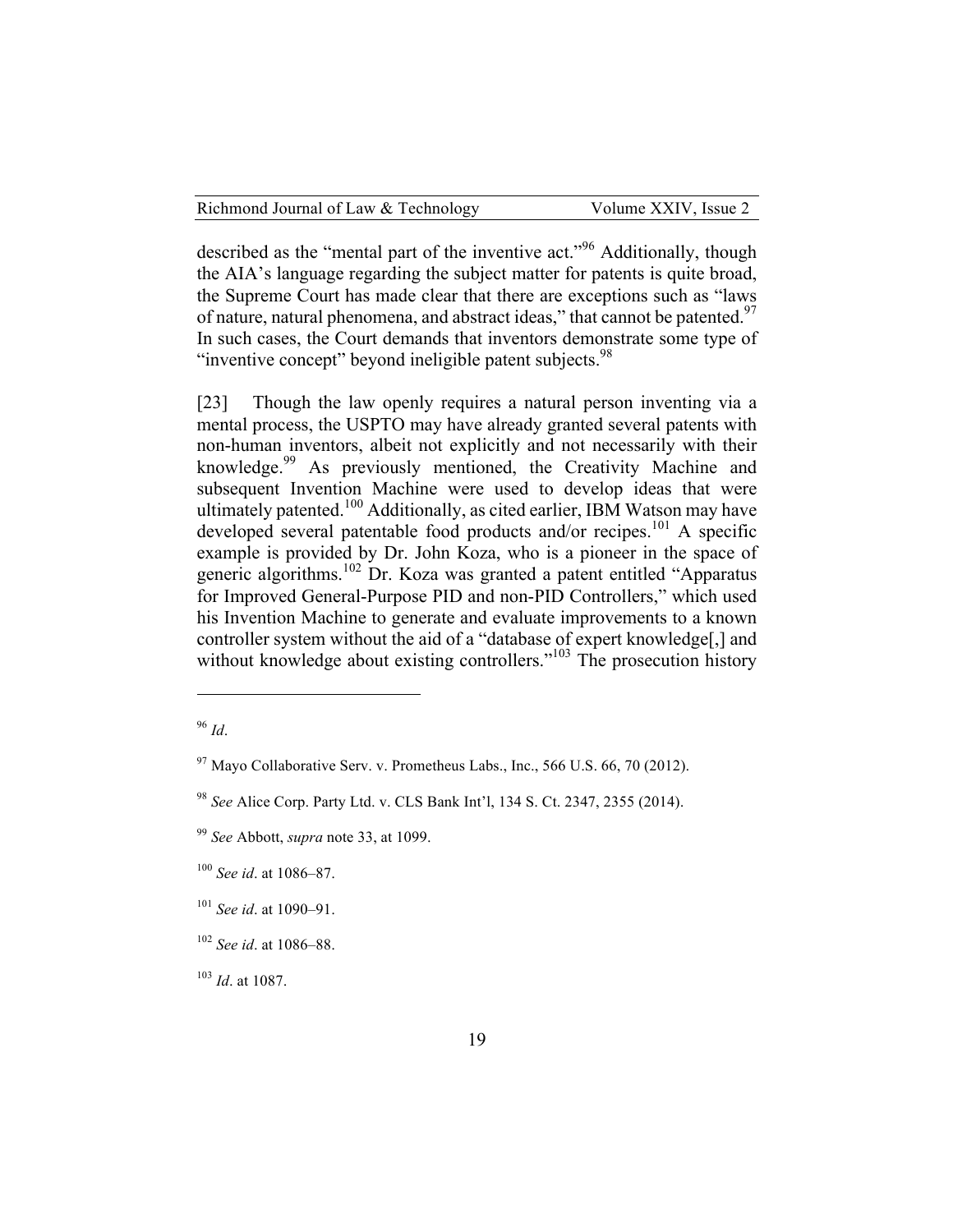makes no mention of the AI used to develop the invention, nor did Dr. Koza disclose the use of the AI in developing his idea.<sup>104</sup> The patent was issued even though Dr. Koza admitted that "the whole invention was created by a computer.<sup>5105</sup> Regardless of the actual process used to create the invention, the USPTO seems to require only that a natural person be registered for the patent, and that the patent application meets its other stringent requirements.<sup>106</sup>

[24] To date, there appears to be no case law or controversies related to non-human inventors, though the copyright analysis done in the Monkey Selfie case could likely be applied in a parallel manner to a patent case. As the USPTO appears to require a natural person to be named as inventor, it is likely that an AI would not qualify as a sole inventor, and likely not even as a joint inventor. Analysis beyond that would be entirely speculative, leaving a question about what would happen if IBM or others were to attempt patenting inventions made entirely by their AI systems.

 <sup>104</sup> *See id*. at 1085–87.

<sup>105</sup> *See* Abbott, *supra* note 33, at 1088.

<sup>106</sup> *See* U.S. PATENT & TRADEMARK OFFICE [USPTO], REQUIREMENTS OF A PETITION, https://www.uspto.gov/patents-application-process/petitions/01-requirements-petition, https://perma.cc/QB2W-E8J5 (last visited Mar. 27, 2018).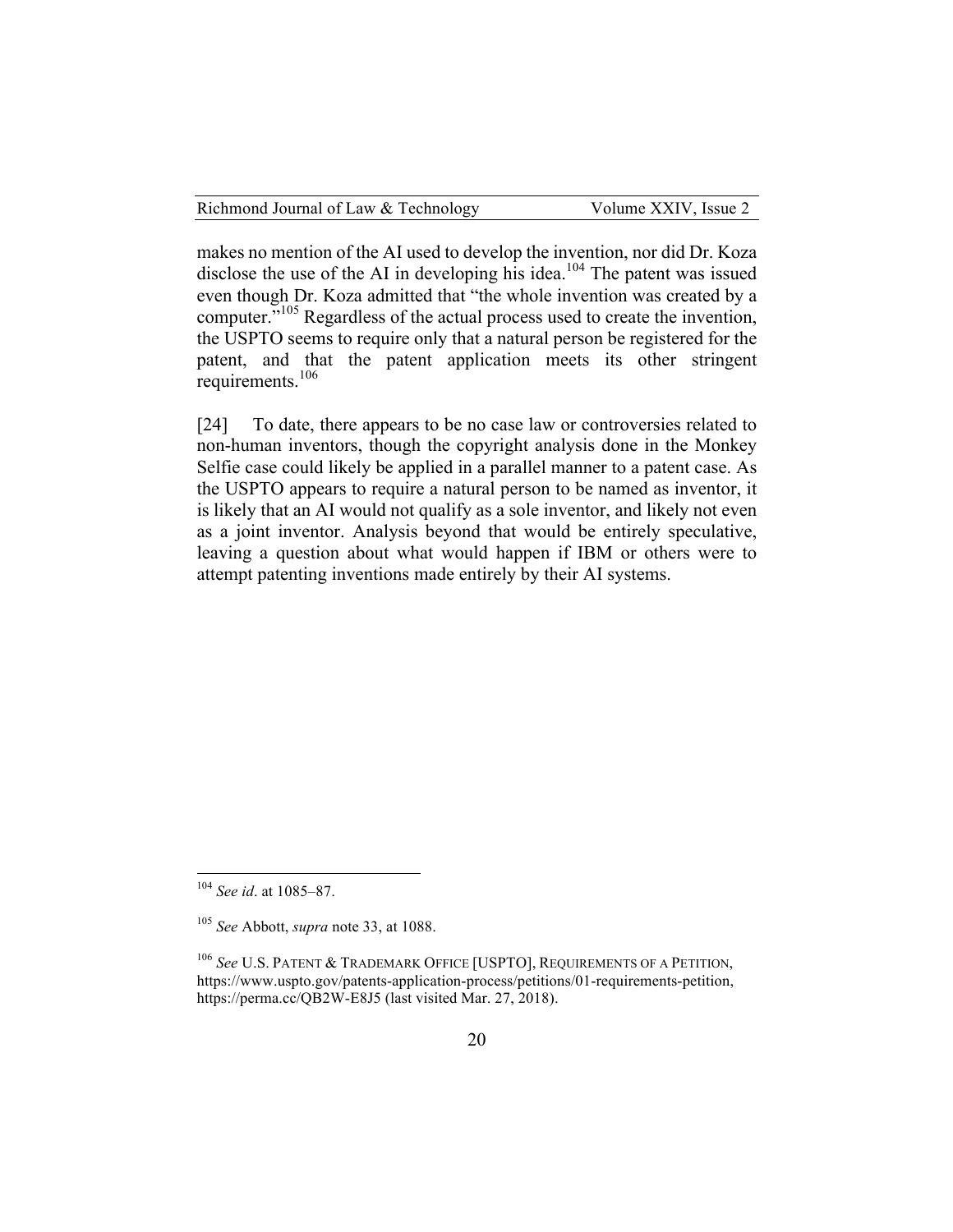## **C. United States Law does not Recognize Legal Personhood for AI Systems**

[25] United States law recognizes ownership of IP as alienable personal property rights.<sup>107</sup> Thus, both copyrighted works<sup>108</sup> or patents may be transferred or licensed.<sup>109</sup> In the case of copyrights, the initial ownership is vested in: (1) the author(s) of the work, (2) an employer by an employee as work-for-hire, or  $(3)$  an employer by a freelancer as work-for-hire.<sup>110</sup> For patents, initial ownership is vested in: (1) the inventor(s) of the patent; (2) an employer via pre-invention assignments (i.e., explicit contract); or (3) an employer for an employee who was "employed to invent"<sup>111</sup> (i.e., implicit assignment contracts).<sup>112</sup> While ownership may be assigned to the natural person who authored or invented the IP, it may also be assigned to nonnatural persons via work-for-hire or assignment contracts.

<sup>108</sup> *See* 17 U.S.C.S. § 204(a) (2018).

 $\overline{a}$ 

<sup>110</sup> *See* 17 U.S.C.S. § 201(a), (b) (2018).

<sup>111</sup> U.S. v. Dubilier Condenser Corp., 289 U.S. 178, 187–88 (1933) ("One employed to make an invention . . . is bound to assign to his employer any patent obtained. The reason is that he has only produced that which he was employed to invent.").

<sup>112</sup> *See id*. at 213–14.

<sup>107</sup> *See* Thomas G. Field, Jr., *IP Basics: Managing Intellectual Property*, UNIV. N.H., FRANKLIN PIERCE CTR. FOR INTELL. PROP. 1 (2015),

https://scholars.unh.edu/cgi/viewcontent.cgi?article=1223&context=law\_facpub, https://perma.cc/W45J-Z5TM (last visited Mar. 27, 2019) ("IP is intangible, but the parallels to tangible property are many. Everything accurately called 'property' represents alienable, divisible and legally enforceable rights.").

<sup>109</sup> *See* U.S. PATENT & TRADEMARK OFFICE, PATENTS ASSIGNMENTS: CHANGE & SEARCH OWNERSHIP ("[T]he original owner may transfer ownership to another entity or party, through an 'assignment'. . .."), https://www.uspto.gov/patents-maintainingpatent/patents-assignments-change-search-ownership, https://perma.cc/853P-QM35 (last visited Mar. 27, 2018).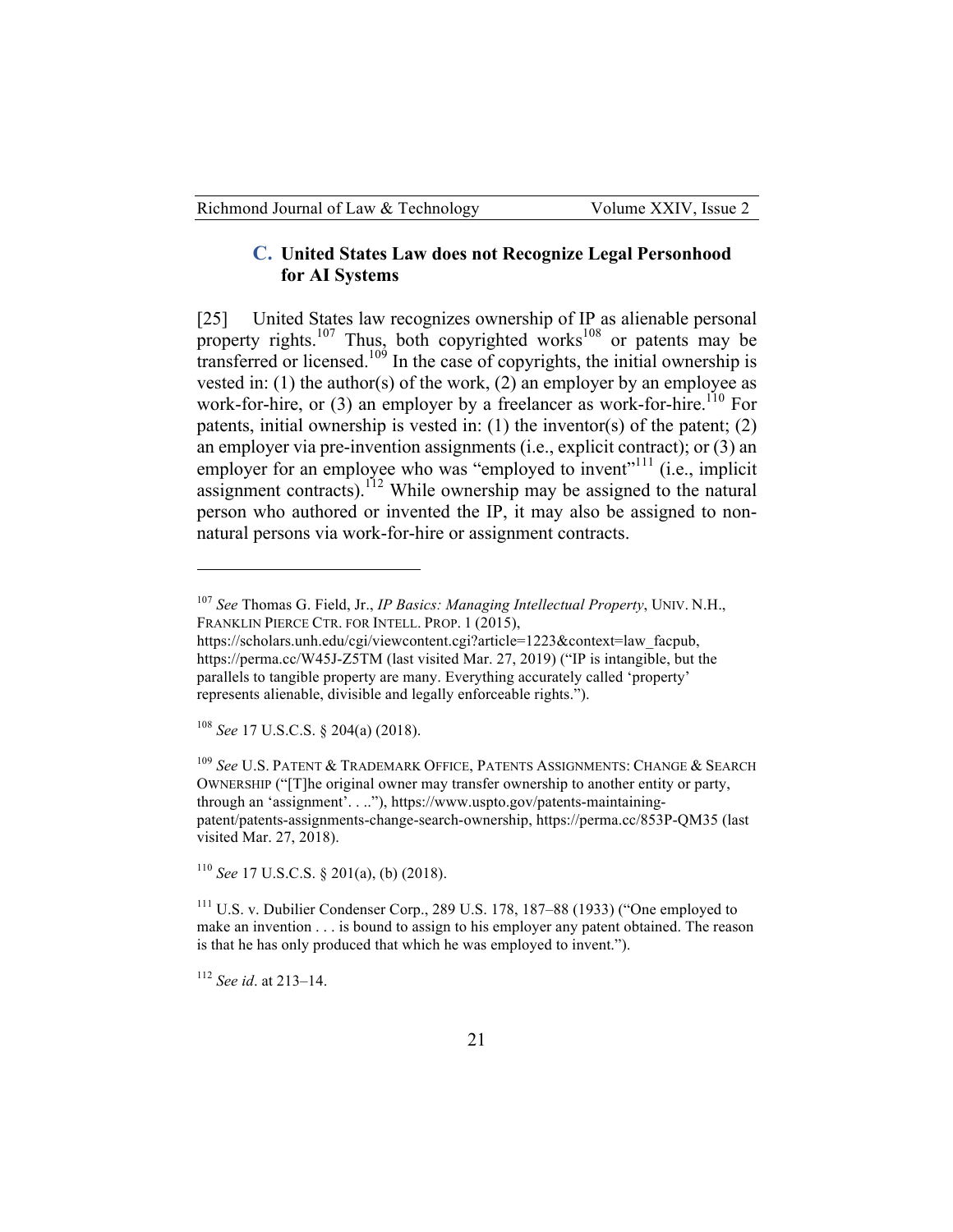[26] However, the law does not contemplate the idea of legal personhood for an AI system.<sup>113</sup> Even if an AI were to meet the challenges set forth to establish authorship or inventorship, there are even more substantial hurdles that such systems would need to overcome to be given the same legal rights as natural persons (i.e., missing some essential capability such as not being a human, not having a soul, not having a consciousness, not expressing intentionality, not having feelings, not possessing interests, or not having free will).<sup>114</sup> Nevertheless, the law recognizes legal personhood for business corporations and government entities–legal persons that certainly lack the intelligence and will of humans.<sup>115</sup> Such "legal persons" often hold constitutional rights and duties such as the right to sue or be sued<sup>116</sup> or the free exercise of religion $117$  based on the close relationship they have with their human shareholders.<sup>118</sup> Unlike these truly "artificial entities," strong AIs could ultimately achieve independent rights such as free speech (i.e., entirely apart from any human associations).<sup>119</sup> Regardless, the reason the

<sup>114</sup> *See id*. at 1262–74.

<sup>115</sup> *See id*. at 1238–40.

<sup>117</sup> *See, e.g.*, Burwell v. Hobby Lobby Stores, Inc., 134 S. Ct. 2751 (2014) (holding that for-profit corporations are "persons" and that closely held corporations hold free exercise of religion rights).

<sup>118</sup> *See id*. at 2759.

<sup>119</sup> *See* Massaro & Norton, *supra* note 117, at 1193–94 (stating that strong AI could obtain first amendment rights independent from their human creators).

 <sup>113</sup> *See* Lawrence B. Solum, *Legal Personhood for Artificial Intelligences*, 70 N.C. L. REV. 1231, 1231–32, 1284–85 (1992) (stating that no AI currently possesses the sort of capacities that would justify judicial inquiry into the question of legal personhood).

<sup>116</sup> Toni M. Massaro & Helen Norton, *Siri-Ously? Free Speech Rights and Artificial Intelligence*, 110 NW. U. L. REV. 1169, 1180 (2016) (discussing how legal persons hold legal rights and duties, but these rights may be divergent to the moral or natural rights that a human may have).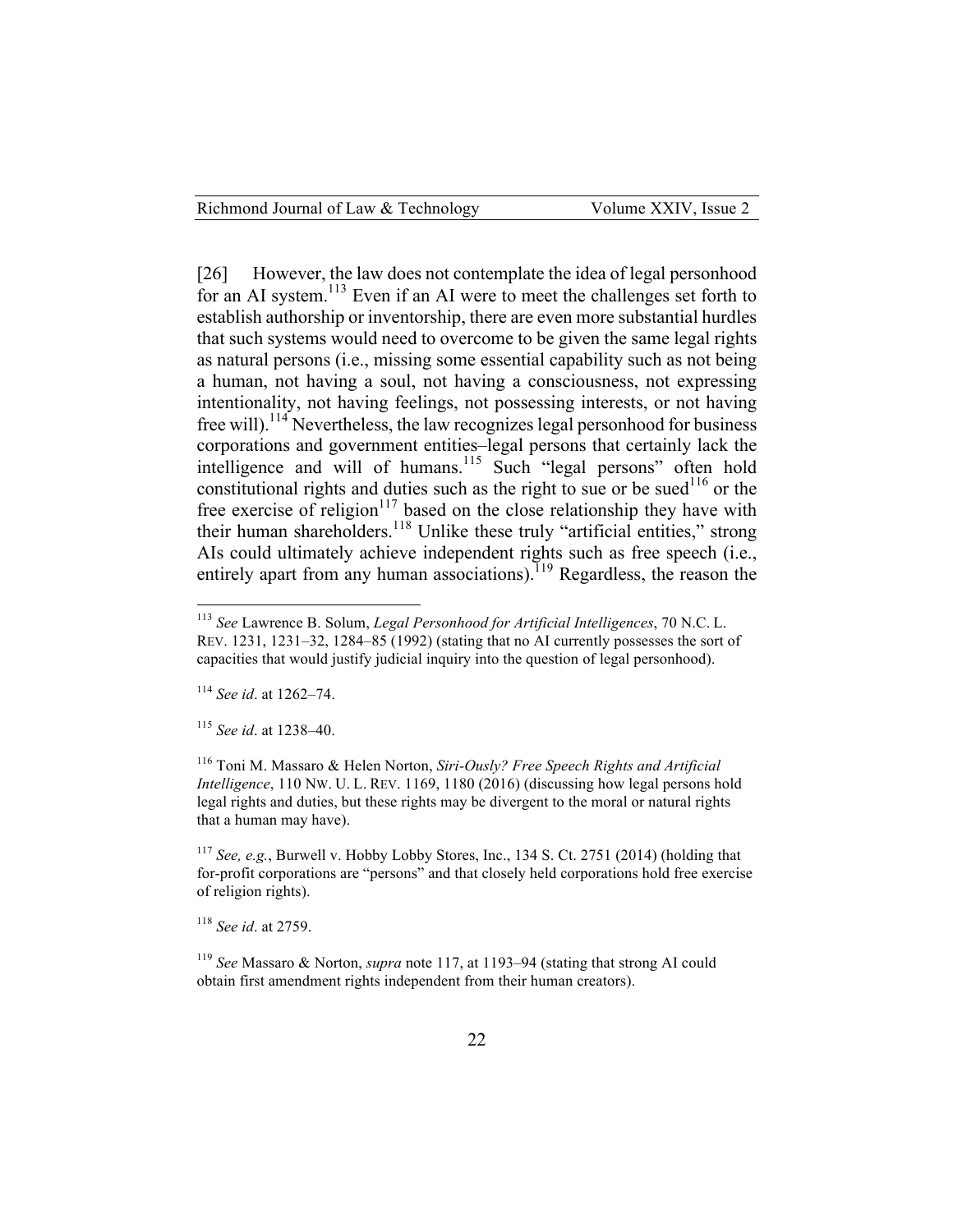law recognizes legal personhood for businesses is the nexus between the natural persons (i.e., the owners) and the corporate or government entity.<sup>120</sup> Thus, a similar analysis—the nexus between an AI system and natural persons—would be appropriate to navigate the rights that could be obtained by AIs.

# **IV. RECOGNITION FOR AI OWNERS REQUIRES A NEW LEGAL TEST A. The Law Must Recognize and Incentivize the Use of AI**

[27] Impressed with their initial results, the AP has expanded their use of AI.<sup>121</sup> Today, the AP uses Automated Insights to generate news stories for financial services and minor league sports.<sup> $722$ </sup> In fact, the millions of stories output by the AP's AI outpaces all other major media companies combined.<sup>123</sup> In the future, the AP hopes to use the technology to edit stories for use in different mediums; for example, a story written for online publication would be written quite differently than a story intended to be read on the air by newscasters.<sup>124</sup> Additionally, the AP hopes that AI can provide different styles of news stories based on the expectations of

<sup>122</sup> *See* Paul Sawers, *Associated Press expands sports coverage with stories written by machines*, VENTUREBEAT (July 1, 2016, 3:25 AM), https://venturebeat.com/2016/07/01/associated-press-expands-sports-coverage-withstories-written-by-machines/, https://perma.cc/F38C-TYVM (last visited Mar. 27, 2018).

<sup>123</sup> *See* Lance Ulanoff, *Need to Write 5 Million Stories a Week? Robot Reports to the Rescue*, MASHABLE, July 1, 2014, http://mashable.com/2014/07/01/robot-reporters-adddata-to-the-five-ws/#890n2EvFSgqn, https://perma.cc/C5LT-6VP4 (last visited Mar. 2, 2018).

<sup>124</sup> *See id*.

 <sup>120</sup> *See* Stephen M. Bainbridge, *Community and Statism: A Conservative Contractarian Critique of Progressive Corporate Law Scholarship*, 82 CORNELL L. REV. 856, 859–60 (1997) (describing the development of the "nexus-of-contracts" theory of the firm by law and economics scholars).

<sup>121</sup> Telephone Interview with Jim Kennedy, *supra* note 7.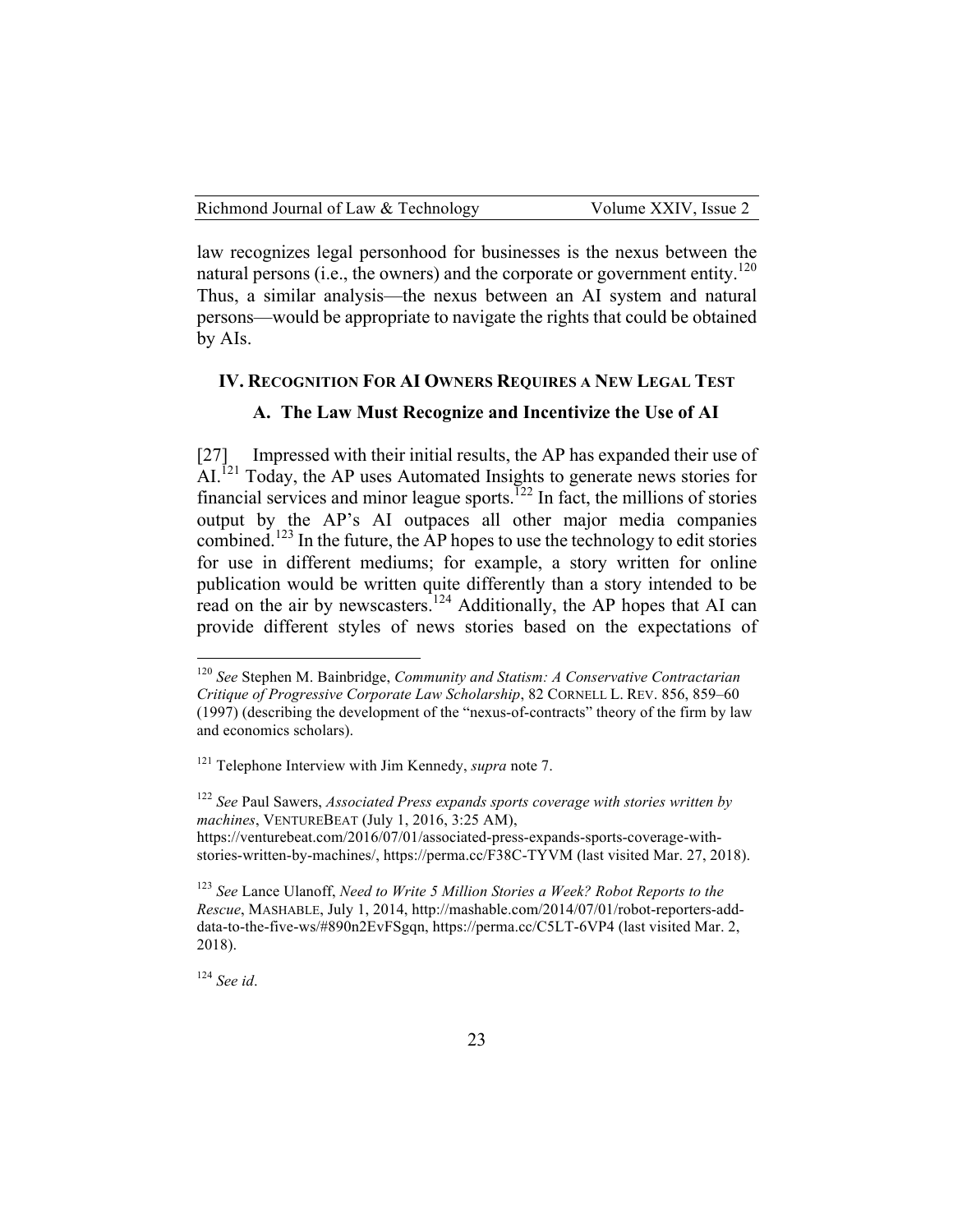consumers of individual publications, such as the New York Times, as opposed to Buzzfeed.<sup>125</sup> Finally, the AP anticipates their own AI will integrate with Amazon's AI, Alexa, to provide customizable stories for individual households.<sup>126</sup>

[28] The AP's use of AI serves the interest of the public, just as United States IP law was created to serve the interest of the public. This has been emphasized time and again by the Supreme Court: while the system provides for exclusive rights for authors and inventors, "the[ir] reward … is wholly secondary" compared to society;<sup>127</sup> "[t]he sole interest of the United States … [is] the general benefits derived by the public from the labors of authors;"<sup>128</sup> and "encouragement of individual effort by personal gain is the best way to advance public welfare  $\dots$ <sup>129</sup>

[29] While some may feel uncomfortable with incentivizing AI systems that can generate more works than a human, the Supreme Court has rejected the argument that protections are a reward for the "sweat of the brow" in producing works.<sup>130</sup> Instead, our laws recognize contributions driven by originality and creativity, even if such advances come with minimal investment in resources.<sup>131</sup> Such contributions are evidenced by the AP example—where an AI's contribution to society is substantial.

<sup>127</sup> U.S. v. Line Material Co., 333 U.S. 287, 316 (1948) (Douglas, J., concurring).

<sup>128</sup> Sony Corp. of Am. v. Universal City Studios, 464 U.S. 417, 429 (1984) (citing Chief Justice Hughes' opinion in Fox Film Corp. v. Doyal, 286 U.S. 123, 127 (1932)).

<sup>129</sup> Mazer v. Stein, 347 U.S. 201, 219 (1954).

<sup>130</sup> *Feist Publications*, 499 U.S. at 374.

<sup>131</sup> *See* Andrew J. Wu, *From Video Games to Artificial Intelligence: Assigning Copyright Ownership to Works Generated by Increasingly Sophisticated Computer Programs*, 25 AIPLA Q. J. 131, 150–51 (1997).

 <sup>125</sup> *See id*.

<sup>126</sup> Telephone Interview with Jim Kennedy, *supra* note 7.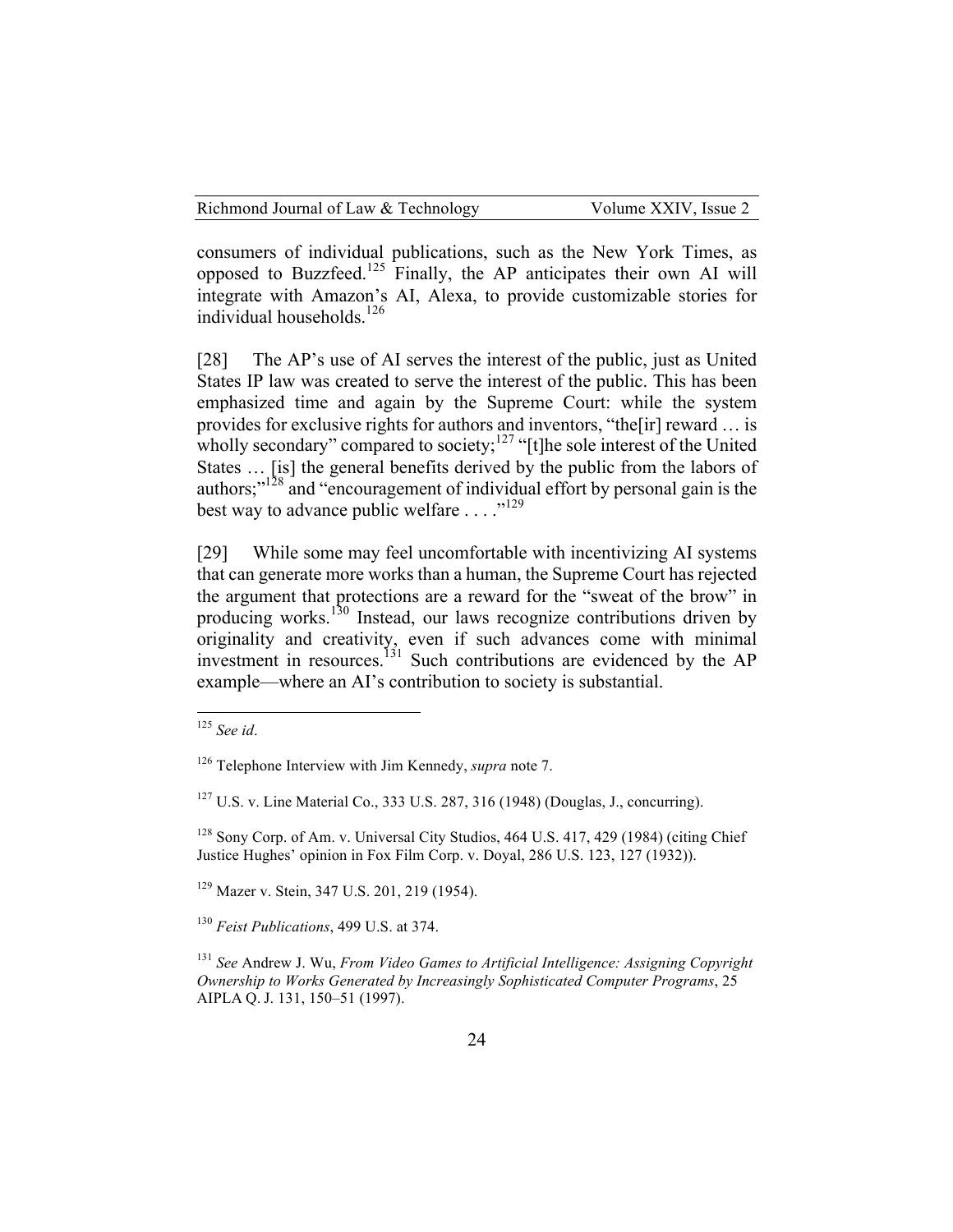[30] Given the bright-line expectations of the Copyright Office and the USPTO, authors and inventors merely side-step the question of AI ownership by selecting not to disclose the use of AI in their registrations and applications.<sup>132</sup> For example, the USPTO has not issued any guidelines related to AI inventorship, has not mentioned the issue in any publication, nor has it been an issue in any published litigation; thus, it is likely that patent applications have not attempted to list AIs as potential inventors<sup>133</sup> (including applications written by inventors who credit AI with the actual subject matter). Equally, the Copyright Office's guidelines indicating that AIs cannot be authors make clear that any such attempt to register a work would be met with resistance.<sup>134</sup>

[31] Thus, an important question is raised: by disclosing that their stories are generated with the use of an AI, does the AP put their legal copyright at risk? Today, the AP believes that there is no legal dispute—stating that they clearly own the copyright to everything generated by Automated Insights.<sup>135</sup> As the AP continues to push the boundaries of writing style, the ownership assumption may be challenged, especially when the AP does little to contribute to the expression with anything other than the facts of the story.

## **B. Previous Analysis on AI Ownership**

[32] If a work is sufficiently creative to achieve copyright or patent status where an AI is involved, who should be the owner of the work?

 $\overline{a}$ 

<sup>132</sup> *See* Abbott, *Hal the Inventor*, *supra* note 36, at 12.

<sup>133</sup> *See id*.

<sup>134</sup> *See* COPYRIGHT OFFICE, *supra* note 11.

<sup>135</sup> Telephone Interview with Jim Kennedy, *supra* note 7.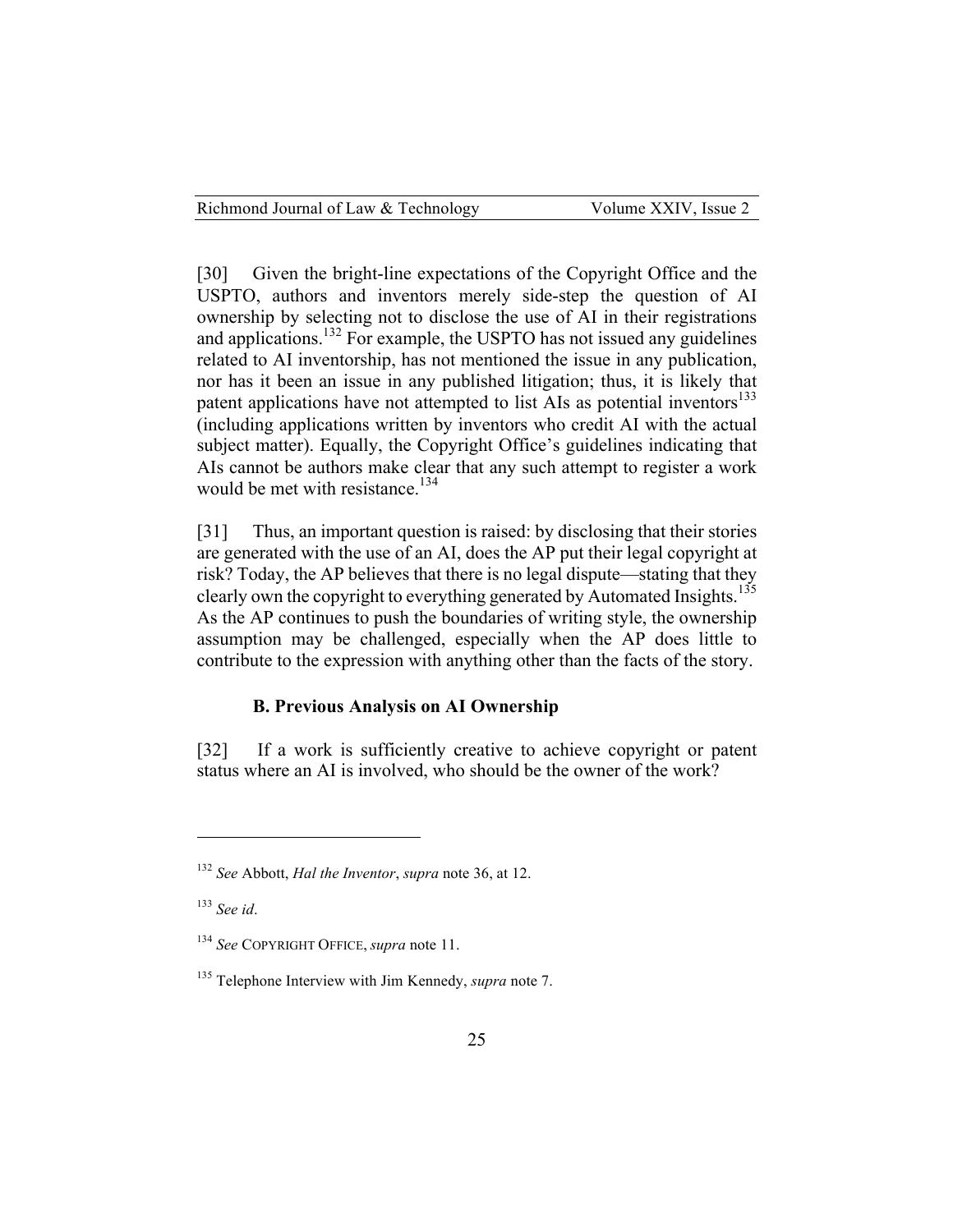#### **1. The User of an AI as the owner**

[33] Historically, courts award ownership to artists or inventors who use machines, which are regarded as merely inert tools.<sup>136</sup> As CONTU determined back in 1978,

[t]he computer, like a camera or a typewriter, is an inert instrument, capable of functioning only when activated either directly or indirectly by a human . . . [T]he computer affects the copyright status of a resultant work no more than the employment of a still or motion-picture camera, a tape recorder, or a typewriter.<sup>137</sup>

[34] As early as 1986, the Congressional Office of Technology Assessment questioned CONTU's conclusions: "[i]t is misleading . . . to think of programs as inert tools of creation . . . [It] begs the question of whether interactive computing employs the computer as co-creator, rather than as an instrument of creation."<sup>138</sup> Yet, the analysis done in 1978 and the questions asked in 1986 are some 30 to 40 years removed from the sophisticated capabilities of today's  $AI<sup>139</sup>$ .

 <sup>136</sup> *See* Wu, *supra* note 132, at 149 (discussing that artists could claim copyright protection on authentic works irrespective of a machine's role in the configuration of the work).

<sup>&</sup>lt;sup>137</sup> NAT'L COMM'N ON NEW TECH. USES OF COPYRIGHTED WORKS, FINAL REPORT, 44-45 (1978).

<sup>138</sup> Wu, *supra* note 132, at 150 (quoting U.S. CONG. OFFICE OF TECH. ASSESSMENT, INTELLECTUAL PROPERTY RIGHTS IN AN AGE OF ELECTRONICS AND INFORMATION, OTA-CIT-302, 72–73 (1986)).

<sup>139</sup> *See, e.g.*, U.S. CONG. OFFICE OF TECH. ASSESSMENT, *supra* note 139 (discussing the questions and concerns that were relevant during that time about 30 years ago).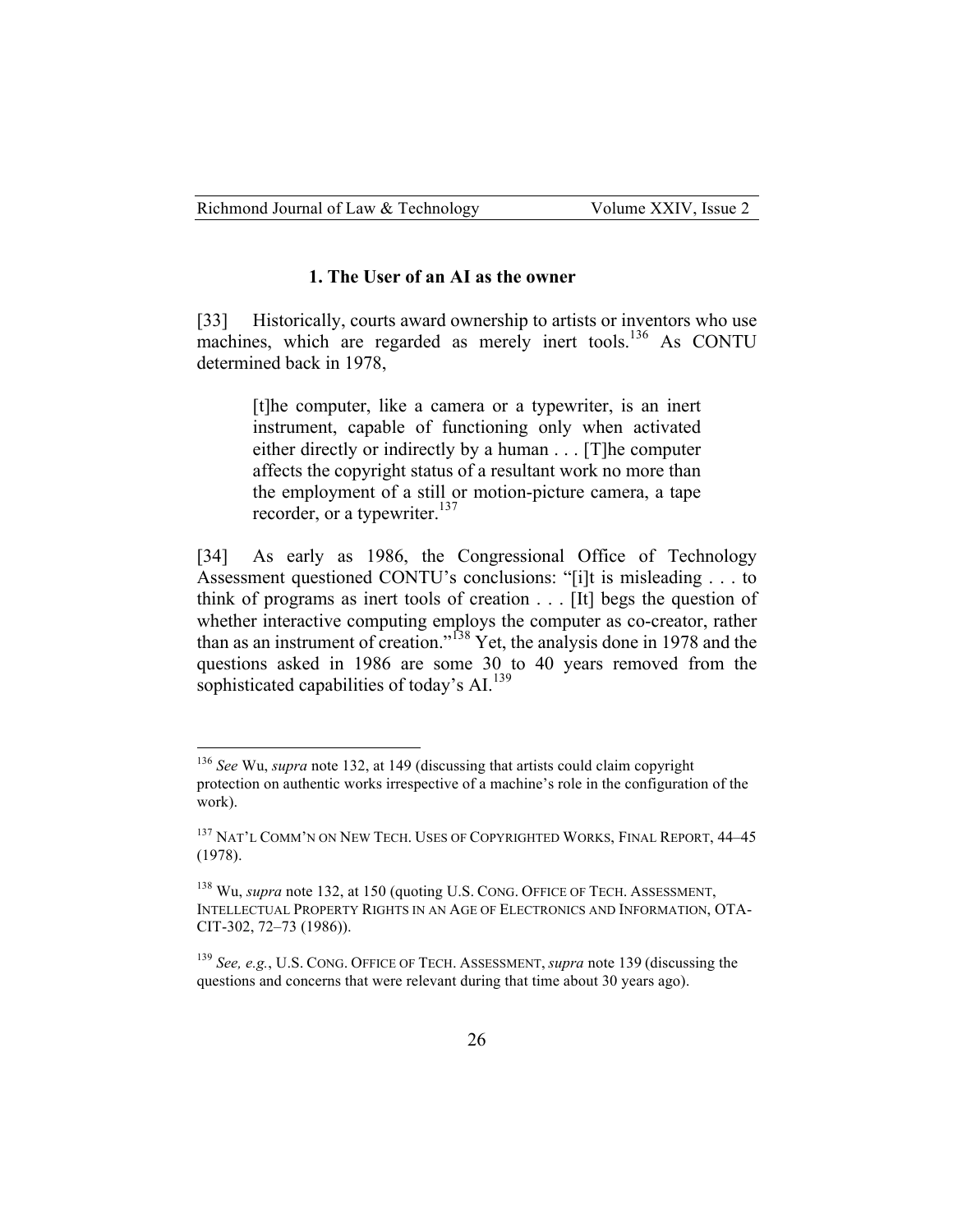|  | Volume XXIV, Issue 2 | Richmond Journal of Law & Technology |
|--|----------------------|--------------------------------------|
|--|----------------------|--------------------------------------|

[35] Fundamentally, courts regard the human user of such machines as the owner of its output, since they assume that it is human originality and creativity that drives the creation of the work.<sup>140</sup> However, as commentators have observed, an AI that could take over the creative process entirely on its own would throw current notions of originality "upside down."<sup>141</sup> Nevertheless, some argue that AI "creativity" is merely rote rule following of an algorithm more analogous to "slavish copying."142 However, those that detract from the potential for AI creativity fail to distinguish between deep-learning approaches that mimic human mental process versus general purpose algorithms that merely automate pre-defined rules and steps.<sup>143</sup> Such criticism is based on a misunderstanding of advanced AI and relies merely on anecdotal understandings.

[36] AI systems that utilize deep-learning, neural networks, and other approaches that do not dictate the purely mechanical creation of works should be considered a potential author separate and apart from their human operator. The focus of IP law should be to recognize the contributions of the creator. Just as the court ruled in *Sarony*, the author is "… [the] originator; maker; one who completes a work of science or literature."<sup>144</sup> When the user provides little to no guidance for the creation of the IP, the user's ownership in such must be void.

 <sup>140</sup> *See* WU, *supra* note 133, at 150–51.

<sup>141</sup> Edward Lee, *Digital Originality*, 14 VAND. J. ENT. & TECH. L. 919, 934 (2012).

<sup>142</sup> James Grimmelmann, *There's No Such Thing as a Computer-Authored Work - and It's a Good Thing, Too*, 39 COLUM. J. L. & ARTS 403, 408 (2016).

<sup>&</sup>lt;sup>143</sup> *See id.* at 409 ("All creativity is also algorithmic in the sense that we could encode the work as a program making completely explicit what the creator did to produce it").

<sup>&</sup>lt;sup>144</sup> Burrow-Giles Lithographic Co. v. Sarony, 111 U.S. 53, 57–58 (1884).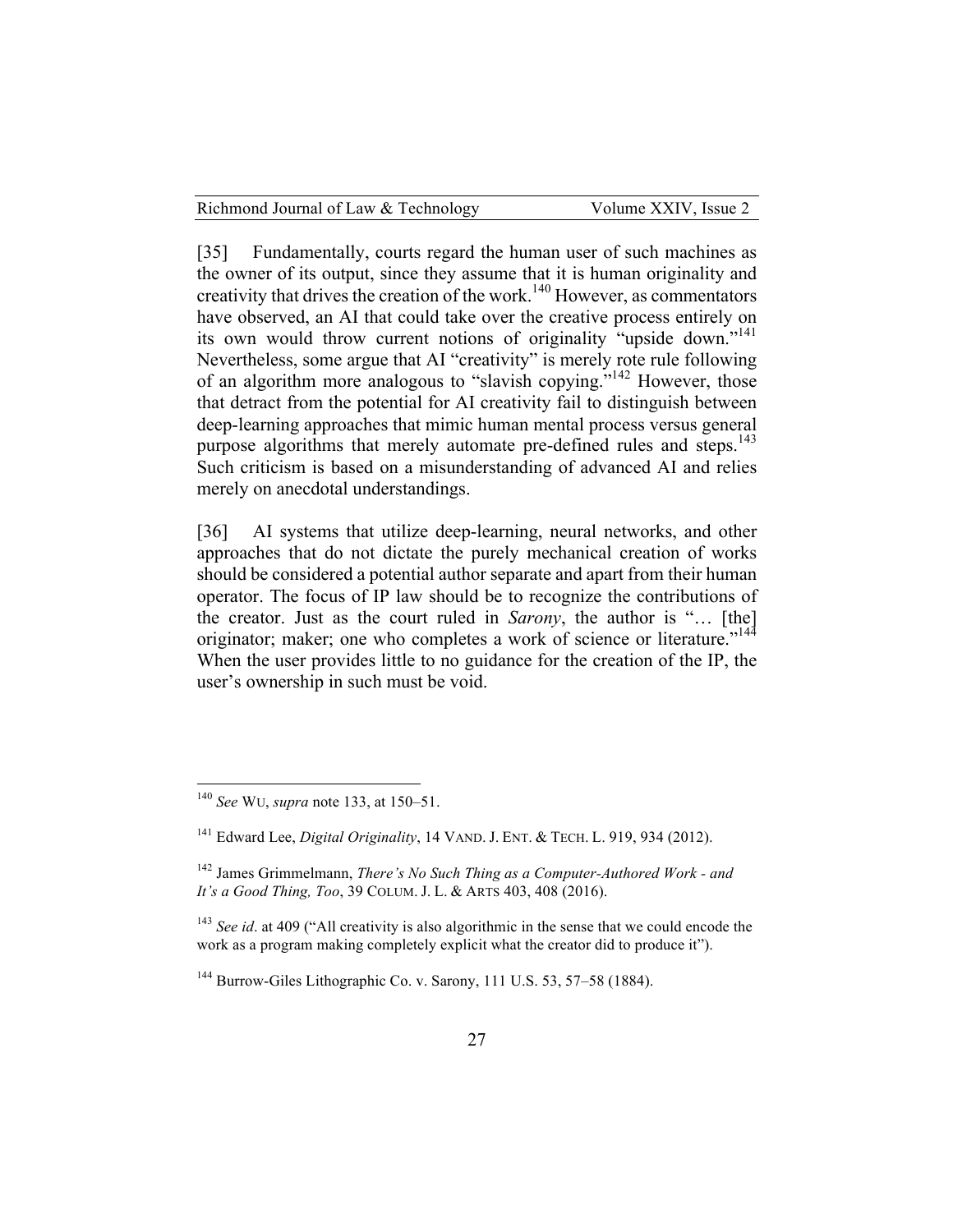| Richmond Journal of Law & Technology | Volume XXIV, Issue 2 |
|--------------------------------------|----------------------|
|--------------------------------------|----------------------|

#### **2. The Programmer of an AI as the Owner**

[37] Perhaps then, as some would argue, the ownership of the IP should belong to the creator of the AI.<sup>145</sup> Certainly, it was the programmer who invested the time, energy, and creativity to create the AI tool. However, this point of view makes the same false assumptions that some critics have made in arguing against any AI ownership of IP: it assumes that the programmer explicitly programmed the AI with step-by-step instructions.<sup>146</sup> Advanced AI programs using neural networks and deep learning start out as a dumb set of models that improve through training.<sup> $147$ </sup> For example, if you want to teach a neural network to recognize cats, you don't tell it to look for whiskers, ears, fur, and eyes; instead, you simply show it thousands of pictures of cats and eventually it can recognize them on its own.<sup>148</sup> If it keeps making mistakes, you don't change the program, you just keep coaching it.<sup>149</sup> This is the same method used to teach humans via experiential learning.<sup>150</sup> Just as it isn't always clear how a child learns to read, the results from these networks are often surprising to the programmers themselves.<sup>151</sup>

<sup>147</sup> *See id*.

<sup>148</sup> *See id*.

<sup>149</sup> *See id*.

 <sup>145</sup> *See* Lee, *supra* note 142, at 940.

<sup>146</sup> *See* Jason Tanz, *Soon We Won't Program Computers. We'll Train Them Like Dogs*, WIRED (May 17, 2016, 6:50 AM), https://www.wired.com/2016/05/the-end-of-code/, https://perma.cc/UBA7-D8EH (last visited Mar. 27, 2018).

<sup>150</sup> *See* Elissa Gilbert, *Artificial Intelligence: Teaching Machines to Learn Like Humans*, INTEL, Aug. 21, 2017, https://iq.intel.com/artificial-intelligence-teaching-machines-tolearn-like-humans/, https://perma.cc/9NTW-T5JN (last visited Mar. 27, 2018).

<sup>151</sup> *See,* Tanz, *supra* note 148. In 1996, I published my master's project on part-of-speech tagging using recurrent neural networks, achieving a 99.6% success rate; that was far better than I could ever be, and I did not understand how it made its predictions.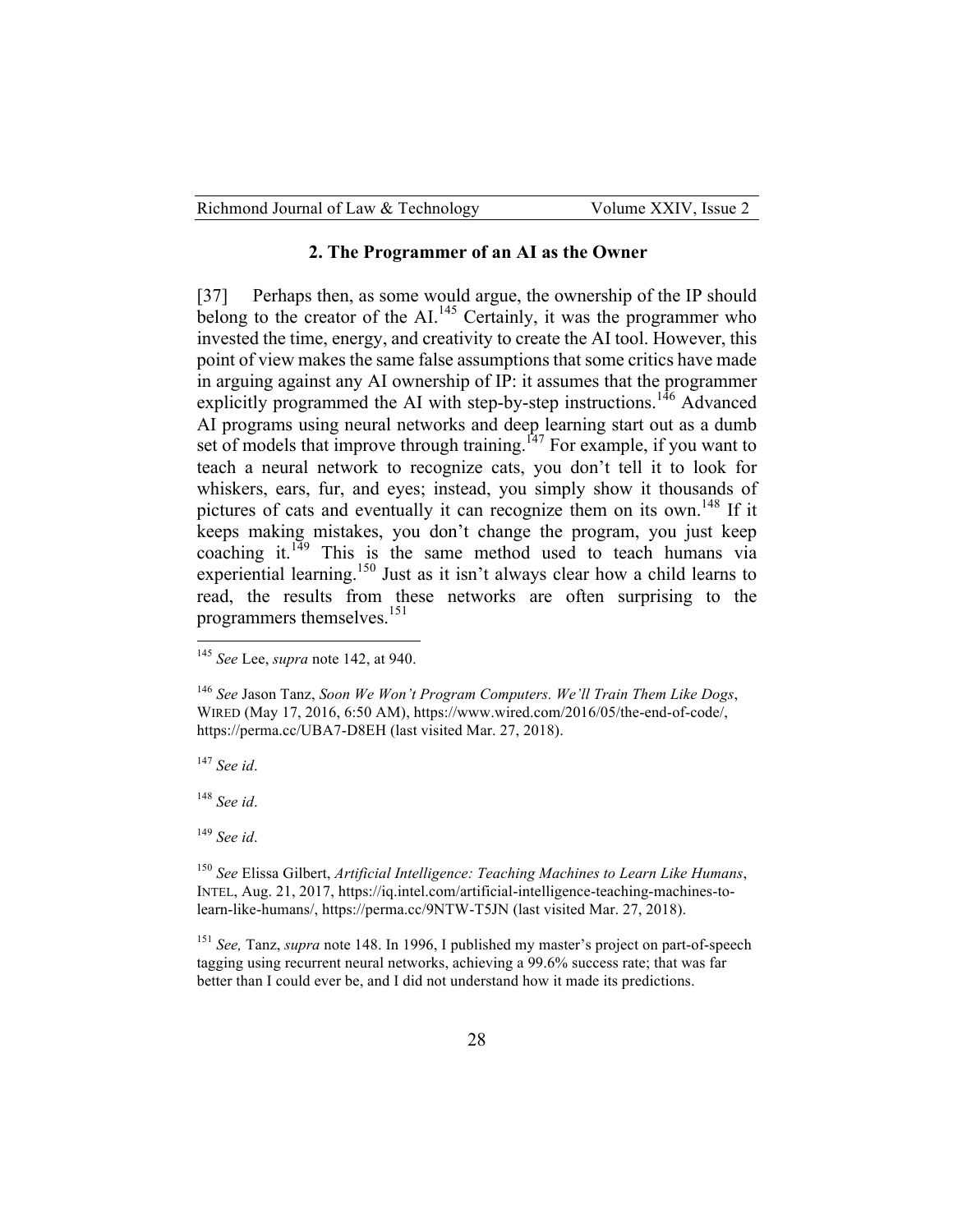[38] A further issue is economic. If the programmer of the AI retains the rights by default, then a user who wishes to use the tool for monetary benefit may forfeit their rights to someone else.<sup>152</sup> For example, the use of IBM's Watson AI to develop new drugs by a pharmaceutical research company might compromise the ability to receive a patent in their own name, creating a clear disincentive to using a system like Watson. Why invest the time and money but give the rewards to IBM?

#### **3. The AI as owner**

[39] Some critics appear to be adamantly opposed to the idea of AI ownership of IP.<sup>153</sup> "Someday it might make sense  $\dots$  but if that day ever comes, copyright will be the least of our concerns."<sup>154</sup> This all-or-nothing ostrich-head hiding does little to recognize the creative contribution of AI systems and merely attempts to frighten any suggestion away with doomsday like predictions. Still, others argue that IP law's economic pursuits are inconsistent with the idea of AI ownership since the AI lacks the discretion to decide whether or not to create future artistic works.<sup>155</sup> Yet equally, this presupposes that an AI should only be granted ownership rights when it achieves similar capabilities to natural persons, completely ignoring analogous legal personhood as is found in corporations and government entities.<sup>156</sup> Such corporate ownership merely grants legal personhood based on the nexus between natural persons (i.e., shareholders) and the

<sup>154</sup> *Id*.

 <sup>152</sup> *See* Pamela Samuelson, *Allocating Ownership Rights in Computer-Generated Works*, 47 U. PITT. L. REV. 1185, 1207 (1985).

<sup>153</sup> *See* Grimmelmann, *supra* note 143, at 403.

<sup>155</sup> *See* Wu, *supra* note 132, at 159.

<sup>156</sup> *See* Solum, *supra* note 114, at 1258–59.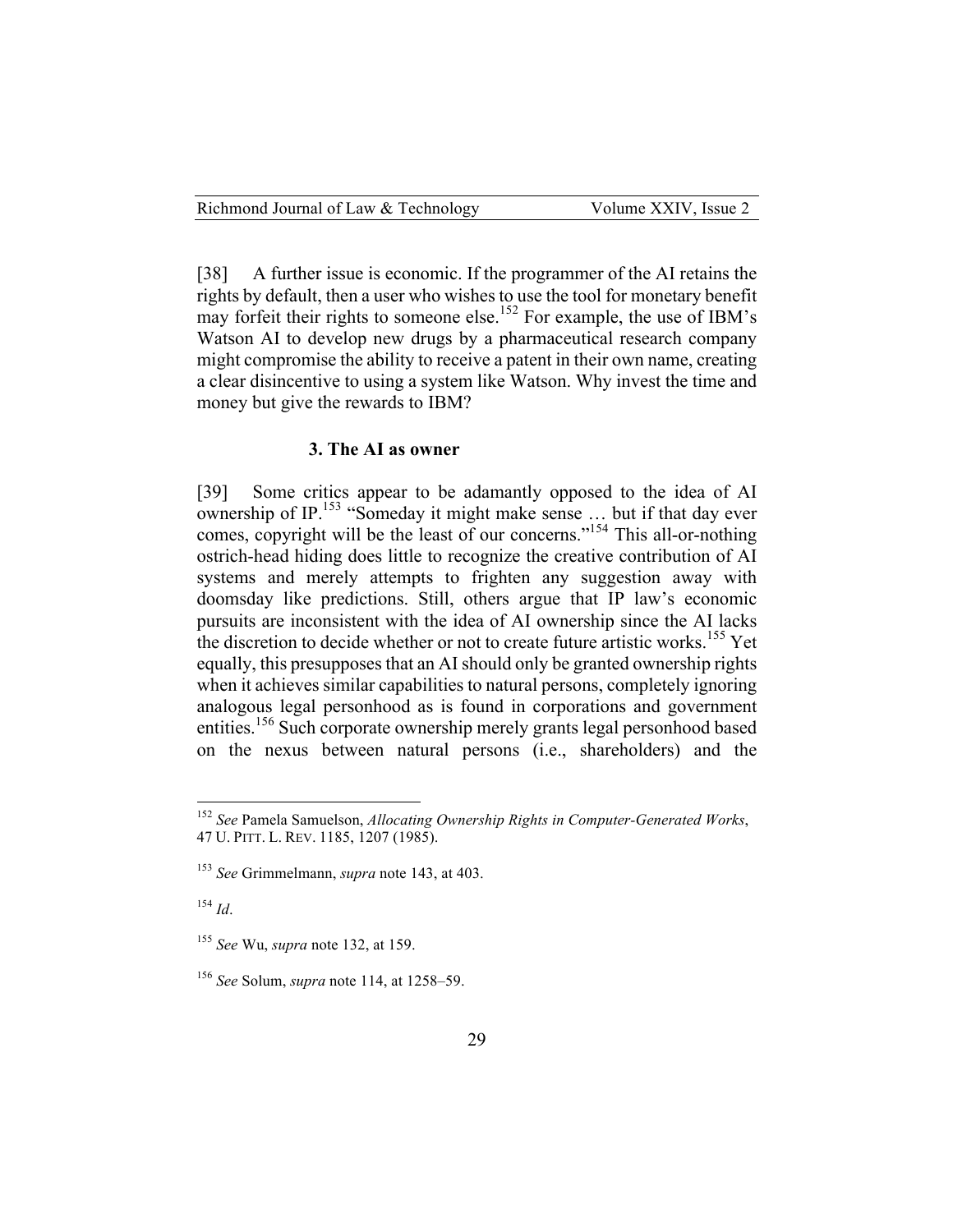| Richmond Journal of Law & Technology | Volume XXIV, Issue 2 |
|--------------------------------------|----------------------|
|--------------------------------------|----------------------|

corporation.<sup>157</sup> Why can't the nexus between a creative AI and the natural person programmers and users provide an equally useful solution?

#### **C. A Proposed Framework for AI Ownership**

[40] This paper proposes that the law and courts should (1) recognize sufficiently creative AIs as authors and inventors matched with (2) AI IP rights assignment to natural or legal persons (i.e., business or government entities). First, the law must put in place a test to determine if or when an AI might be granted such a status. Second, in such a case, the law must put in place an assignment regime that recognizes ownership by the appropriate party, including default rules and conditions of assignment.

### **1. The Test for an AI Author or Inventor**

[41] The first part of the framework is to recognize when an AI has sufficiently met the qualifications to be named author or inventor. Just like natural persons, the first part of this analysis is to make sure the subject matter is appropriate for legal protection.<sup>158</sup> The second part of the analysis is evaluation of the independent creativity associated with AI. In both steps of this analysis, the approach should borrow heavily from established case law.

### **a. Eligible Subject Matter: Independence of the Work**

*An AI has created eligible subject matter if the creation is original and developed independently from mere instructions provided by a programmer.*

 <sup>157</sup> *See* Bainbridge, *supra* note 121.

<sup>158</sup> *See* 35 U.S.C. §101 (2018).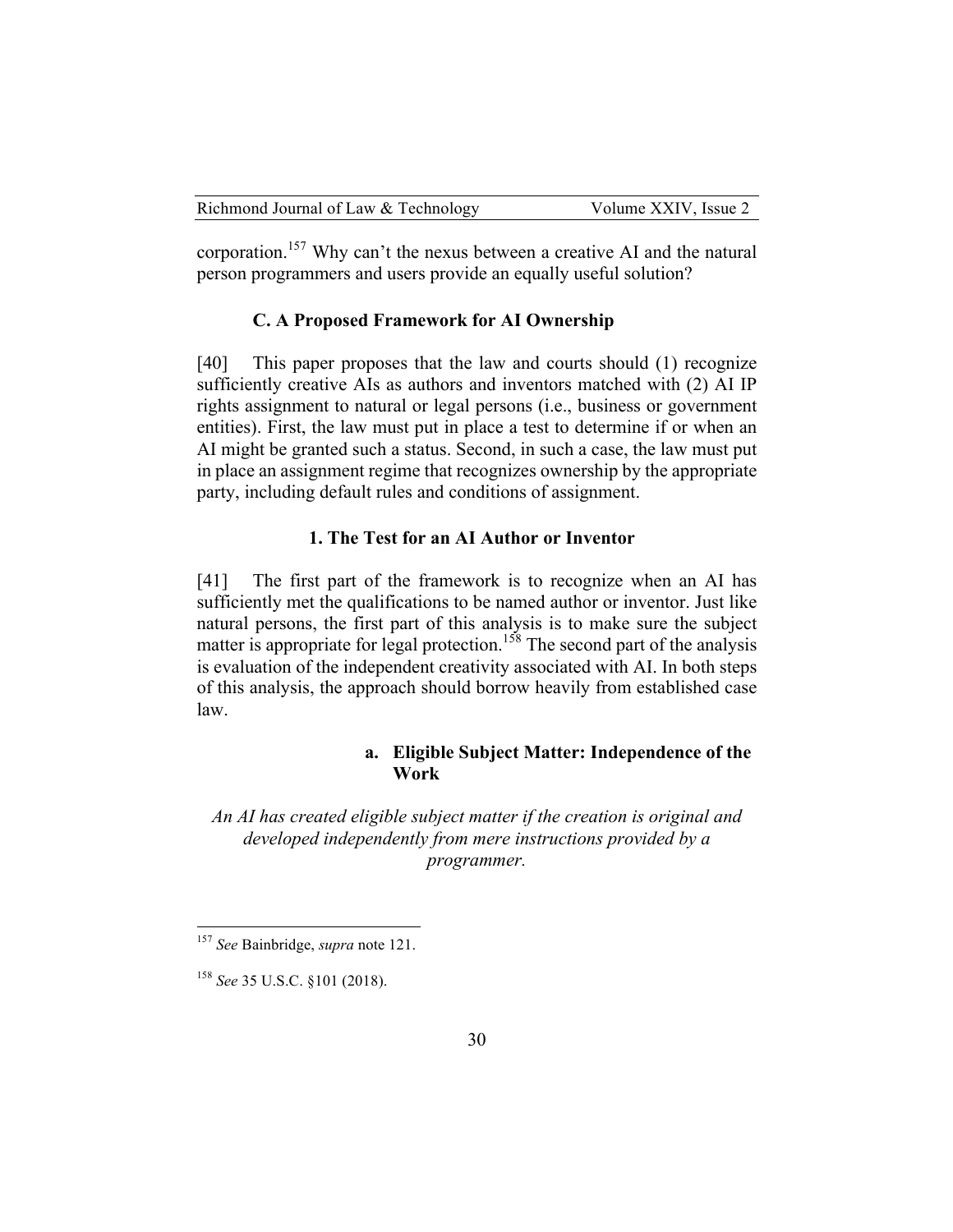[42] The proposed approach would use a similar test as provided by common-law today.<sup>159</sup> Under both copyright and patent law, eligible subject matter is embodied by works that express novelty, invention, and originality.<sup>160</sup> Copyright law eligible subject matter covers literary, musical, dramatic, choreographed, pictorial, sculptural, audio-visual, sound recording, and architectural works.<sup>161</sup> However, copyrightable works must be more than mere imitations, requiring independent creation from an original.<sup>162</sup> On the patent side, assuming there is sufficient "inventiveness," the subject matter may be "anything under the sun:" processes, machines, manufactures, or compositions of matter.<sup>163</sup>

[43] Further, patent law requires that inventions be non-obvious and have utility,<sup>164</sup> and patents must depart from previous teaching or obvious improvements.<sup>165</sup> Since both patents and copyrights thus require independence from previous works, the test for an AI's eligible subject matter boils down to the same common law tests as applied to natural persons. Thus, the AI must be shown to execute as an independent creator.

<sup>161</sup> *See* 17 U.S.C. § 102 (2018).

<sup>162</sup> *See e.g.*, Meshwerks v. Toyota Motor Sales U.S.A.*,* 528 F.3d 1258, 1263 (10th Cir. 2008) (a 3-dimensional model of a Toyota vehicle was merely a copy of the originally designed car and thus ineligible for copyright).

<sup>&</sup>lt;sup>159</sup> *See Alice Corp.*, 134 S. Ct. at 2355 (following two-step analysis for patent subject matter); Baker v. Selden, 101 U.S. 99, 100–01 (1880) (articulating that copyrights protect expressions, not ideas).

<sup>160</sup> *See e.g.*, *Sarony*, 111 U.S. at 58–59 (an engraving, a painting, and a print embody the intellectual conception of its author since each involves novelty, invention, and originality); Hotchkiss v. Greenwood, 52 U.S. 248, 264–65 (1851) (there is no novelty in the use of methods previously known before, only in the creative substitutions).

<sup>163</sup> Clifford, *supra* note 35, at 1697.

<sup>164</sup> *See* 35 U.S.C. §§ 101, 103 (2018).

<sup>165</sup> *See* 35 U.S.C. § 103 (2018).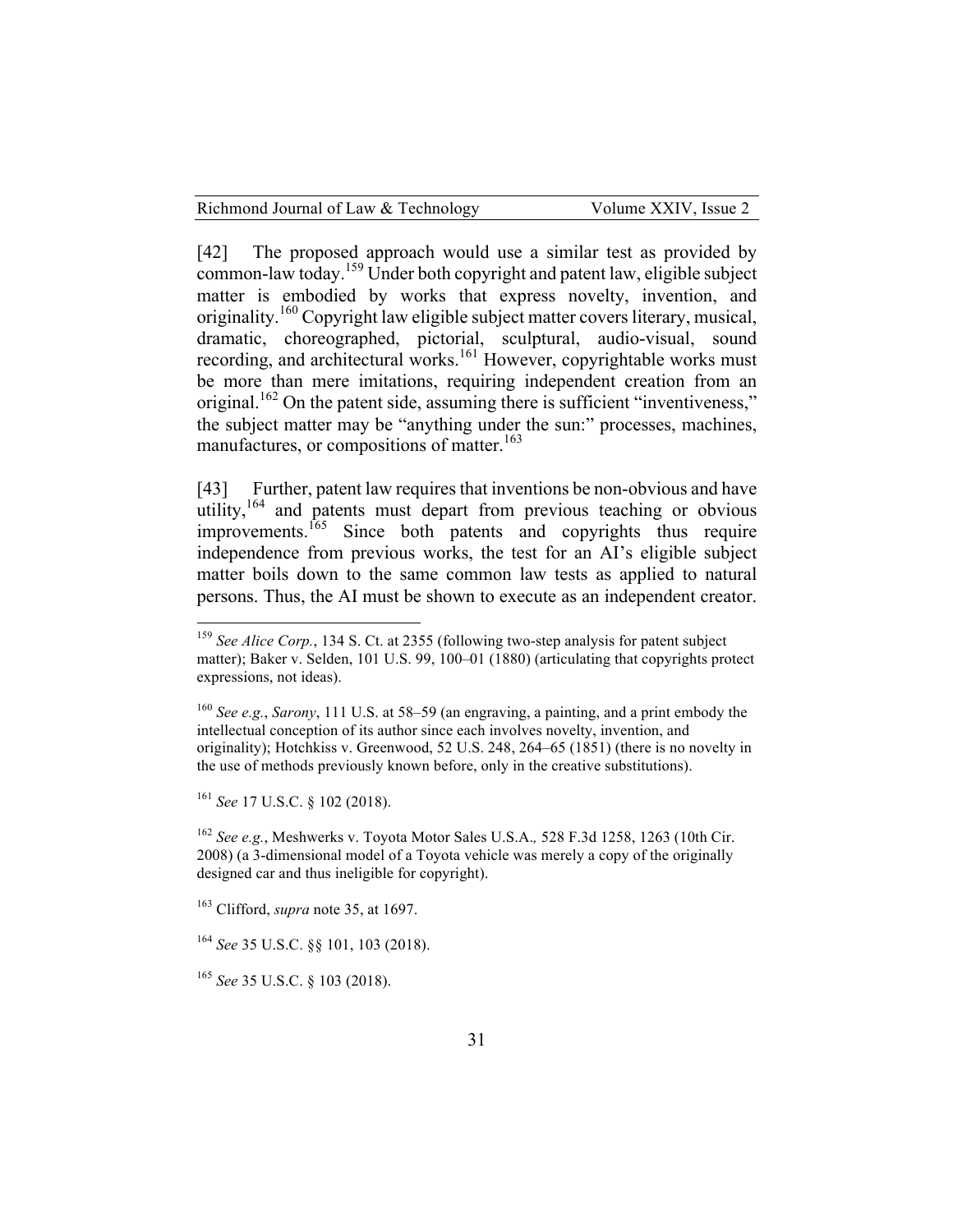In other words, an AI that runs through a set of step-by-step functions or an algorithm would fail under this test while an AI that develops its capabilities through learning or training would not. Examples:

- *Push Button Bertha*: the subject matter would be ineligible since the music was developed as the output of a simple, mathematical algorithm (i.e., the work was developed by the programmers with the AI providing mere variations). 166
- *AP Stories Using Automated Insights*: the subject matter would be ineligible since the AI uses templates and pre-generated phrases supplied by the AP editorial team in the step-by-step construction of stories (i.e., the core of the subject matter was developed by the  $AP).^{167}$
- *Google's Project Magenta*: the subject matter would be eligible since Google's AI relies on deep-learning and neural networks to create original pieces of music.<sup>168</sup>
- *IBM's Chef Watson*: the subject matter would be eligible since Watson relies on inductive reasoning to develop non-obvious recipes and food items.<sup>169</sup>

 <sup>166</sup> *See* Charles Ames, *Automated Composition in Retrospect: 1956-1986*, in 20 LEONARDO 169, 170 (1987).

<sup>167</sup> *See Natural Language Generation-Associated Press*, AUTOMATED INSIGHTS, https://automatedinsights.com/case-studies/associated-press, https://perma.cc/44L4- CGV7 (last visited Feb. 16, 2018).

<sup>168</sup> *See* McFarland, *supra* note 29.

<sup>169</sup> *See Computational Creativity*, *supra* note 37.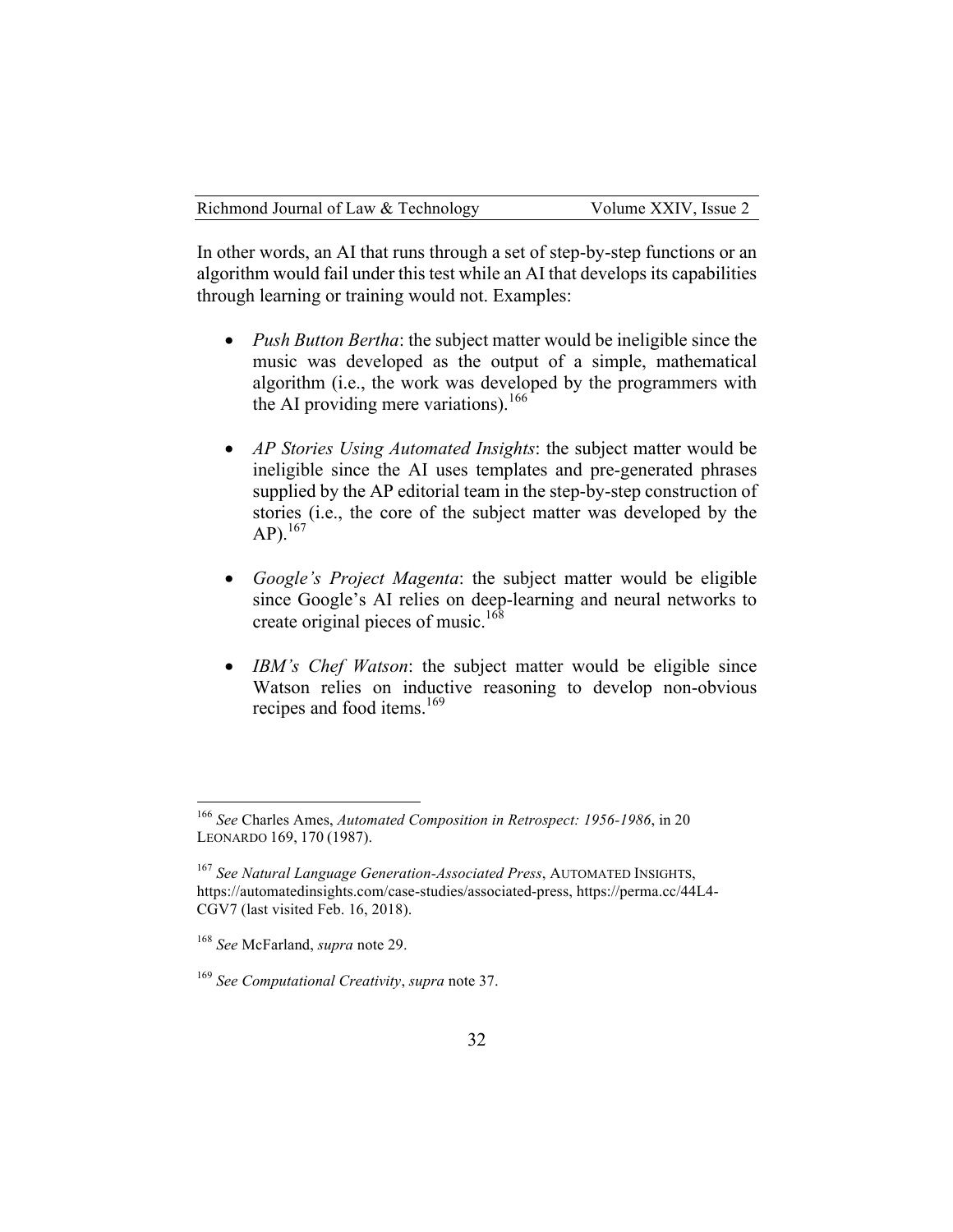#### **b. Causation: Independence of the Creativity**

*An AI has caused the creation of a work or invention if there is "de minimus" human direction and the AI's creation process is not merely rote or mechanical.*

[44] The second prong of the test is that the AI must be the cause of the creativity as opposed to merely a mechanical device under the authority of the author or inventor. In 1884, the Supreme Court was confronted with the use of a camera in creating photographs; $170$  are images that are merely a copy of real-life copyrightable? The Court answered in the affirmative: a photograph may be copyrighted since the "mental conception" of the photographer in selecting and arranging the subject's costume, determining the lighting, and arranging of the scene was sufficient for authorship.<sup>171</sup> However, the creativity in that case lies with the photographer as opposed to the camera since ownership lies with the originator (or source of causation) in determining authorship. $172$ 

[45] For example, in the case of *Andrien v. Southern Ocean County Chamber of Commerce*, the Third Circuit made clear that if the final effort to embody a work is purely "rote or mechanical," the authorship lies elsewhere, stating that there is a "fundamental distinction" between an original work of authorship and the multitude of ways in which it can be embodied.<sup>173</sup> Equally, it is clear that the use of technology during the invention process, such as using a modern word processor to keep lab notes, does not cross into the realm of technology being an inventor.<sup>174</sup> The real

<sup>174</sup> *See id*. at 134–35.

 <sup>170</sup> *See Sarony*, 111 U.S. at 54.

<sup>171</sup> *Id*. at 54–55, 60.

<sup>172</sup> *See* Shyamkrishna Balganesh, *Causing Copyright*, 117 COLUM. L. REV. 1, 54 (2017).

<sup>173</sup> Andrien v. S. Ocean Cty. Chamber of Commerce, 927 F.2d 132, 135 (3d Cir. 1991) (citing H.R. REP. NO. 94-1476, *reprinted in* 1976 U.S.C.C.A.N. 5659, 5666).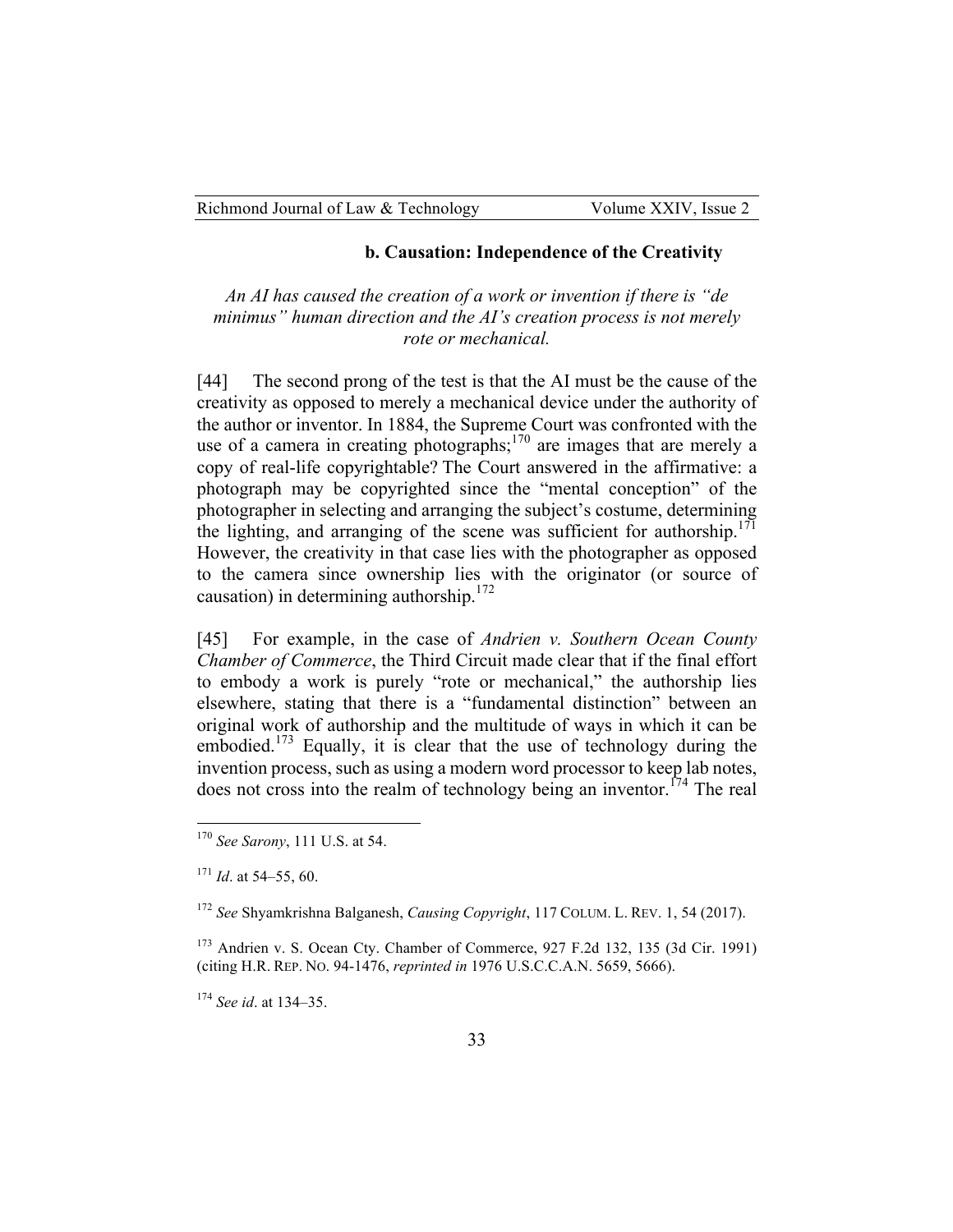question for an AI arises when the *de minimus* contribution of a human is involved. If an AI had selected the costume, adjusted the lighting, arranged the scene, and generated a photograph, would the Court answer that such a "mental conception" was sufficient for copyright? Thus, the test for causation comes down to the AI's role as either rote/mechanical or creative. Examples:

- *Camera*: the causation would lie outside of a camera even with intelligent settings like auto-focus, auto lighting, and color correction (i.e., the device is merely mechanical and under the creative authority of the photographer)
- *AI Lab Assistant*: the causation would not live with a lab assistant—even including a natural person—since the work would be performed under the authority of the inventor (i.e., the lab assistant is not the cause of the inventive step)
- *Next Generation AP Stories:* the AI could be the cause, assuming a new version of Automated Insights that selects words, stylizes phrases, and picks the tone of the stories (i.e., the creative expression is now under the control and authority of the AI).

#### **c. Passing the Test**

[46] For a work that satisfies both prongs of the test—whereby an AI causes the independent creation of eligible subject matter under its own authority—the IP rights would be granted to the AI either as an author or an inventor. For example, if Automated Insights created a neural-network based AI that learned from training and ongoing teaching to create highly stylized stories and content, the AI itself would be named the author of the stories. However, such a suggestion begs the question of legal ownership of such rights since an AI is not currently considered a natural or legal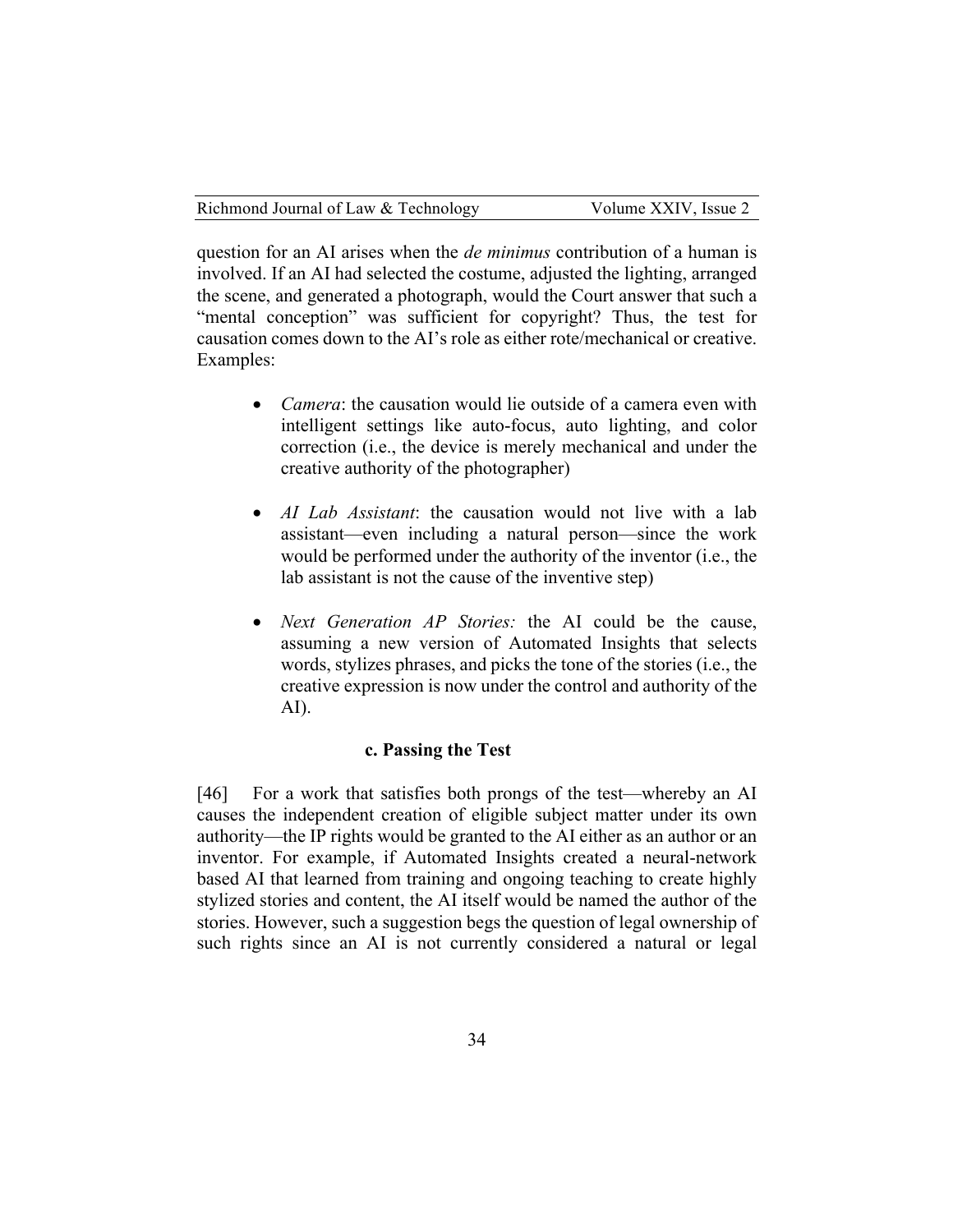person.<sup>175</sup> Such a quandary can be resolved through a system of assignment of those rights.

## **2. Assignment of IP rights**

[47] Today, many (if not most) works are authored or invented by natural persons and then assigned to legal persons such as business or government entities.<sup>176</sup> In the world of copyright, such assignment occurs via implicit agreements (i.e., as a work-for-hire within the scope of employment), as a work specially ordered or commissioned as a collective work, or explicitly via employment or other contractual agreements.<sup>177</sup> Such assignment of copyrights from natural persons to legal persons also limits the term of exclusive rights. $178$ 

[48] On the patent side, assignment can occur via explicit agreements (such as employment or contractual agreements) or via implicit agreements (such as the "hired-to-invent" doctrine).<sup>179</sup> If an AI were to be recognized as the author or inventor, a similar approach could be applied to assign the

webster.com/legal/natural%20person, https://perma.cc/36XC-3655 (last visited Feb. 13, 2018 2:26 PM) ("a human being as distinguished from a person (as a corporation) created by operation of law"); *see also Legalis Homo*, MERRIAM-WEBSTER,

<sup>176</sup> *See* Abbott, *supra* note 33.

<sup>177</sup> *See* 17 U.S.C. § 101 (2018) ("A work made for hire is: (1) work prepared by an employee within the scope of his or her employment; or (2) a work specially ordered or commissioned for use as a contribution to a collective work […]").

<sup>178</sup> *See* 17 U.S.C. § 302 (2018) (stating that the duration of the copyright can last 95 years from the first publication or 120 years from creation for a work made for hire contrasted with a non-work made for hire copyright where the duration is for the lifetime of the author plus 70 years).

 <sup>175</sup> *See Natural Person*, MERRIAM-WEBSTER, https://www.merriam-

https://www.merriam-webster.com/dictionary/legalis%20homo, https://perma.cc/88WT-QHWY (last visited Feb. 13, 2018 2:26 PM) ("one possessing full legal capacity under Old English law and not debarred of any of his rights in court (as to make oath, testify, and serve as juror) by outlawry, excommunication infamy, or disqualification…").

<sup>179</sup> *See* Teets v. Chromally Gas Turbine Corp., 83 F. 3d 403, 407 (Fed. Cir. 1996).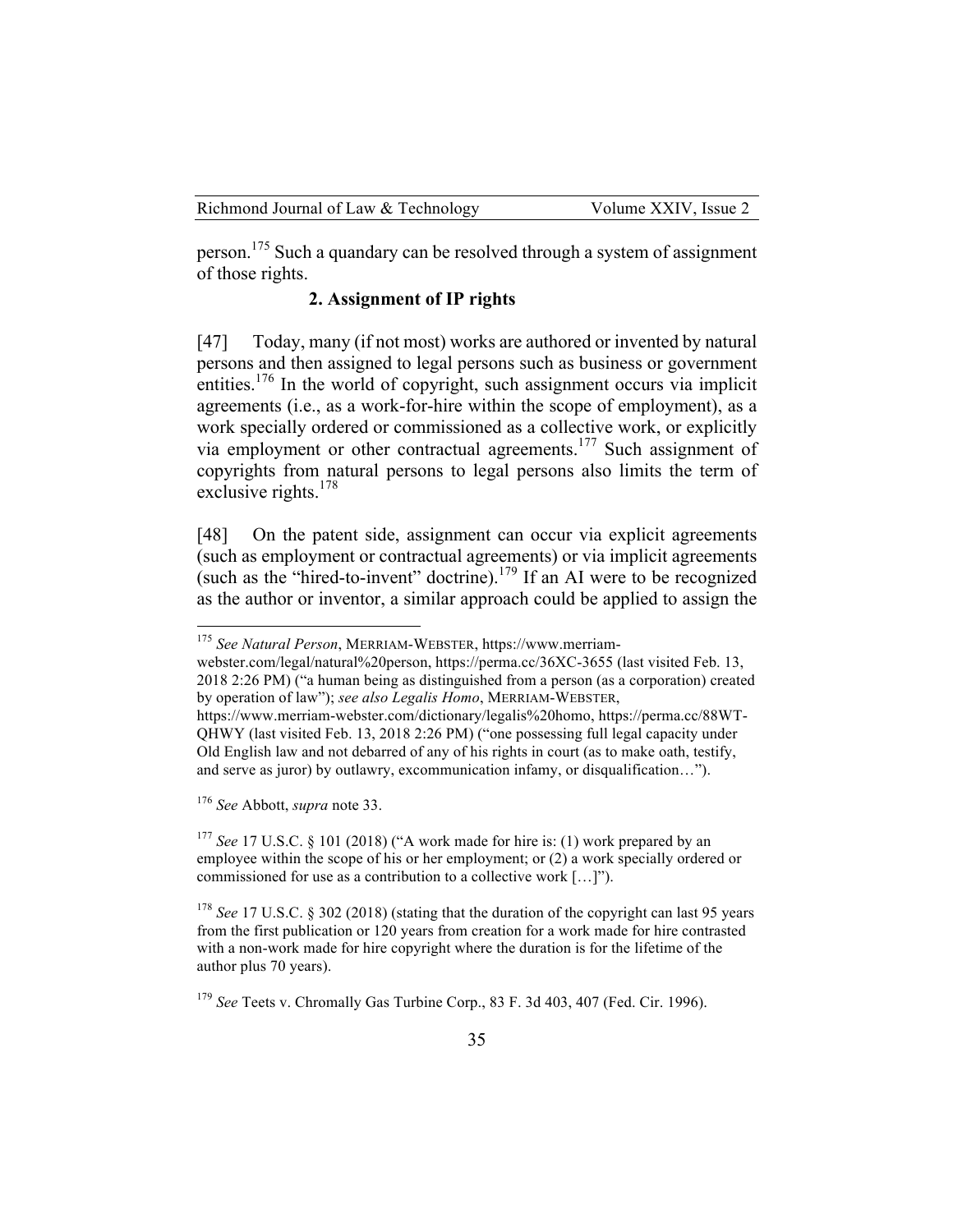rights to natural persons or legal persons. While the AI would be named author or inventor, the rights would immediately be assigned to: the creator/programmer of the AI, the user of the AI, or as a joint work. In all such cases, the assignment could be to a natural person or a legal person. The assignment scheme should be as follows:

- (1) Explicit license agreements: as specified within a license agreement for use of the AI, the ownership of IP rights would be written within the agreement. For example, IBM could license Watson for use and explicitly grant all IP rights to the licensee.
- (2) Explicit contractual agreements: as specified within a contractual agreement, the ownership of IP rights would be written within the agreement. As opposed to a license agreement, such contractual rights could cover situations in which the AI is used on behalf of a company, such as the arrangement between the AP and Automated Insights.
- (3) Implicit agreement: following the "employed to invent" model, the specific purpose for using the AI could assign the IP rights to the user when the AI was specifically purchased for purposes of developing IP. This would be the default rule in absence of an explicit license agreement or written contract. For example, if a pharmaceutical company failed to include a clause for IP ownership within a license agreement or contractual agreement, where the facts make it clear that they are using the AI specifically for the creation of patentable drugs, the "employed to invent" doctrine would apply such that the pharmaceutical company would own the rights. In contrast, if an AI was purchased for purposes of helping to automate business tasks but had created a patentable process, the AI's inventor rights would go to the programmer since the AI had not be purchased and used specifically to help create patentable processes.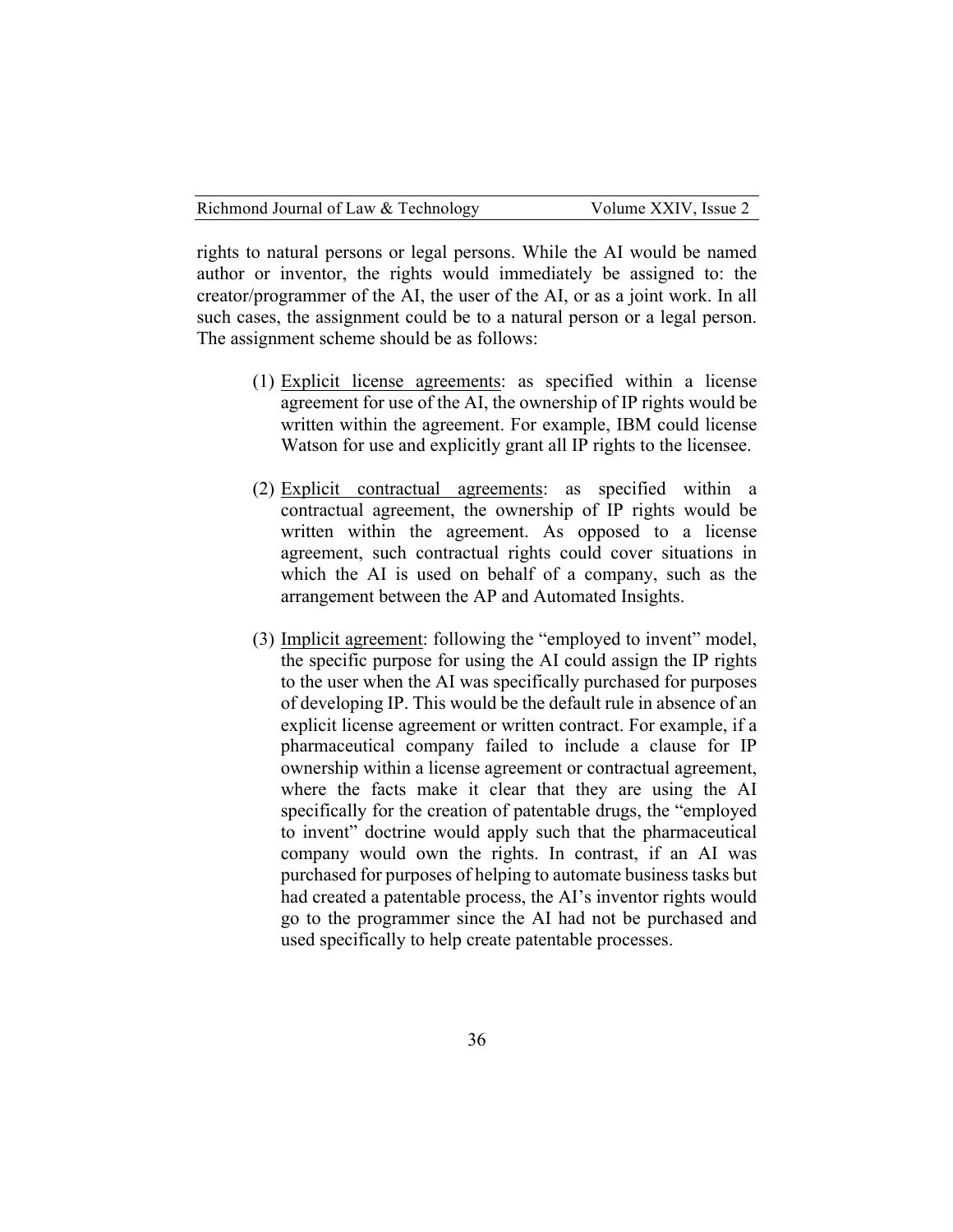| Richmond Journal of Law & Technology | Volume XXIV, Issue 2 |
|--------------------------------------|----------------------|
|--------------------------------------|----------------------|

#### **V. CONCLUSION**

[49] To provide incentives for investment in AI, the United States legal system must adapt to the realities of today's AI and eliminate the gray areas that exist in the law. AI systems are already creating works that, if authored by a human, would be deemed copyrightable.<sup>180</sup> AI systems are also involved in inventing concepts that, if invented by a human, would also be deemed patentable.<sup>181</sup> Yet, the current law requires humans to side-step the issue and merely register their works and inventions with silence regarding where the true creativity may primarily lie.<sup>182</sup>

[50] To eliminate this confusion and potential risk, United States intellectual property law must recognize AI systems as authors and inventors. Since advanced AI systems use techniques based on human brains, there is no fundamental reason why they cannot be recognized as performing "mental processes" analogous to humans. Courts already recognize and distinguish when works are original or inventions are sufficiently novel—not by considering the intelligence of the natural person, but by looking to the facts surrounding the creation.

[51] The two-part test proposed would eliminate the guesswork and risk of AI IP rights by recognizing the true creators while allowing natural (or legal) persons to reap the benefits and control the interests. The first prong (the subject matter prong) recognizes that the AI's creation must be independent from the underlying code or program, and the second prong (the causation prong) requires that the AI be more than a mere rote or mechanical machine. This ensures a clear demarcation between inert tools or creation and truly creative AIs. Finally, by assigning the works via

 <sup>180</sup> *See* U.S. COPYRIGHT OFFICE, *supra* note 11.

<sup>181</sup> *See* Erica Fraser, *Computers as Inventors – Legal and Policy Implications of Artificial Intelligence on Patent Law*, 13 SCRIPTED, J.L. TECH. & SOC'Y, 305, 306–07 (2016).

<sup>182</sup> *See* Clifford, *supra* note 35, at 1696–97; *see generally* Margot Kaminski, *Authorship, Disrupted: AI Authors in Copyright and First Amendment Law*, 51 U.C. DAVIS L. REV. 589, 590–98 (2017) (discussing the framing of artificial intelligence through the lens of copyright law).